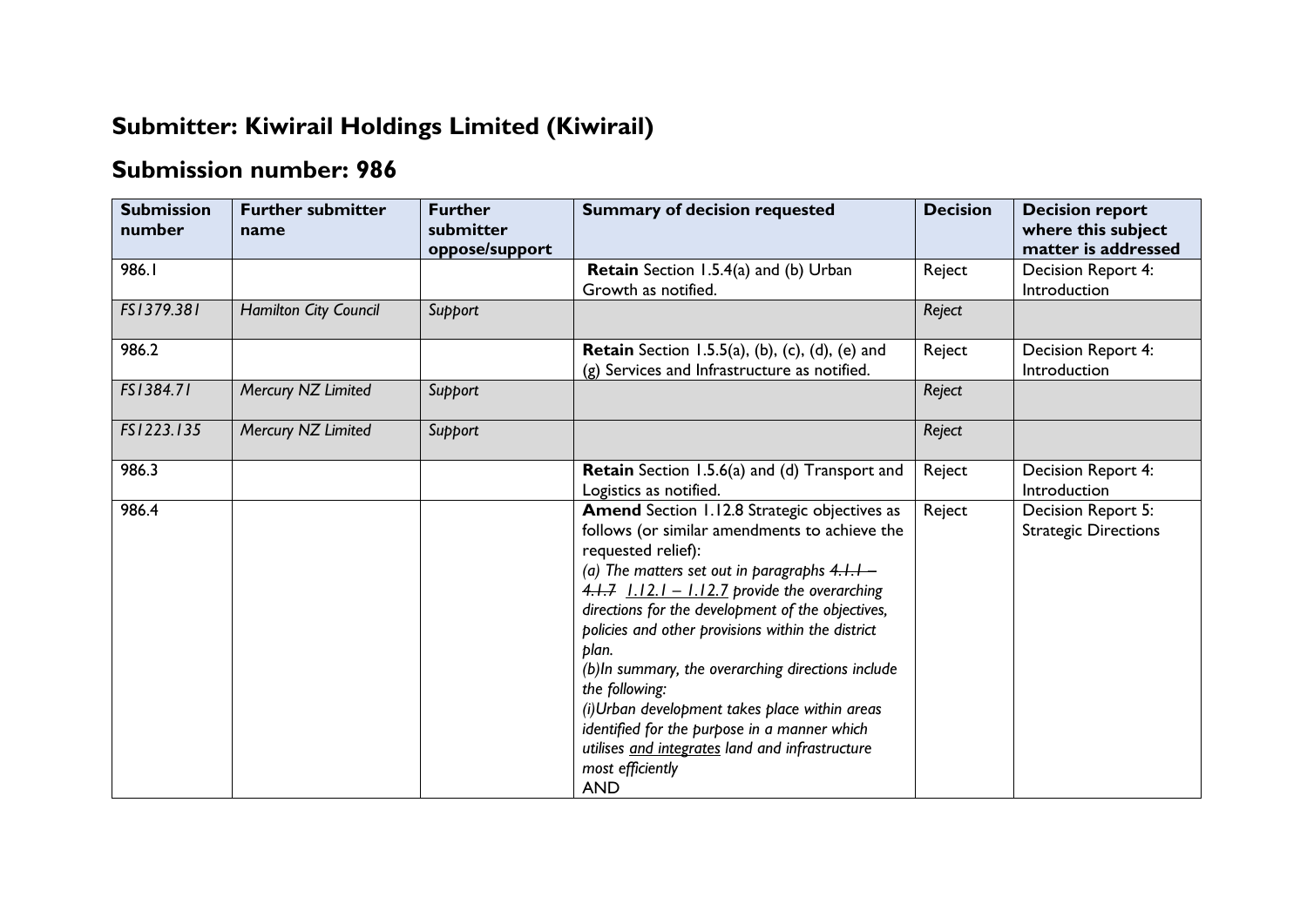| <b>Submission</b><br>number | <b>Further submitter</b><br>name | <b>Further</b><br>submitter<br>oppose/support | <b>Summary of decision requested</b>                                                                                                                                                                                                                                                                                                                                                                                                              | <b>Decision</b>   | <b>Decision report</b><br>where this subject<br>matter is addressed |
|-----------------------------|----------------------------------|-----------------------------------------------|---------------------------------------------------------------------------------------------------------------------------------------------------------------------------------------------------------------------------------------------------------------------------------------------------------------------------------------------------------------------------------------------------------------------------------------------------|-------------------|---------------------------------------------------------------------|
|                             |                                  |                                               | Any consequential amendments to link and/or<br>accommodate the requested changes.                                                                                                                                                                                                                                                                                                                                                                 |                   |                                                                     |
| FS1273.7                    | <b>Auckland Transport</b>        | Support                                       |                                                                                                                                                                                                                                                                                                                                                                                                                                                   | Reject            |                                                                     |
| 986.5                       |                                  |                                               | Retain Policy 3.2.3 Management Hierarchy as<br>notified.                                                                                                                                                                                                                                                                                                                                                                                          | Accept in<br>Part | Decision Report 9:<br>Significant Natural<br>Areas                  |
| FS1176.285                  | <b>Watercare Services Ltd</b>    | Support                                       |                                                                                                                                                                                                                                                                                                                                                                                                                                                   | Accept in<br>Part |                                                                     |
| 986.6                       |                                  |                                               | Retain Policy 3.2.4(b) Biodiversity offsetting<br>except for the amendments sought below<br><b>AND</b><br>Amend Policy 3.2.4(b)(ii) Biodiversity<br>offsetting as follows (or similar amendments<br>to achieve the requested relief):<br>the biodiversity offset can achieve an equivalent<br>level of no net loss of indigenous biodiversity:<br><b>AND</b><br>Any consequential amendments to link and/or<br>accommodate the requested changes. | Reject            | Decision Report 9:<br>Significant Natural<br>Areas                  |
| FS1340.197                  | TaTa Valley Limited              | Oppose                                        |                                                                                                                                                                                                                                                                                                                                                                                                                                                   | Accept            |                                                                     |
| 986.7                       |                                  |                                               | Add a new clause (v) to Policy $3.2.6(a)$<br>Providing for vegetation clearance as follows<br>(or similar amendments to achieve the<br>requested relief):<br>(a)Provide for the clearance of indigenous<br>vegetation in Significant Natural Areas when:<br>(v) operating, maintaining or upgrading existing<br><i>infrastructure</i><br><b>AND</b>                                                                                               | Accept            | Decision Report 9:<br>Significant Natural<br>Areas                  |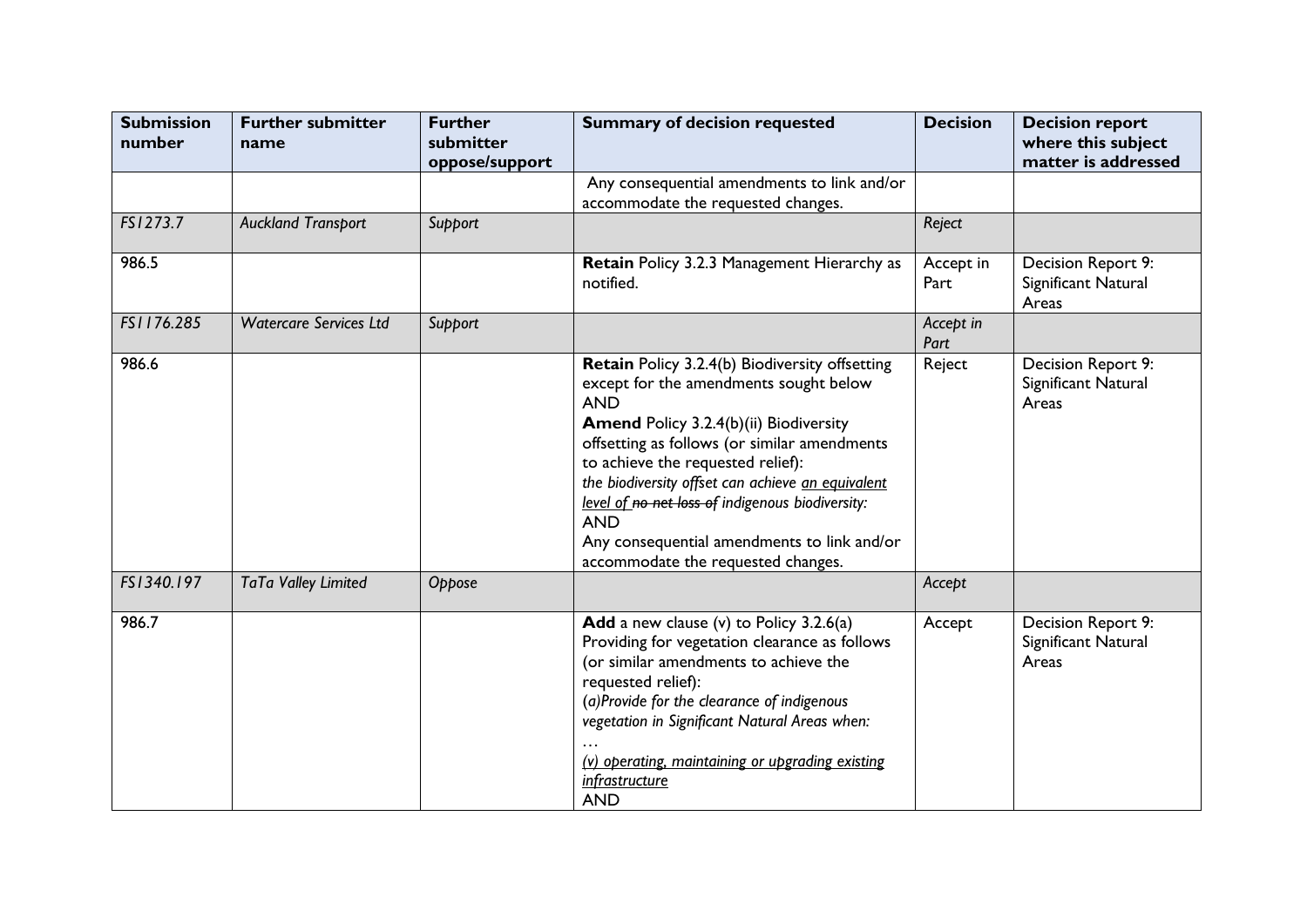| <b>Submission</b><br>number | <b>Further submitter</b><br>name         | <b>Further</b><br>submitter<br>oppose/support | <b>Summary of decision requested</b>                                                                                                                                                                                                                                                                                                                                                                                                                                                                                                                                                             | <b>Decision</b> | <b>Decision report</b><br>where this subject<br>matter is addressed |
|-----------------------------|------------------------------------------|-----------------------------------------------|--------------------------------------------------------------------------------------------------------------------------------------------------------------------------------------------------------------------------------------------------------------------------------------------------------------------------------------------------------------------------------------------------------------------------------------------------------------------------------------------------------------------------------------------------------------------------------------------------|-----------------|---------------------------------------------------------------------|
|                             |                                          |                                               | Any consequential amendments to link and/or<br>accommodate the requested changes.                                                                                                                                                                                                                                                                                                                                                                                                                                                                                                                |                 |                                                                     |
| FS1350.6                    | <b>Transpower New Zealand</b><br>Limited | Support                                       |                                                                                                                                                                                                                                                                                                                                                                                                                                                                                                                                                                                                  | Accept          |                                                                     |
| FS1176.286                  | <b>Watercare Services Ltd</b>            | Support                                       |                                                                                                                                                                                                                                                                                                                                                                                                                                                                                                                                                                                                  | Accept          |                                                                     |
| FS1345.138                  | <b>Genesis Energy Limited</b>            | Support                                       |                                                                                                                                                                                                                                                                                                                                                                                                                                                                                                                                                                                                  | Accept          |                                                                     |
| 986.8                       |                                          |                                               | <b>Amend Policy 3.2.8 - Incentivise subdivision</b><br>as follows (or similar amendments to achieve<br>the requested relief):<br>3.2.8 Policy - Incentivise subdivision that Protects<br><b>Significant Natural Areas</b><br>(a) Incentivise appropriate subdivision in the<br>Rural zone when there is which provides for the<br>legal and physical protection of Significant Natural<br>Areas, provided the areas are of a suitable size<br>and quality to achieve a functioning ecosystem.<br><b>AND</b><br>Any consequential amendments to link and/or<br>accommodate the requested changes. | Reject          | Decision Report 9:<br>Significant Natural<br>Areas                  |
| 986.9                       |                                          |                                               | Add a new clause (vii) to Policy 3.3.2(b)<br>Recognising values and qualities (or similar<br>amendments to achieve the requested relief):<br>(b)Recognise the attributes of the Waikato River<br>delta and wetlands, Whangamarino Wetland and<br>Lake Whangape identified as Outstanding Natural<br>Features, including:<br>(vii) existing infrastructure, including land transport<br>networks<br><b>AND</b>                                                                                                                                                                                    | Reject          | Decision Report 10:<br>Landscapes                                   |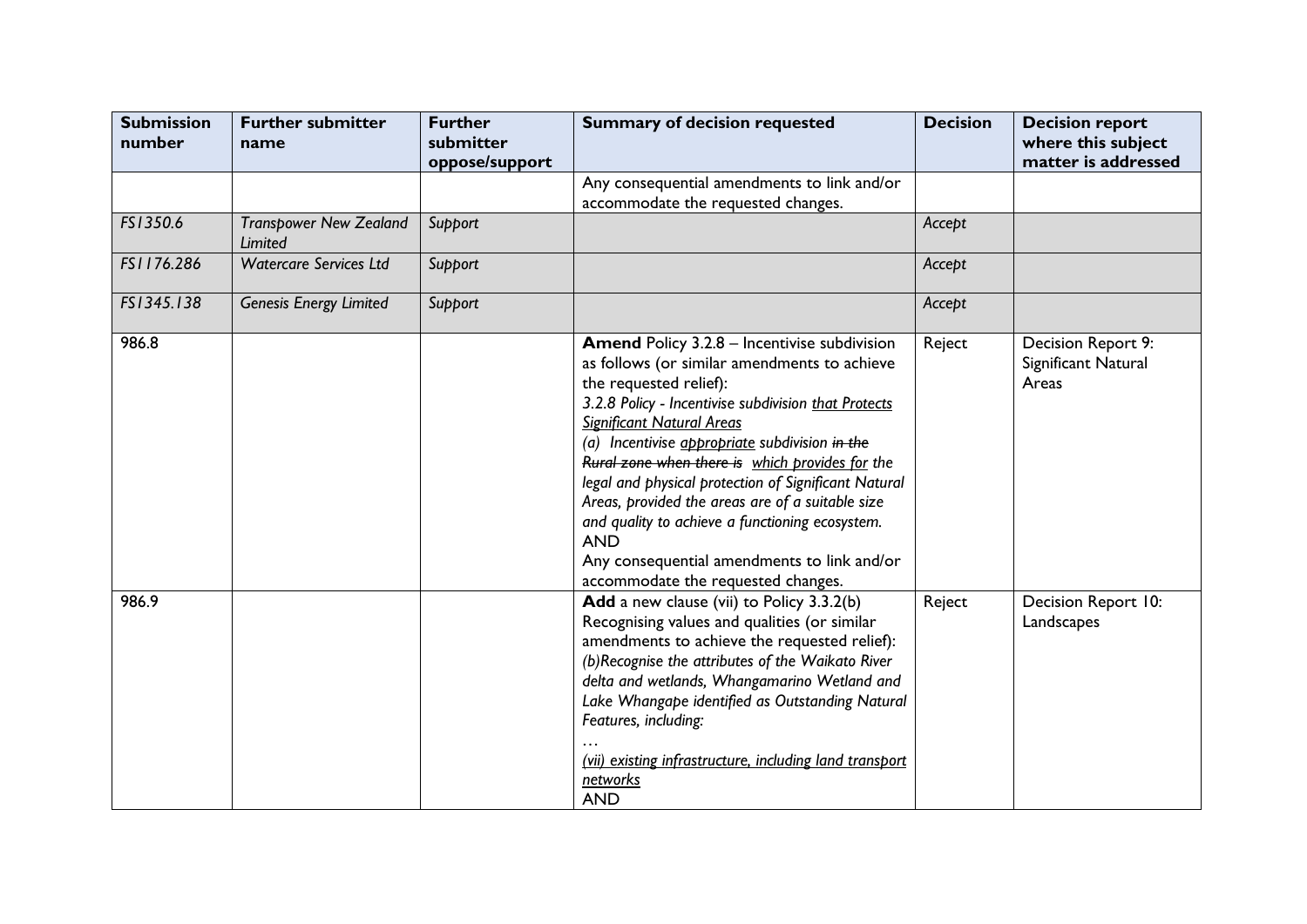| <b>Submission</b><br>number | <b>Further submitter</b><br>name                            | <b>Further</b><br>submitter | <b>Summary of decision requested</b>                                                                                                                                                                                                                                                                                                                                                               | <b>Decision</b> | <b>Decision report</b><br>where this subject<br>matter is addressed |
|-----------------------------|-------------------------------------------------------------|-----------------------------|----------------------------------------------------------------------------------------------------------------------------------------------------------------------------------------------------------------------------------------------------------------------------------------------------------------------------------------------------------------------------------------------------|-----------------|---------------------------------------------------------------------|
|                             |                                                             | oppose/support              | Any consequential amendments to link and/or<br>accommodate the requested changes.                                                                                                                                                                                                                                                                                                                  |                 |                                                                     |
| FS1176.287                  | <b>Watercare Services Ltd</b>                               | Support                     |                                                                                                                                                                                                                                                                                                                                                                                                    | Reject          | Decision Report 10:<br>Landscapes                                   |
| 986.10                      |                                                             |                             | <b>Amend Policy 3.5.4(a)(iv) Protecting the</b><br>natural character of wetlands, and lakes and<br>rivers and their margins as follows (or similar<br>amendments to achieve the requested relief):<br>(iv) requiring appropriate setbacks of new activities<br>from wetlands, lakes and rivers.<br><b>AND</b><br>Any consequential amendments to link and/or<br>accommodate the requested changes. | Reject          | Decision Report 10:<br>Landscapes                                   |
| FS1340.198                  | TaTa Valley Limited                                         | Support                     |                                                                                                                                                                                                                                                                                                                                                                                                    | Reject          |                                                                     |
| FS1345.139                  | <b>Genesis Energy Limited</b>                               | Support                     |                                                                                                                                                                                                                                                                                                                                                                                                    | Reject          |                                                                     |
| 986.11                      |                                                             |                             | Retain Objective 4.1.1(a) Strategic as notified.                                                                                                                                                                                                                                                                                                                                                   | Reject          | Decision Report 5:<br><b>Strategic Directions</b>                   |
| 986.12                      |                                                             |                             | Retain Objective 4.1.2 Urban growth and<br>development as notified                                                                                                                                                                                                                                                                                                                                 | Reject          | Decision Report 5:<br><b>Strategic Directions</b>                   |
| FS1297.6                    | <b>CSL Trust &amp; Top End</b><br><b>Properties Limited</b> | Support                     |                                                                                                                                                                                                                                                                                                                                                                                                    | Reject          |                                                                     |
| 986.13                      |                                                             |                             | Amend Policy 4.1.8 (a)(i)- Integration and<br>connectivity as follows (or similar<br>amendments to achieve the requested relief):<br>(i)Providing good access to facilities and<br>services by a range of transport modes<br>through the provision of integrated networks<br>of roads, rail, public transport, cycle, and<br>pedestrian routes;                                                    | Reject          | Decision Report 5:<br><b>Strategic Directions</b>                   |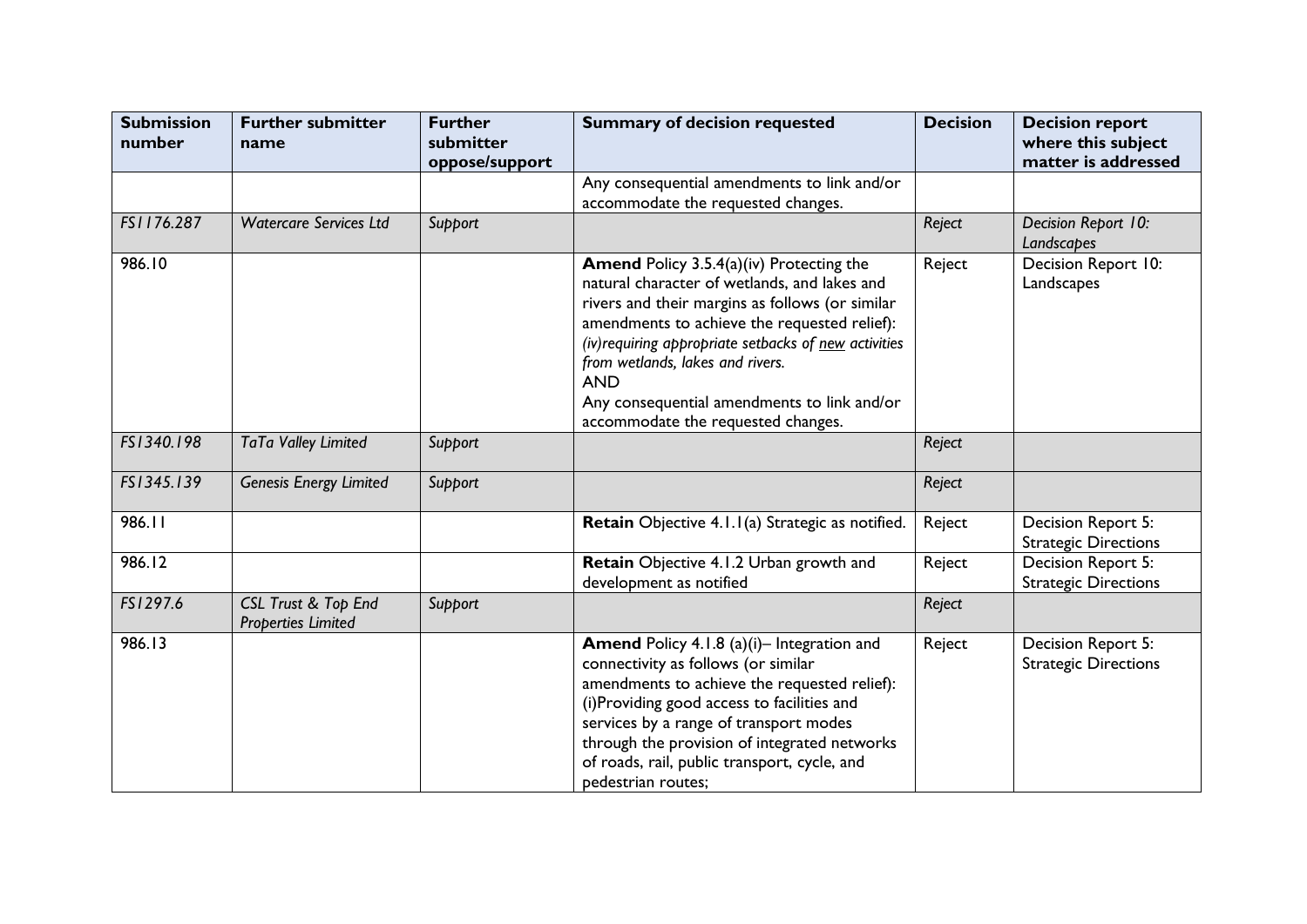| <b>Submission</b><br>number | <b>Further submitter</b><br>name          | <b>Further</b><br>submitter | <b>Summary of decision requested</b>                                                                                                                                                                                                                                                                                                                                                                                                                                                                                                                                                                                                                                                                                           | <b>Decision</b> | <b>Decision report</b><br>where this subject      |
|-----------------------------|-------------------------------------------|-----------------------------|--------------------------------------------------------------------------------------------------------------------------------------------------------------------------------------------------------------------------------------------------------------------------------------------------------------------------------------------------------------------------------------------------------------------------------------------------------------------------------------------------------------------------------------------------------------------------------------------------------------------------------------------------------------------------------------------------------------------------------|-----------------|---------------------------------------------------|
|                             |                                           | oppose/support              |                                                                                                                                                                                                                                                                                                                                                                                                                                                                                                                                                                                                                                                                                                                                |                 | matter is addressed                               |
|                             |                                           |                             | <b>AND</b><br>Add a new clause (v) to Policy 4.1.8(a)<br>Integration and connectivity as follows (or<br>similar amendments to achieve the requested<br>relief):<br>(v) Avoiding or managing reverse sensitivity effects<br>on the strategic transport infrastructure networks<br><b>AND</b><br>Any consequential amendments to link and/or<br>accommodate the requested changes.                                                                                                                                                                                                                                                                                                                                               |                 |                                                   |
| FS1087.32                   | Ports of Auckland Limited                 | Support                     |                                                                                                                                                                                                                                                                                                                                                                                                                                                                                                                                                                                                                                                                                                                                | Reject          |                                                   |
| 986.14                      |                                           |                             | Add a new clause (iv) to Policy 4.1.10(a)<br>Policy - Tuakau as follows (or similar<br>amendments to achieve the requested relief):<br>(iv) Reverse sensitivity effects on strategic<br>transport infrastructure networks are avoided or<br><u>managed;</u><br><b>OR</b><br>Add a new clause (v) to Policy $4.1.8(a)$<br>Integration and connectivity as follows (or<br>similar amendments to achieve the requested<br>relief):<br>(v) Avoiding or managing reverse sensitivity effects<br>on the strategic transport infrastructure networks<br>so that this applies equally to all towns and<br>growth nodes in Chapter 4<br><b>AND</b><br>Any consequential amendments to link and/or<br>accommodate the requested changes. | Reject          | Decision Report 5:<br><b>Strategic Directions</b> |
| FS1269.77                   | <b>Housing New Zealand</b><br>Corporation | Oppose                      |                                                                                                                                                                                                                                                                                                                                                                                                                                                                                                                                                                                                                                                                                                                                | Accept          |                                                   |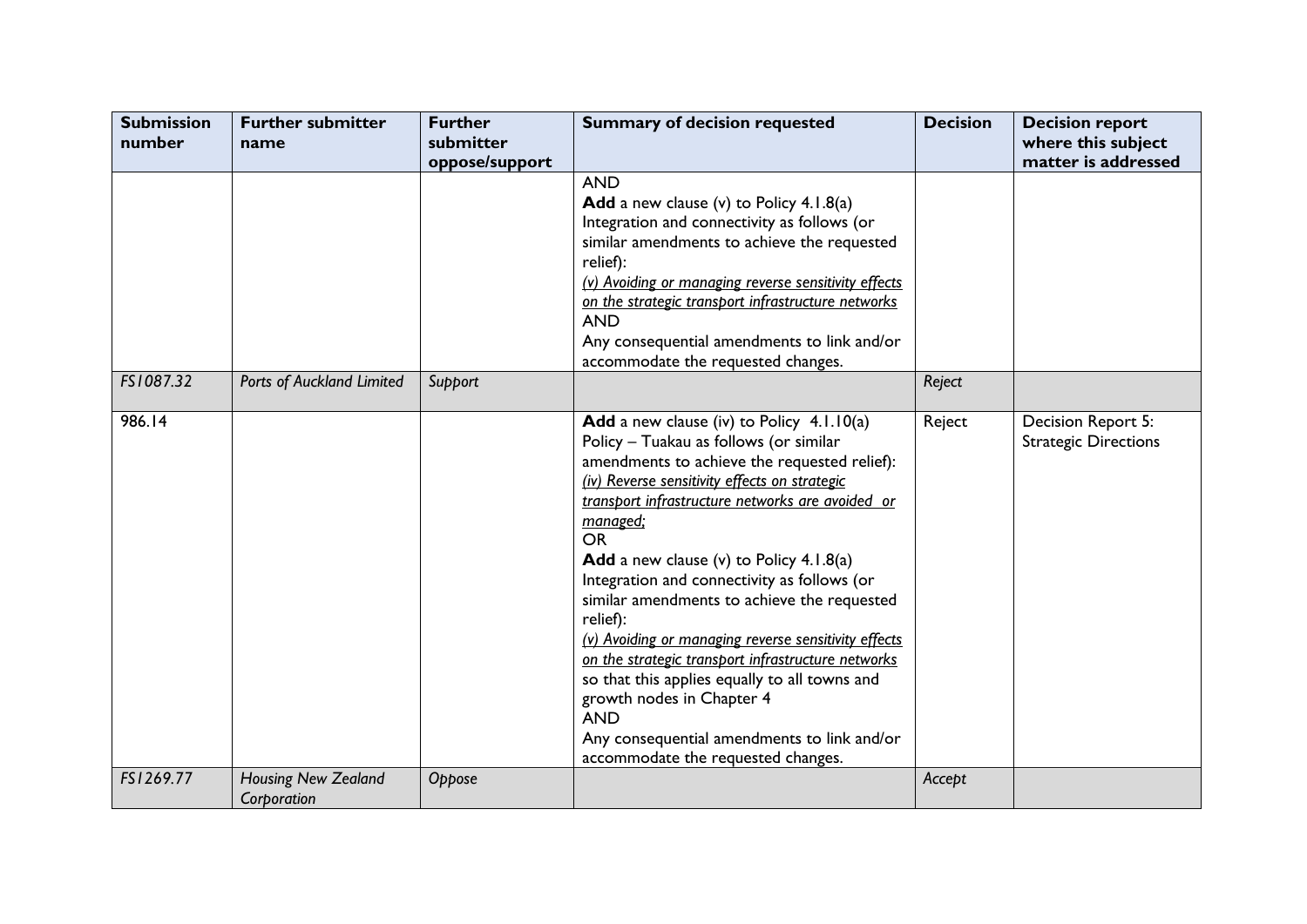| <b>Submission</b><br>number | <b>Further submitter</b><br>name          | <b>Further</b><br>submitter | <b>Summary of decision requested</b>                                                                                                                                                                                                                                                                                                            | <b>Decision</b> | <b>Decision report</b><br>where this subject                             |
|-----------------------------|-------------------------------------------|-----------------------------|-------------------------------------------------------------------------------------------------------------------------------------------------------------------------------------------------------------------------------------------------------------------------------------------------------------------------------------------------|-----------------|--------------------------------------------------------------------------|
| 986.15                      |                                           | oppose/support              | Amend Policy 4.1.11(a) (iii) Pokeno as<br>follows (or similar amendments to achieve the<br>requested relief):<br>(iii) Reverse sensitivity effects on from the strategic<br>transport infrastructure networks are avoided or<br>managed;<br><b>AND</b><br>Any consequential amendments to link and/or<br>accommodate the requested changes.     | Reject          | matter is addressed<br>Decision Report 5:<br><b>Strategic Directions</b> |
| FS1269.78                   | Housing New Zealand<br>Corporation        | Oppose                      |                                                                                                                                                                                                                                                                                                                                                 | Accept          |                                                                          |
| 986.16                      |                                           |                             | Add a new clause (vii) to Policy 4.1.12(b) Te<br>Kauwhata as follows (or similar amendments<br>to achieve the requested relief):<br>(vii) Avoids or manages reverse sensitivity effects<br>on strategic transport infrastructure networks.<br><b>AND</b><br>Any consequential amendments to link and/or<br>accommodate the requested changes.   | Reject          | Decision Report 5:<br><b>Strategic Directions</b>                        |
| FS1269.79                   | <b>Housing New Zealand</b><br>Corporation | Oppose                      |                                                                                                                                                                                                                                                                                                                                                 | Accept          |                                                                          |
| 986.17                      |                                           |                             | <b>Amend Policy 4.1.13(a)(ii) Huntly as follows</b><br>(or similar amendments to achieve the<br>requested relief):<br>(ii) Reverse sensitivity effects on from the strategic<br>transport infrastructure networks are avoided or<br>managed;<br><b>AND</b><br>Any consequential amendments to link and/or<br>accommodate the requested changes. | Reject          | Decision Report 5:<br><b>Strategic Directions</b>                        |
| FS1269.80                   | <b>Housing New Zealand</b><br>Corporation | Oppose                      |                                                                                                                                                                                                                                                                                                                                                 | Accept          |                                                                          |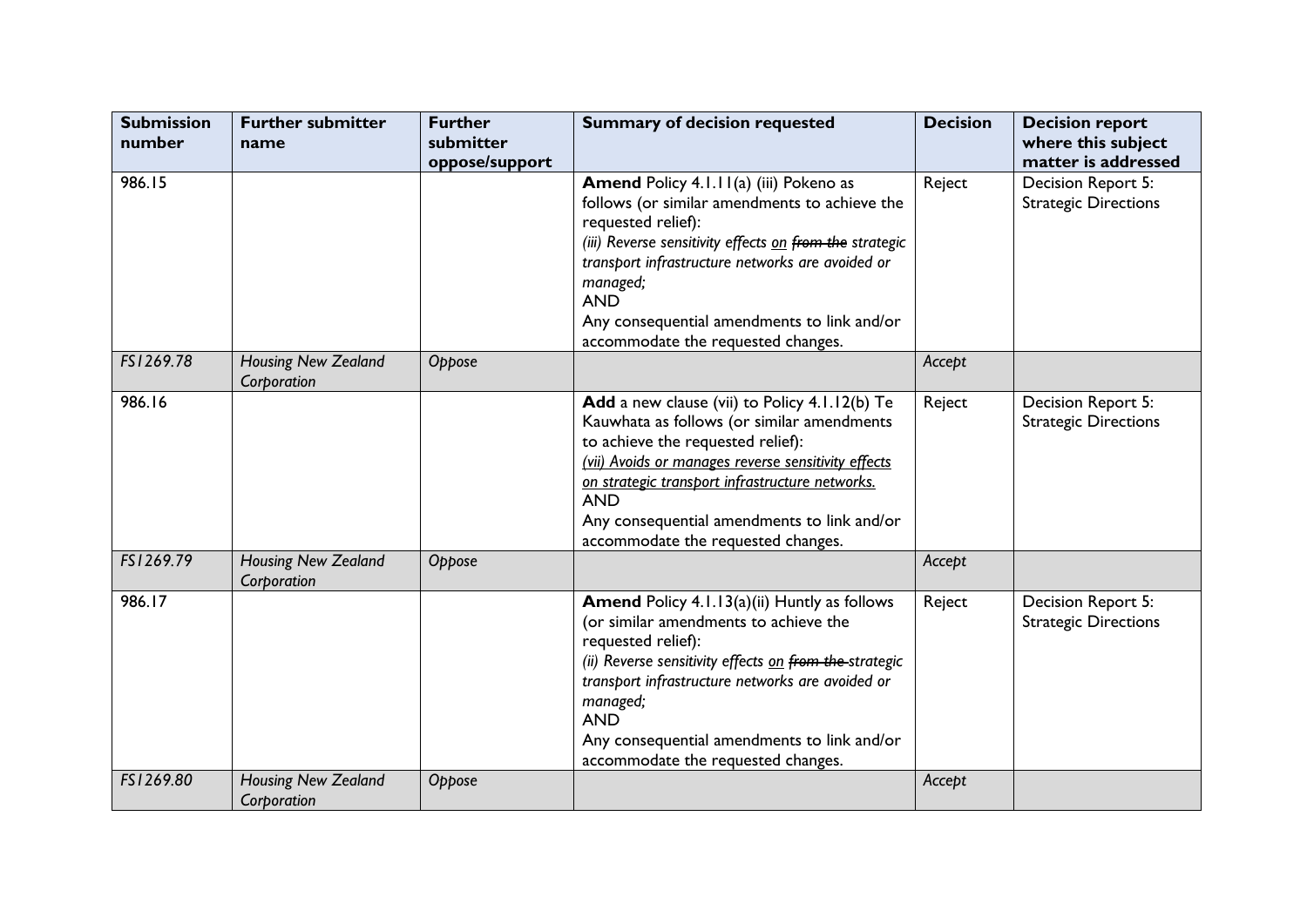| <b>Submission</b><br>number | <b>Further submitter</b><br>name          | <b>Further</b><br>submitter | <b>Summary of decision requested</b>                                                                                                                                                                                                                                                                                                                                                                                                   | <b>Decision</b> | <b>Decision report</b><br>where this subject                             |
|-----------------------------|-------------------------------------------|-----------------------------|----------------------------------------------------------------------------------------------------------------------------------------------------------------------------------------------------------------------------------------------------------------------------------------------------------------------------------------------------------------------------------------------------------------------------------------|-----------------|--------------------------------------------------------------------------|
| 986.18                      |                                           | oppose/support              | Add a new clause (v) to Policy 4.1.14 (a)<br>Taupiri as follows (or similar amendments to<br>achieve the requested relief):<br>Reverse sensitivity effects on the strategic<br>transport infrastructure networks are avoided or                                                                                                                                                                                                        | Reject          | matter is addressed<br>Decision Report 5:<br><b>Strategic Directions</b> |
|                             |                                           |                             | managed.<br><b>OR</b><br>Add a new clause (v) to Policy $4.1.8(a)$<br>Integration and connectivity as follows (or<br>similar amendments to achieve the requested<br>relief):<br>(v) Avoiding or remedying reverse sensitivity effects<br>on the strategic transport infrastructure networks<br>so that this applies equally to all towns and<br>growth nodes in Chapter 4<br><b>AND</b><br>Any consequential amendments to link and/or |                 |                                                                          |
| FS1269.81                   | <b>Housing New Zealand</b><br>Corporation | Oppose                      | accommodate the requested changes.                                                                                                                                                                                                                                                                                                                                                                                                     | Accept          |                                                                          |
| 986.19                      |                                           |                             | Add a new clause (vi) to Policy 4.1.15 (a)<br>Ngaruawahia as follows (or similar<br>amendments to achieve the requested relief):<br>Reverse sensitivity effects on the strategic<br>transport infrastructure networks are avoided or<br>managed.<br><b>OR</b><br>Add a new clause (v) to Policy 4.1.8(a)<br>Integration and connectivity as follows (or<br>similar amendments to achieve the requested<br>relief):                     | Reject          | Decision Report 5:<br><b>Strategic Directions</b>                        |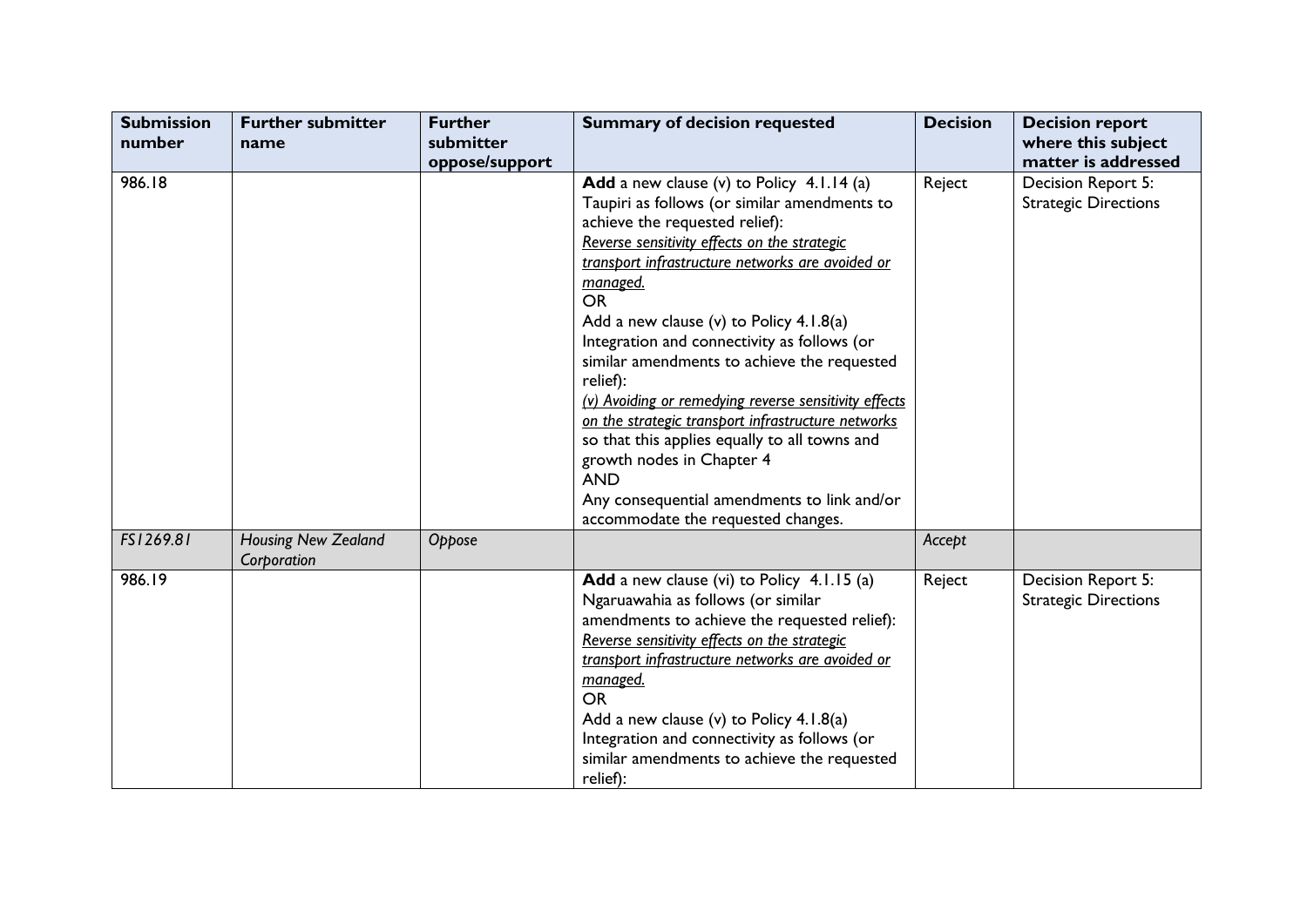| <b>Submission</b><br>number | <b>Further submitter</b><br>name          | <b>Further</b><br>submitter<br>oppose/support | <b>Summary of decision requested</b>                                                                                                                                                                                                                                                                                                                                 | <b>Decision</b> | <b>Decision report</b><br>where this subject<br>matter is addressed |
|-----------------------------|-------------------------------------------|-----------------------------------------------|----------------------------------------------------------------------------------------------------------------------------------------------------------------------------------------------------------------------------------------------------------------------------------------------------------------------------------------------------------------------|-----------------|---------------------------------------------------------------------|
|                             |                                           |                                               | (v) Avoiding or remedying reverse sensitivity effects<br>on the strategic transport infrastructure networks<br>so that this applies equally to all towns and<br>growth nodes in Chapter 4<br><b>AND</b><br>Any consequential amendments to link and/or<br>accommodate the requested changes.                                                                         |                 |                                                                     |
| FS1269.82                   | <b>Housing New Zealand</b><br>Corporation | Oppose                                        |                                                                                                                                                                                                                                                                                                                                                                      | Accept          |                                                                     |
| 986.20                      |                                           |                                               | Amend Policy 4.1.16(a)(iii) Huntly as follows<br>(or similar amendments to achieve the<br>requested relief):<br>(iii) Reverse sensitivity effects on from the strategic<br>transport infrastructure networks are avoided or<br>managed;<br><b>AND</b><br>Any consequential amendments to link and/or<br>accommodate the requested changes.                           | Reject          | Decision Report 5:<br><b>Strategic Directions</b>                   |
| FS1269.83                   | <b>Housing New Zealand</b><br>Corporation | Oppose                                        |                                                                                                                                                                                                                                                                                                                                                                      | Accept          |                                                                     |
| 986.21                      |                                           |                                               | Amend Policy 4.2.15(b) as follows (or similar<br>amendments to achieve the requested relief):<br>Earthworks are designed and undertaken in a<br>manner that ensures the stability and safety of<br>surrounding land, buildings, infrastructure and<br>structures.<br><b>AND</b><br>Any consequential amendments to link and/or<br>accommodate the requested changes. | Reject          | Decision Report 14:<br><b>Residential Zone</b>                      |
| FS1176.288                  | <b>Watercare Services Ltd</b>             | Support                                       |                                                                                                                                                                                                                                                                                                                                                                      | Reject          | Decision Report 14:<br><b>Residential Zone</b>                      |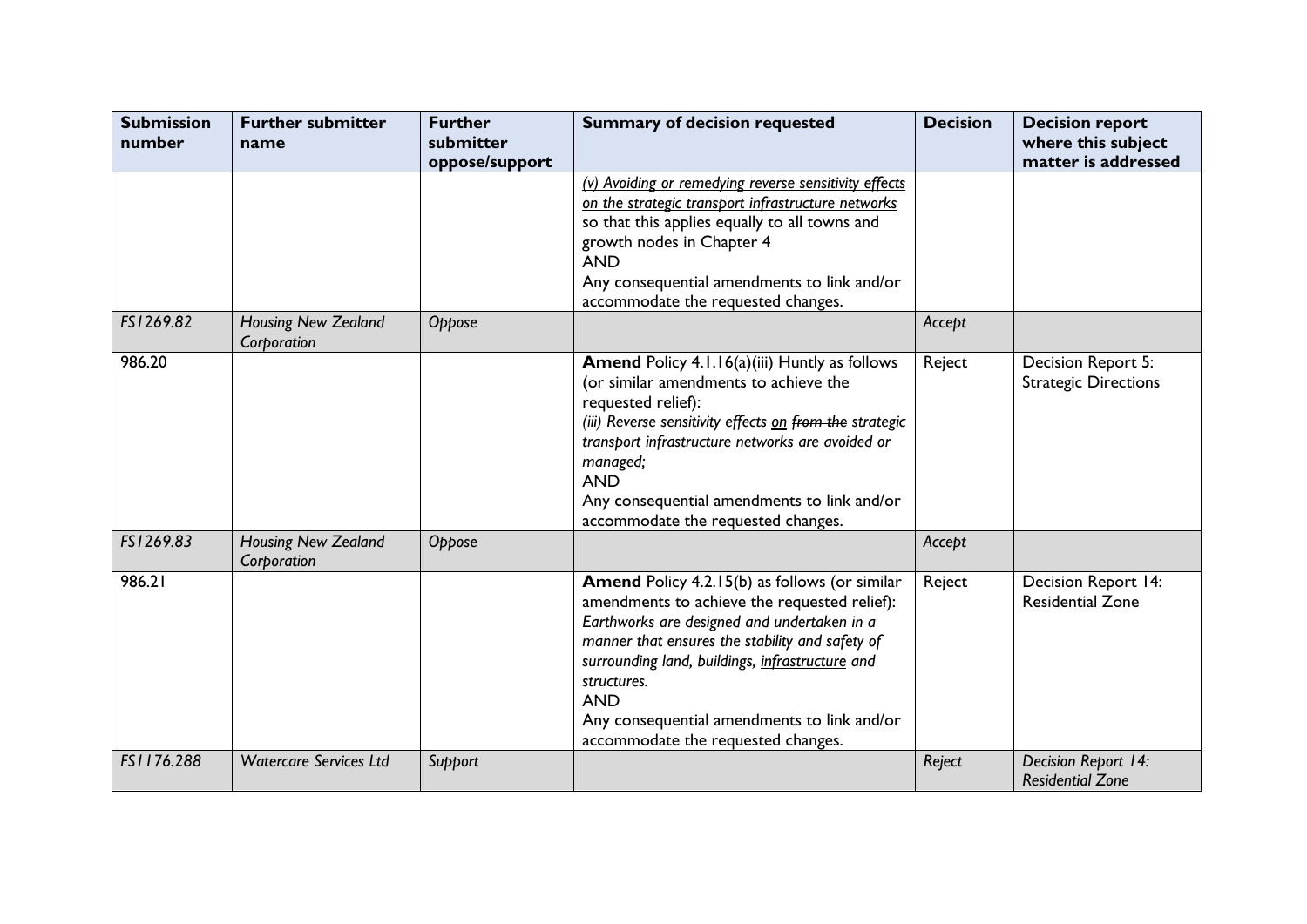| <b>Submission</b><br>number | <b>Further submitter</b><br>name | <b>Further</b><br>submitter<br>oppose/support | <b>Summary of decision requested</b>                                                                                                                                                                                                                                                                                                                                                                                                                                                                                                                                                                                                                                                                                                                                      | <b>Decision</b>   | <b>Decision report</b><br>where this subject<br>matter is addressed |
|-----------------------------|----------------------------------|-----------------------------------------------|---------------------------------------------------------------------------------------------------------------------------------------------------------------------------------------------------------------------------------------------------------------------------------------------------------------------------------------------------------------------------------------------------------------------------------------------------------------------------------------------------------------------------------------------------------------------------------------------------------------------------------------------------------------------------------------------------------------------------------------------------------------------------|-------------------|---------------------------------------------------------------------|
| FS1345.140                  | <b>Genesis Energy Limited</b>    | Support                                       |                                                                                                                                                                                                                                                                                                                                                                                                                                                                                                                                                                                                                                                                                                                                                                           | Reject            | Decision Report 14:<br><b>Residential Zone</b>                      |
| 986.22                      |                                  |                                               | Retain Policy 4.4.2 Noise, particularly clauses<br>(iii)-(v) as amended below<br><b>AND</b><br><b>Amend Policy 4.4.2(a) Noise as follows (or</b><br>similar amendments to achieve the requested<br>relief):<br>(iii) Maintaining appropriate setback distances<br>between high noise environments and sensitive<br>land uses noise-sensitive activities;<br>(iv) Managing the location of sensitive land<br>uses and noise-sensitive activities, particularly in<br>relation to lawfully-established high noise<br>generating activities; and<br>(v) Requiring acoustic insulation where noise-<br>sensitive activities are located within high noise<br>environments.<br><b>AND</b><br>Any consequential amendments to link and/or<br>accommodate the requested changes. | Accept in<br>part | Decision Report 17:<br>Village Zone                                 |
| FS1345.141                  | <b>Genesis Energy Limited</b>    | Support                                       |                                                                                                                                                                                                                                                                                                                                                                                                                                                                                                                                                                                                                                                                                                                                                                           | Accept in<br>Part |                                                                     |
| 986.23                      |                                  |                                               | Retain Policy 4.4.7 Managing the adverse<br>effects of signs except for the amendments<br>sought below<br><b>AND</b><br><b>Amend Policy 4.4.7(a) Managing the adverse</b><br>effects of signs as follows (or similar<br>amendments to achieve the requested relief):<br>(a) The location, colour, content, and appearance<br>of signs directed at traffic is controlled to ensure                                                                                                                                                                                                                                                                                                                                                                                         | Reject            | Decision Report 17:<br>Village Zone                                 |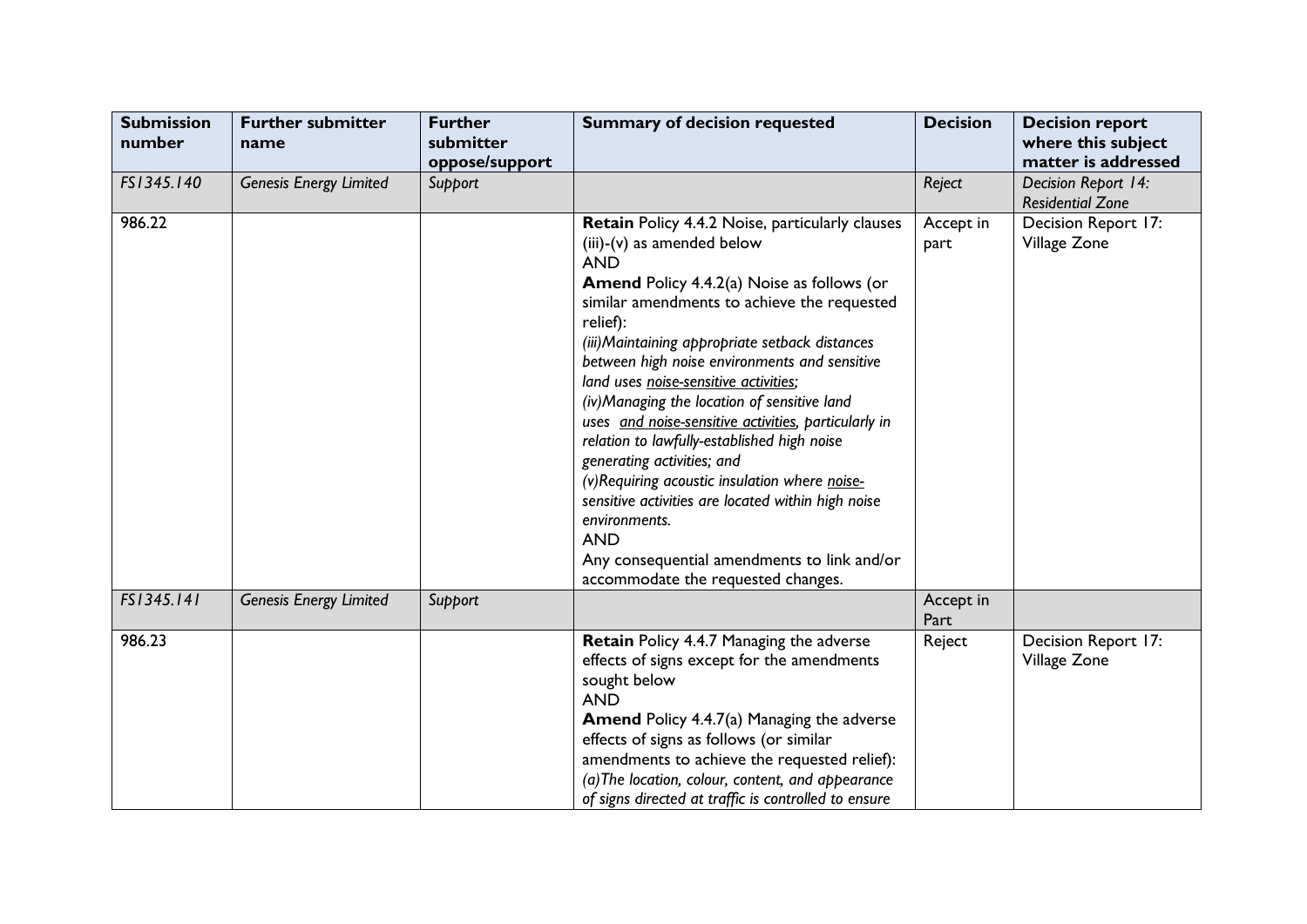| <b>Submission</b><br>number | <b>Further submitter</b><br>name          | <b>Further</b><br>submitter | <b>Summary of decision requested</b>                                                                                                                                                                                                                                                                                                                                                                                                                                                                                                                                                                                                                                                                                                                                                                                                                                                                      | <b>Decision</b>   | <b>Decision report</b><br>where this subject        |
|-----------------------------|-------------------------------------------|-----------------------------|-----------------------------------------------------------------------------------------------------------------------------------------------------------------------------------------------------------------------------------------------------------------------------------------------------------------------------------------------------------------------------------------------------------------------------------------------------------------------------------------------------------------------------------------------------------------------------------------------------------------------------------------------------------------------------------------------------------------------------------------------------------------------------------------------------------------------------------------------------------------------------------------------------------|-------------------|-----------------------------------------------------|
|                             |                                           | oppose/support              |                                                                                                                                                                                                                                                                                                                                                                                                                                                                                                                                                                                                                                                                                                                                                                                                                                                                                                           |                   | matter is addressed                                 |
|                             |                                           |                             | signs do not distract, confuse or obstruct<br>motorists, pedestrians and other road land<br>transport users;<br><b>AND</b><br>Any consequential amendments to link and/or<br>accommodate the requested changes.                                                                                                                                                                                                                                                                                                                                                                                                                                                                                                                                                                                                                                                                                           |                   |                                                     |
| 986.24                      |                                           |                             | Retain Policy 4.7.11 Reverse sensitivity<br>except for the amendments sought below<br><b>AND</b><br><b>Amend Policy 4.7.11(a) Reverse sensitivity as</b><br>follows (or similar amendments to achieve the<br>requested relief):<br>(a) Development and subdivision design minimises<br>reverse sensitivity effects on adjacent sites,<br>adjacent lawfully established activities (including<br>infrastructure) or the wider environment; and<br>(b) Avoid the potential for reverse sensitivity effects<br>from the location of new dwellings in the vicinity of<br>an intensive farming, extraction industry or<br>industrial activity, or infrastructure;<br>(c) Development of noise-sensitive activities is<br>designed to avoid or mitigate reverse sensitivity<br>effects on transport networks<br><b>AND</b><br>Any consequential amendments to link and/or<br>accommodate the requested changes. | Accept in<br>Part | Decision Report 32:<br><b>Miscellaneous Matters</b> |
| FS1087.33                   | Ports of Auckland Limited                 | Support                     |                                                                                                                                                                                                                                                                                                                                                                                                                                                                                                                                                                                                                                                                                                                                                                                                                                                                                                           | Accept in         |                                                     |
| FS1269.84                   |                                           |                             |                                                                                                                                                                                                                                                                                                                                                                                                                                                                                                                                                                                                                                                                                                                                                                                                                                                                                                           | Part              |                                                     |
|                             | <b>Housing New Zealand</b><br>Corporation | Oppose                      |                                                                                                                                                                                                                                                                                                                                                                                                                                                                                                                                                                                                                                                                                                                                                                                                                                                                                                           | Reject            |                                                     |
| FS1176.289                  | <b>Watercare Services Ltd</b>             | Support                     |                                                                                                                                                                                                                                                                                                                                                                                                                                                                                                                                                                                                                                                                                                                                                                                                                                                                                                           | Accept in<br>Part |                                                     |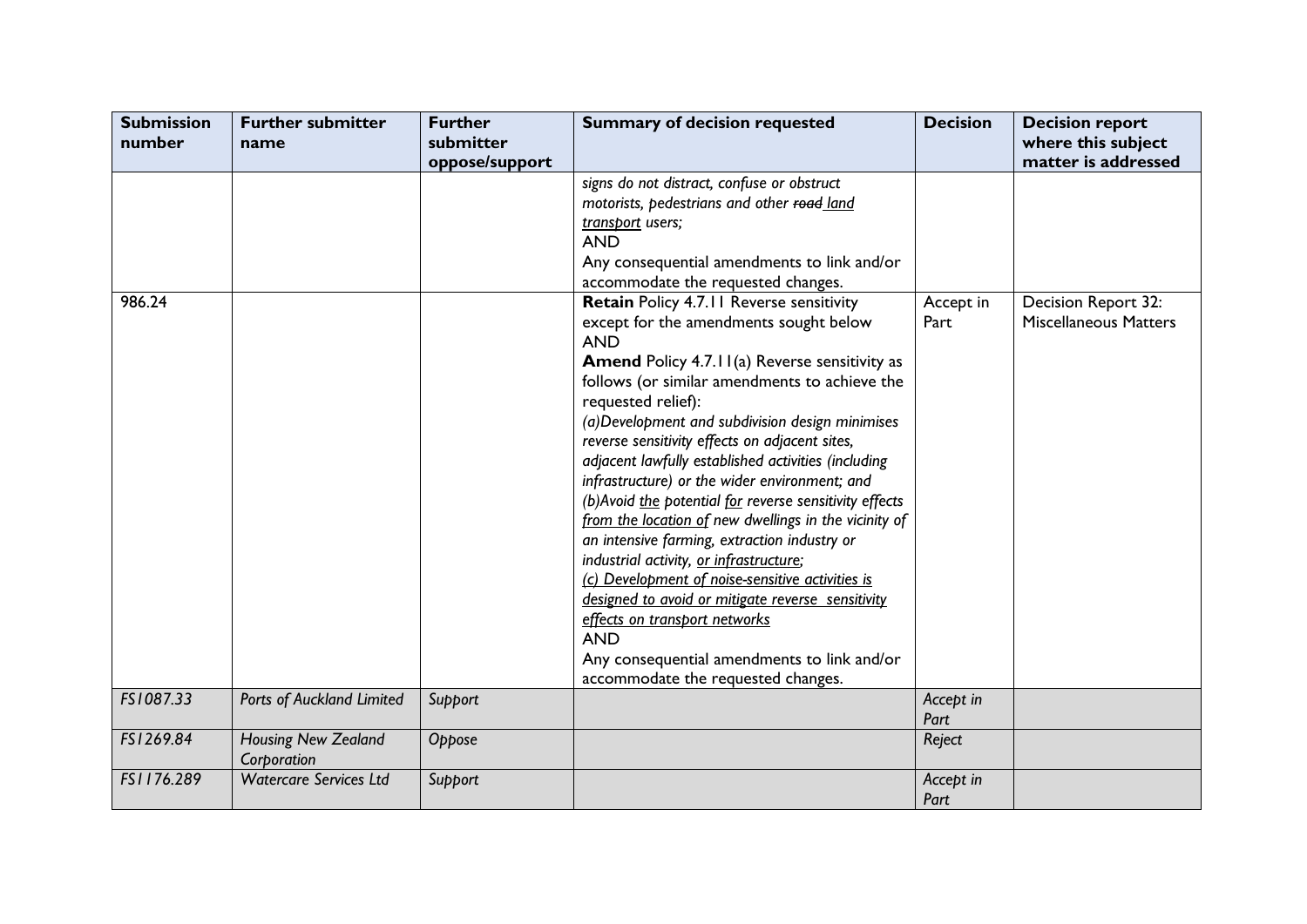| <b>Submission</b><br>number | <b>Further submitter</b>                                                 | <b>Further</b><br>submitter | <b>Summary of decision requested</b>                                                                                                                                                                                                                                                                                                                                                                                                                      | <b>Decision</b>   | <b>Decision report</b>                              |
|-----------------------------|--------------------------------------------------------------------------|-----------------------------|-----------------------------------------------------------------------------------------------------------------------------------------------------------------------------------------------------------------------------------------------------------------------------------------------------------------------------------------------------------------------------------------------------------------------------------------------------------|-------------------|-----------------------------------------------------|
|                             | name                                                                     | oppose/support              |                                                                                                                                                                                                                                                                                                                                                                                                                                                           |                   | where this subject<br>matter is addressed           |
| 986.25                      |                                                                          |                             | Retain Policy 5.3.7(c) Reverse sensitivity<br>effects as notified.                                                                                                                                                                                                                                                                                                                                                                                        | Accept            | Decision Report 32:<br><b>Miscellaneous Matters</b> |
| FS1118.1                    | Gary Bogaart / Meremere<br>Dragway Inc for<br><b>Brookfields Lawyers</b> | Support                     |                                                                                                                                                                                                                                                                                                                                                                                                                                                           | Accept            |                                                     |
| FS1304.14                   | <b>Gary Bogaart / Meremere</b><br>Dragway Inc.                           | Support                     |                                                                                                                                                                                                                                                                                                                                                                                                                                                           | Accept            |                                                     |
| FS1176.290                  | <b>Watercare Services Ltd</b>                                            | Support                     |                                                                                                                                                                                                                                                                                                                                                                                                                                                           | Accept            |                                                     |
| 986.26                      |                                                                          |                             | Retain Policy 5.3.14 Signs except for the<br>amendments sought below<br><b>AND</b><br><b>Amend Policy 5.3.14(b) Signs as follows (or</b><br>similar amendments to achieve the requested<br>relief):<br>(b) Ensure signage directed at traffic does not<br>distract, confuse or obstruct motorists, pedestrians<br>and other land transport road users.<br><b>AND</b><br>Any consequential amendments to link and/or<br>accommodate the requested changes. | Accept in<br>Part | Decision Report 22:<br><b>Rural Zone</b>            |
| 986.27                      |                                                                          |                             | Retain Policy 5.3.15 Noise and vibration<br>except for the amendments sought below<br><b>AND</b><br>Amend Policy 5.3.15(a)(vi) as follows (or<br>similar amendments to achieve the requested<br>relief):<br>(vi) Requiring acoustic insulation where sensitive<br>land use activities are located within high noise<br>environments, including near the railway<br>corridor the Airport Noise Outer Control                                               | Accept in<br>Part | Decision Report 22:<br><b>Rural Zone</b>            |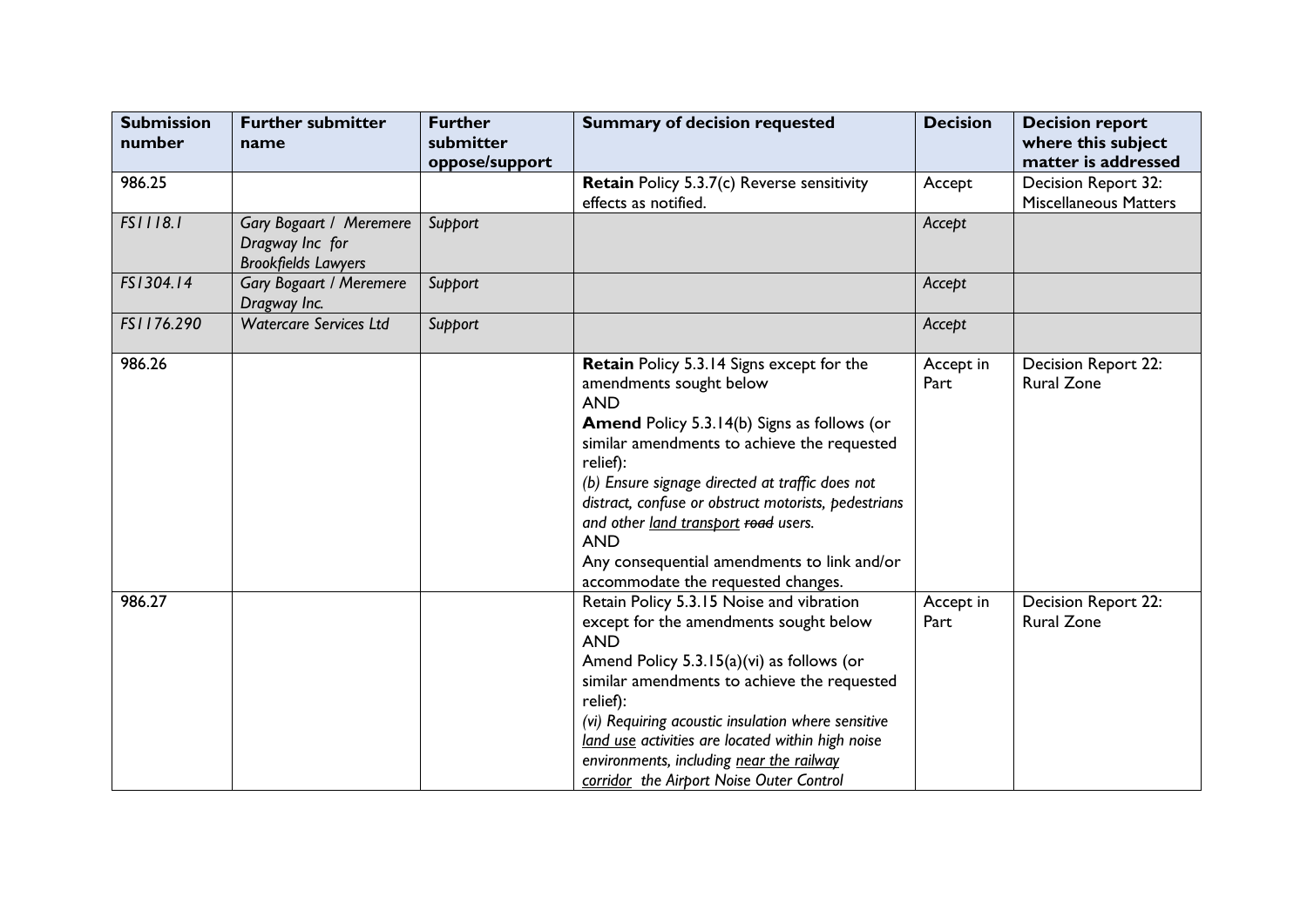| <b>Submission</b><br>number | <b>Further submitter</b><br>name                                                | <b>Further</b><br>submitter | <b>Summary of decision requested</b>                                                                                                                                                                                                                                                                                                                                                                                                                                                                                                                                                                                                                                                                                                                             | <b>Decision</b>   | <b>Decision report</b><br>where this subject      |
|-----------------------------|---------------------------------------------------------------------------------|-----------------------------|------------------------------------------------------------------------------------------------------------------------------------------------------------------------------------------------------------------------------------------------------------------------------------------------------------------------------------------------------------------------------------------------------------------------------------------------------------------------------------------------------------------------------------------------------------------------------------------------------------------------------------------------------------------------------------------------------------------------------------------------------------------|-------------------|---------------------------------------------------|
|                             |                                                                                 | oppose/support              | Boundary, Huntly Power Station, the Gun Club<br>Noise Control Boundary.<br><b>AND</b><br>Any consequential amendments to link and/or<br>accommodate the requested changes.                                                                                                                                                                                                                                                                                                                                                                                                                                                                                                                                                                                       |                   | matter is addressed                               |
| 986.28                      |                                                                                 |                             | Retain Policy 5.6.3 Subdivision within the<br>Country Living Zone as notified.                                                                                                                                                                                                                                                                                                                                                                                                                                                                                                                                                                                                                                                                                   | Accept in<br>part | Decision Report 18:<br><b>Country Living Zone</b> |
| FS1176.291                  | <b>Watercare Services Ltd</b>                                                   | Support                     |                                                                                                                                                                                                                                                                                                                                                                                                                                                                                                                                                                                                                                                                                                                                                                  | Accept in<br>Part |                                                   |
| 986.29                      |                                                                                 |                             | Retain Policy 5.6.16 Noise, particularly<br>clauses (iii)-(v) as amended below<br><b>AND</b><br>Amend Policy 5.6.16 Noise as follows (or<br>similar amendments to achieve the requested<br>relief):<br>(iii) Maintaining appropriate setback distances<br>between high noise environments and sensitive<br>land uses and noise-sensitive activities;<br>(iv) Managing the location of sensitive land uses<br>and noise-sensitive activities, particularly in relation<br>to lawfully-established high noise-generating<br>activities;<br>(v) Requiring acoustic insulation where noise<br>sensitive activities are located within high noise<br>environments.<br><b>AND</b><br>Any consequential amendments to link and/or<br>accommodate the requested changes. | Accept            | Decision Report 18:<br><b>Country Living Zone</b> |
| FS1118.2                    | <b>Gary Bogaart / Meremere</b><br>Dragway Inc for<br><b>Brookfields Lawyers</b> | Support                     |                                                                                                                                                                                                                                                                                                                                                                                                                                                                                                                                                                                                                                                                                                                                                                  | Accept            |                                                   |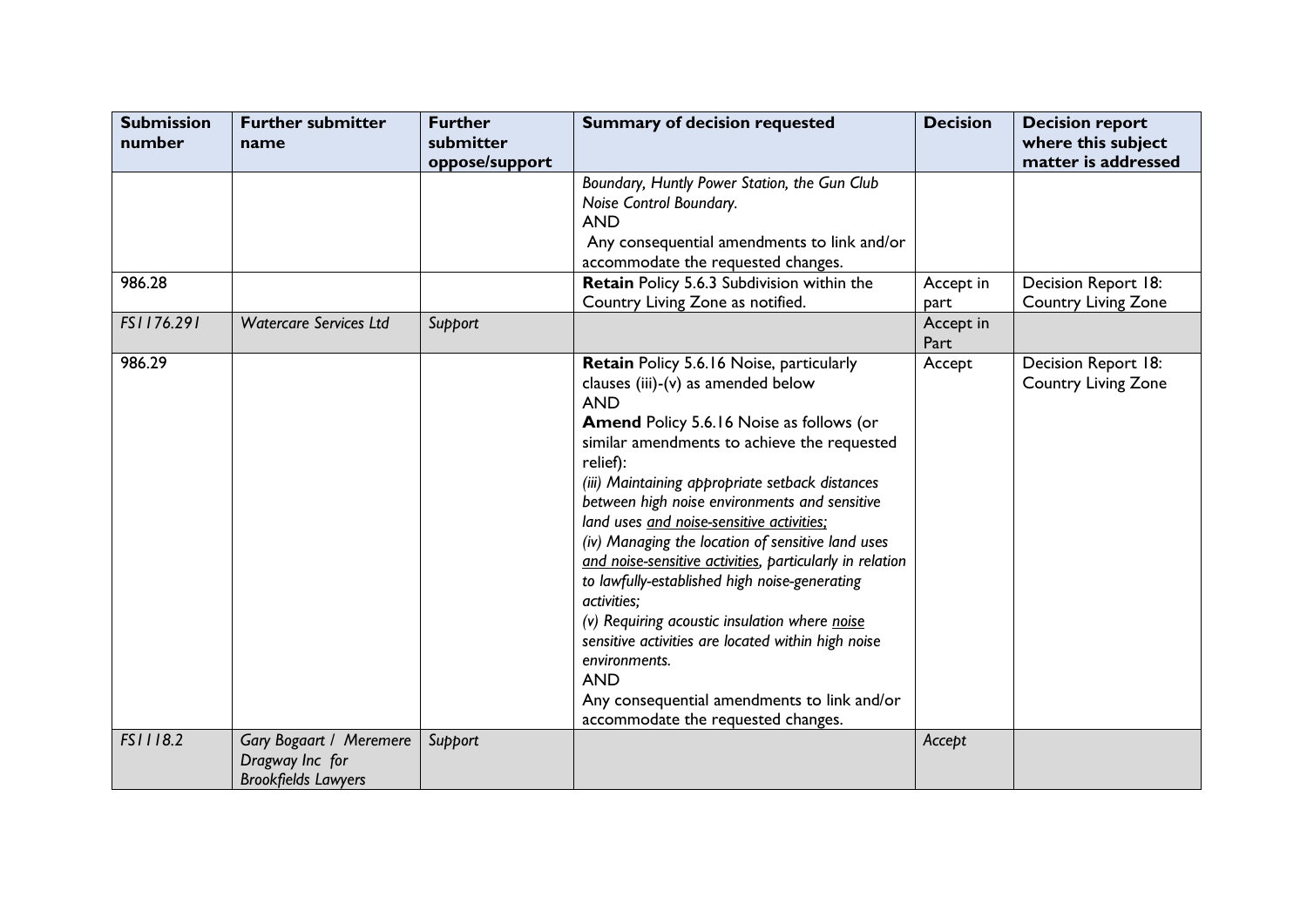| <b>Submission</b><br>number | <b>Further submitter</b><br>name               | <b>Further</b><br>submitter<br>oppose/support | <b>Summary of decision requested</b>                                                                                                                                                                                                                                                                                                                                                                                              | <b>Decision</b>   | <b>Decision report</b><br>where this subject<br>matter is addressed |
|-----------------------------|------------------------------------------------|-----------------------------------------------|-----------------------------------------------------------------------------------------------------------------------------------------------------------------------------------------------------------------------------------------------------------------------------------------------------------------------------------------------------------------------------------------------------------------------------------|-------------------|---------------------------------------------------------------------|
| FS1258.90                   | Meridian Energy Limited                        | Support                                       |                                                                                                                                                                                                                                                                                                                                                                                                                                   | Accept            |                                                                     |
| FS1304.15                   | <b>Gary Bogaart / Meremere</b><br>Dragway Inc. | Support                                       |                                                                                                                                                                                                                                                                                                                                                                                                                                   | Accept            |                                                                     |
| FS1345.142                  | Genesis Energy Limited                         | Support                                       |                                                                                                                                                                                                                                                                                                                                                                                                                                   | Accept            |                                                                     |
| 986.30                      |                                                |                                               | <b>Amend Objective 6.1.1 Development,</b><br>operation and maintenance of infrastructure<br>as follows (or similar amendments to achieve<br>the requested relief):<br>(a) Infrastructure is developed, operated and<br>maintained to benefit the social, economic,<br>cultural and environmental wellbeing of the<br>district.<br><b>AND</b><br>Any consequential amendments to link and/or<br>accommodate the requested changes. | Accept in<br>part | Decision Report 13:<br>Infrastructure                               |
| FS1176.292                  | <b>Watercare Services Ltd</b>                  | Support                                       |                                                                                                                                                                                                                                                                                                                                                                                                                                   | Accept in<br>part | Decision Report 13:<br>Infrastructure                               |
| 986.31                      |                                                |                                               | Retain Policy 6.1.2 Development, operation<br>and maintenance as notified.                                                                                                                                                                                                                                                                                                                                                        | Accept in<br>part | Decision Report 13:<br>Infrastructure                               |
| FS1176.293                  | <b>Watercare Services Ltd</b>                  | Support                                       |                                                                                                                                                                                                                                                                                                                                                                                                                                   | Accept in<br>part | Decision Report 13:<br>Infrastructure                               |
| 986.32                      |                                                |                                               | Retain Policy 6.1.3 Technological advances as<br>notified.                                                                                                                                                                                                                                                                                                                                                                        | Accept in<br>part | Decision Report 13:<br>Infrastructure                               |
| FS1176.294                  | <b>Watercare Services Ltd</b>                  | Support                                       |                                                                                                                                                                                                                                                                                                                                                                                                                                   | Accept in<br>part | Decision Report 13:<br>Infrastructure                               |
| 986.33                      |                                                |                                               | Retain Policy 6.1.4 Infrastructure benefits as<br>notified.                                                                                                                                                                                                                                                                                                                                                                       | Accept in<br>part | Decision Report 13:<br>Infrastructure                               |
| FS1176.295                  | <b>Watercare Services Ltd</b>                  | Support                                       |                                                                                                                                                                                                                                                                                                                                                                                                                                   | Accept in<br>part | Decision Report 13:<br>Infrastructure                               |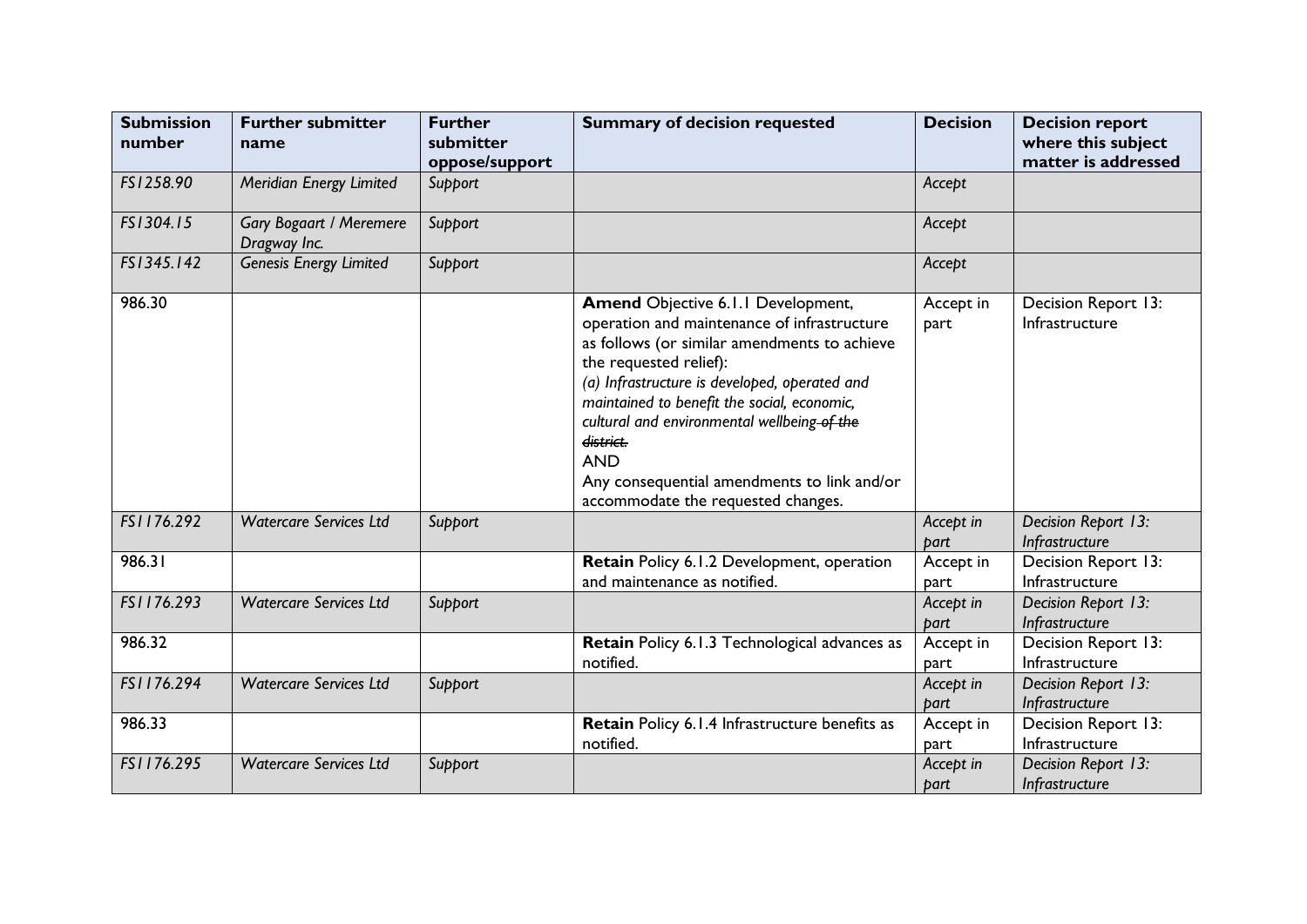| <b>Submission</b><br>number | <b>Further submitter</b><br>name   | <b>Further</b><br>submitter | <b>Summary of decision requested</b>                  | <b>Decision</b> | <b>Decision report</b><br>where this subject |
|-----------------------------|------------------------------------|-----------------------------|-------------------------------------------------------|-----------------|----------------------------------------------|
|                             |                                    | oppose/support              |                                                       |                 | matter is addressed                          |
| 986.34                      |                                    |                             | Retain Objective 6.1.6 - Reverse sensitivity          | Accept in       | Decision Report 13:                          |
|                             |                                    |                             | as notified.                                          | part            | Infrastructure                               |
| FS1176.296                  | <b>Watercare Services Ltd</b>      | Support                     |                                                       | Accept in       | Decision Report 13:                          |
|                             |                                    |                             |                                                       | part            | Infrastructure                               |
| 986.35                      |                                    |                             | <b>Amend Policy 6.1.7 Reverse sensitivity and</b>     | Reject          | Decision Report 13:                          |
|                             |                                    |                             | infrastructure as follows (or similar                 |                 | Infrastructure                               |
|                             |                                    |                             | amendments to achieve the requested relief):          |                 |                                              |
|                             |                                    |                             | (a) Avoid reverse sensitivity effects on existing and |                 |                                              |
|                             |                                    |                             | planned infrastructure from subdivision, use and      |                 |                                              |
|                             |                                    |                             | development as far as reasonably practicable, so      |                 |                                              |
|                             |                                    |                             | that the ongoing and efficient operation of           |                 |                                              |
|                             |                                    |                             | infrastructure is not compromised.<br><b>AND</b>      |                 |                                              |
|                             |                                    |                             | Any consequential amendments to link and/or           |                 |                                              |
|                             |                                    |                             | accommodate the requested changes.                    |                 |                                              |
| FS1269.85                   |                                    |                             |                                                       |                 |                                              |
|                             | Housing New Zealand<br>Corporation | Oppose                      |                                                       | Accept          | Decision Report 13:<br>Infrastructure        |
| FS1176.297                  | <b>Watercare Services Ltd</b>      | Support                     |                                                       | Reject          | Decision Report 13:                          |
|                             |                                    |                             |                                                       |                 | Infrastructure                               |
| 986.36                      |                                    |                             | Retain Objective 6.1.8 Infrastructure in the          | Accept in       | Decision Report 13:                          |
|                             |                                    |                             | community and identified areas as notified.           | part            | Infrastructure                               |
| FS1176.298                  | <b>Watercare Services Ltd</b>      | Support                     |                                                       | Accept in       | Decision Report 13:                          |
|                             |                                    |                             |                                                       | part            | Infrastructure                               |
| 986.37                      |                                    |                             | Retain Policy 6.1.9 Environmental effects,            | Accept          | Decision Report 13:                          |
|                             |                                    |                             | community health, safety and amenity as               |                 | Infrastructure                               |
|                             |                                    |                             | notified.                                             |                 |                                              |
| FS1114.34                   | Fire and Emergency New             | Support                     |                                                       | Accept          | Decision Report 13:                          |
|                             | Zealand                            |                             |                                                       |                 | Infrastructure                               |
| FS1176.299                  | <b>Watercare Services Ltd</b>      | Support                     |                                                       | Accept          | Decision Report 13:                          |
|                             |                                    |                             |                                                       |                 | Infrastructure                               |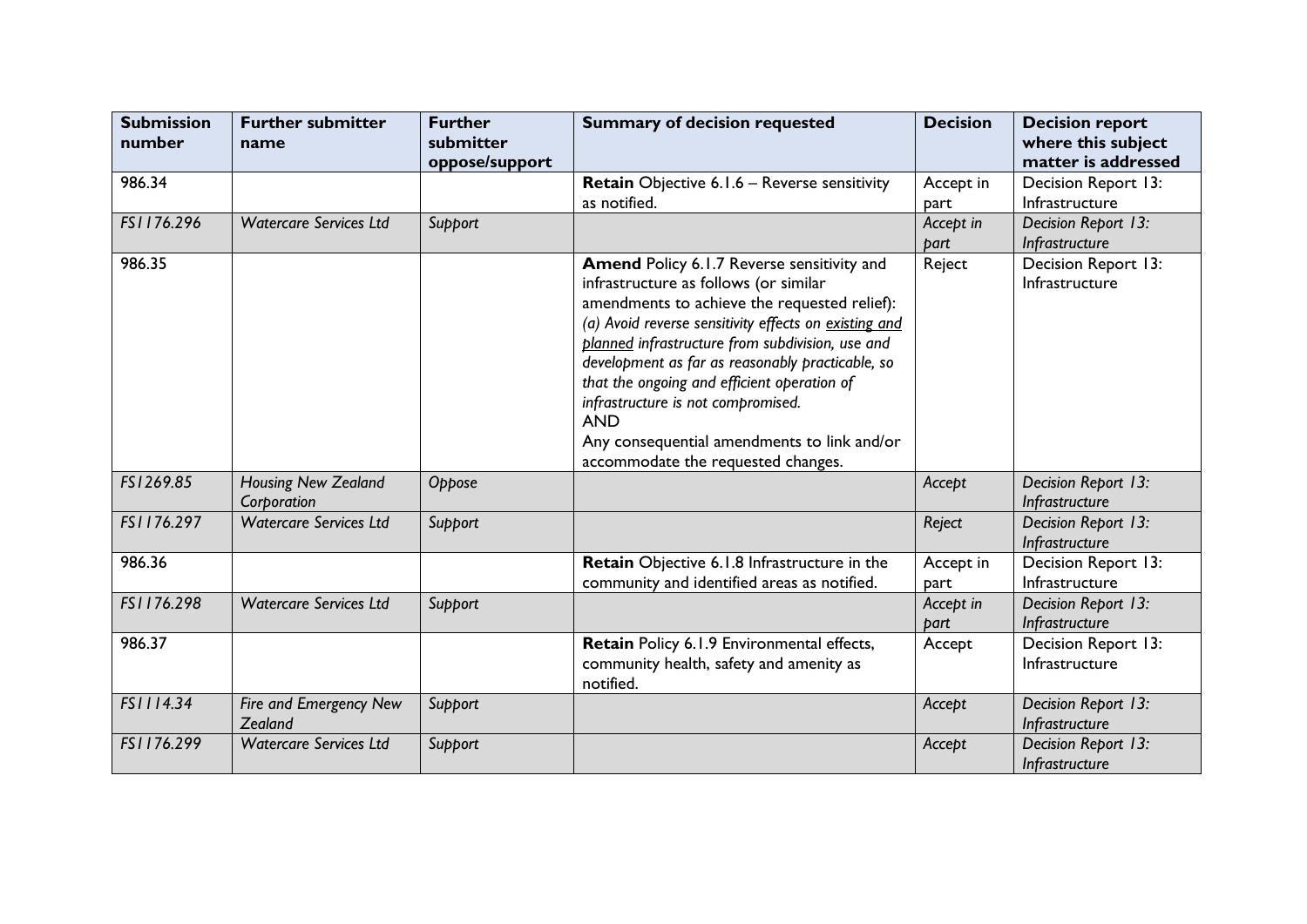| <b>Submission</b> | <b>Further submitter</b>  | <b>Further</b> | <b>Summary of decision requested</b>                                                                                                                                                                                                                                                                                                                                                                                                                                                                                                                                                                                                                                                                                                                                                                                                                                                                                         | <b>Decision</b>   | <b>Decision report</b>                                       |
|-------------------|---------------------------|----------------|------------------------------------------------------------------------------------------------------------------------------------------------------------------------------------------------------------------------------------------------------------------------------------------------------------------------------------------------------------------------------------------------------------------------------------------------------------------------------------------------------------------------------------------------------------------------------------------------------------------------------------------------------------------------------------------------------------------------------------------------------------------------------------------------------------------------------------------------------------------------------------------------------------------------------|-------------------|--------------------------------------------------------------|
| number            | name                      | submitter      |                                                                                                                                                                                                                                                                                                                                                                                                                                                                                                                                                                                                                                                                                                                                                                                                                                                                                                                              |                   | where this subject                                           |
| 986.38            |                           | oppose/support | Retain Policy 6.4.4 Road and rail network<br>except for the amendments sought below<br><b>AND</b><br><b>Amend Policy 6.4.4 Road and rail network as</b><br>follows (or similar amendments to achieve the<br>requested relief):<br>6.4.4 Policy - Road and rail Land transport<br>network<br>(a) Discourage Avoid subdivision, use and<br>development that would compromise:<br>(i) The road function, as specified in the road<br>hierarchy, or the safety and efficiency of the<br>roading network; and<br>(ii) The safety and efficiency, including the<br>maintenance, upgrading, development and<br>operation of the railway land transport network.<br>(b) Avoid reverse sensitivity effects on the land<br>transport network through setbacks and design<br>controls for new residential and other noise<br>sensitive activities established in proximity to<br>existing or planned transport corridors.<br><b>AND</b> | Accept in<br>part | matter is addressed<br>Decision Report 13:<br>Infrastructure |
|                   |                           |                | Any consequential amendments to link and/or<br>accommodate the requested changes.                                                                                                                                                                                                                                                                                                                                                                                                                                                                                                                                                                                                                                                                                                                                                                                                                                            |                   |                                                              |
| FS1273.22         | <b>Auckland Transport</b> | Support        |                                                                                                                                                                                                                                                                                                                                                                                                                                                                                                                                                                                                                                                                                                                                                                                                                                                                                                                              | Accept in<br>part | Decision Report 13:<br>Infrastructure                        |
| 986.39            |                           |                | Retain Objective 6.5.1(a)(ii) Land transport<br>except for the amendments sought below<br><b>AND</b><br>Amend Objective 6.5.1(a)(ii) Land transport<br>network as follows (or similar amendments to<br>achieve the requested relief):                                                                                                                                                                                                                                                                                                                                                                                                                                                                                                                                                                                                                                                                                        | Accept            | Decision Report 13:<br>Infrastructure                        |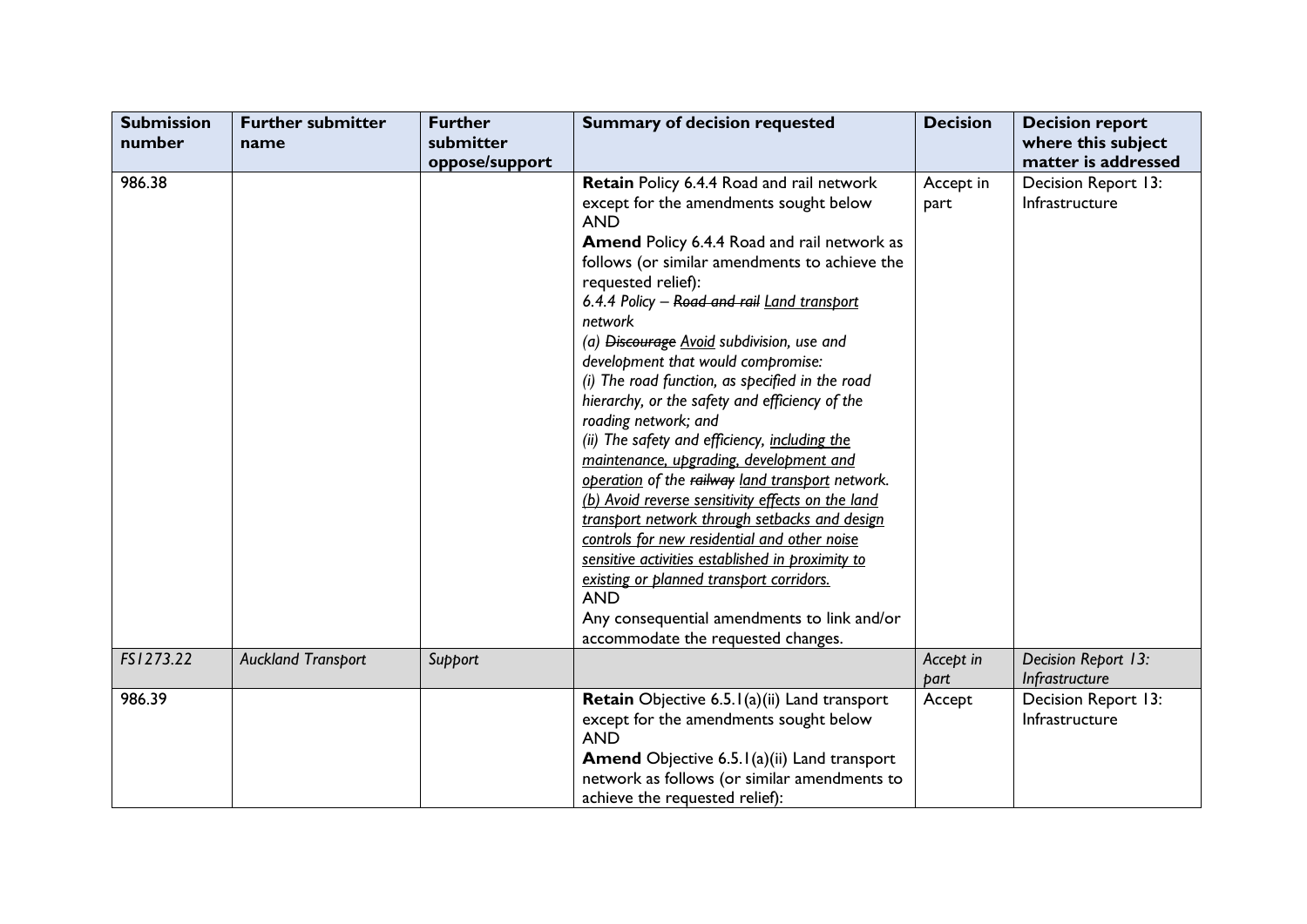| <b>Submission</b><br>number | <b>Further submitter</b><br>name | <b>Further</b><br>submitter<br>oppose/support | <b>Summary of decision requested</b>                                                                                                                                                                                                                                                                                                                                                                                                                                                                                                                                                                                                                                                                                                                                                                                                                                                                                              | <b>Decision</b>   | <b>Decision report</b><br>where this subject<br>matter is addressed |
|-----------------------------|----------------------------------|-----------------------------------------------|-----------------------------------------------------------------------------------------------------------------------------------------------------------------------------------------------------------------------------------------------------------------------------------------------------------------------------------------------------------------------------------------------------------------------------------------------------------------------------------------------------------------------------------------------------------------------------------------------------------------------------------------------------------------------------------------------------------------------------------------------------------------------------------------------------------------------------------------------------------------------------------------------------------------------------------|-------------------|---------------------------------------------------------------------|
|                             |                                  |                                               | (a) An integrated land transport network where:<br>(ii) Adverse effects from the construction,<br>maintenance, <i>upgrading</i> and operation of the<br>transport network are managed.<br><b>AND</b><br>Any consequential amendments to link and/or<br>accommodate the requested changes.                                                                                                                                                                                                                                                                                                                                                                                                                                                                                                                                                                                                                                         |                   |                                                                     |
| FS1273.32                   | <b>Auckland Transport</b>        | Support                                       |                                                                                                                                                                                                                                                                                                                                                                                                                                                                                                                                                                                                                                                                                                                                                                                                                                                                                                                                   | Accept            | Decision Report 13:<br>Infrastructure                               |
| 986.40                      |                                  |                                               | Retain Policy 6.5.2 Construction and<br>operation of the land transport network<br>except for the amendments sought below<br><b>AND</b><br>Amend Policy 6.5.2(a)(viii) Construction and<br>operation of the land transport as follows (or<br>similar amendments to achieve the requested<br>relief):<br>(viii) Discouraging the installation of new at<br>grade road and pedestrian rail level crossings:<br>(a) Promote the construction and operation of an<br>efficient, effective, integrated, safe, resilient and<br>sustainable land transport network through:<br>(viii) Discouraging the installation of new at grade<br>road and pedestrian rail level crossings:<br>(ix) A. Controlling the location of buildings and<br>other visual obstructions within the sightline areas<br>of rail level crossings<br>$(x)$ B. Railway crossing design in accordance with<br>the requirements of the rail operator.<br><b>AND</b> | Accept in<br>part | Decision Report 13:<br>Infrastructure                               |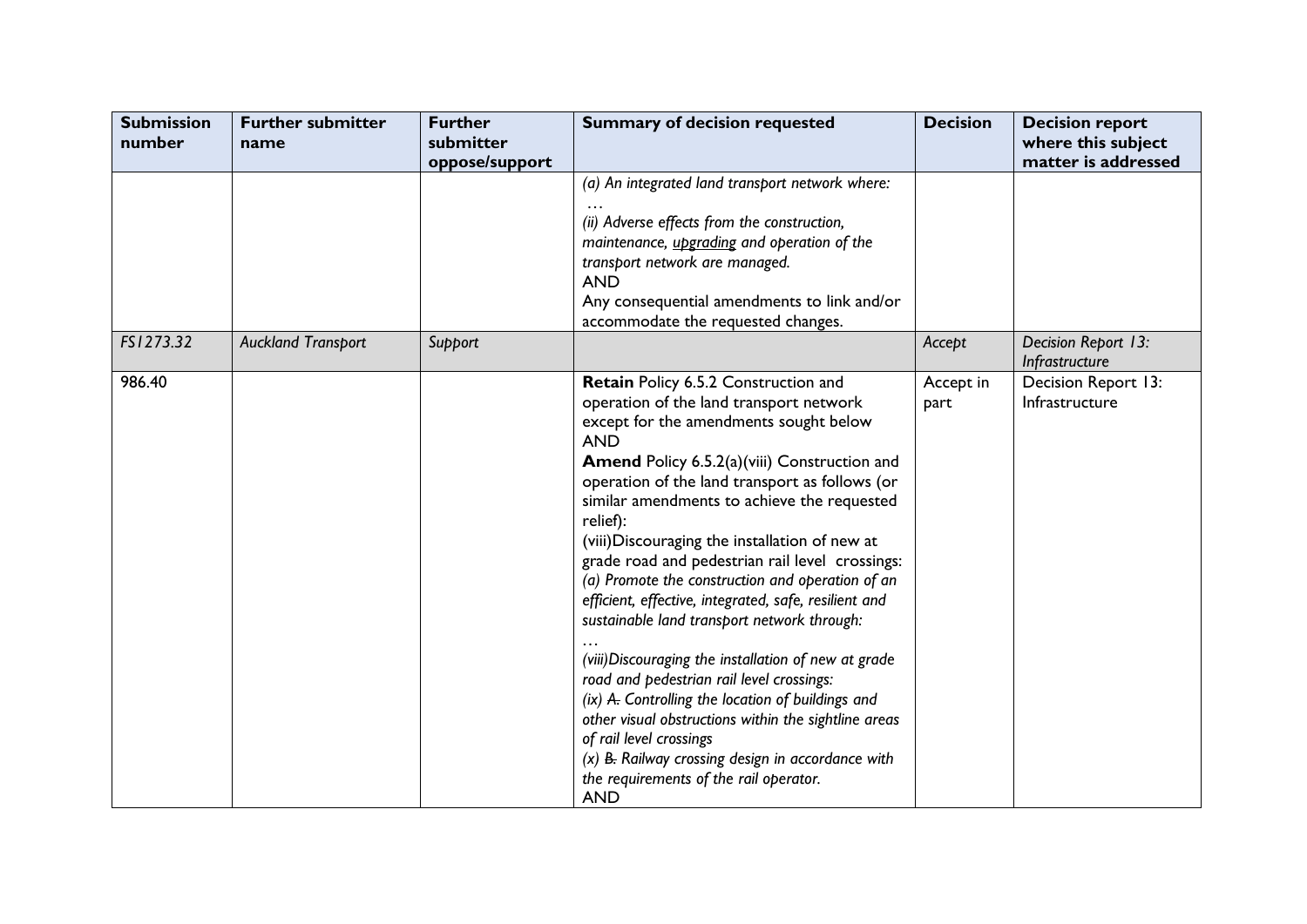| <b>Submission</b><br>number | <b>Further submitter</b><br>name  | <b>Further</b><br>submitter<br>oppose/support | <b>Summary of decision requested</b>                                                                                                                                                                                                                                                                                                                                                                                                                                                        | <b>Decision</b>   | <b>Decision report</b><br>where this subject<br>matter is addressed |
|-----------------------------|-----------------------------------|-----------------------------------------------|---------------------------------------------------------------------------------------------------------------------------------------------------------------------------------------------------------------------------------------------------------------------------------------------------------------------------------------------------------------------------------------------------------------------------------------------------------------------------------------------|-------------------|---------------------------------------------------------------------|
|                             |                                   |                                               | Any consequential amendments to link and/or<br>accommodate the requested changes.                                                                                                                                                                                                                                                                                                                                                                                                           |                   |                                                                     |
| FS1273.38                   | <b>Auckland Transport</b>         | Support                                       |                                                                                                                                                                                                                                                                                                                                                                                                                                                                                             | Accept in<br>part | Decision Report 13:<br>Infrastructure                               |
| 986.41                      |                                   |                                               | Amend Policy 6.5.5 Road safety as follows<br>(or similar amendments to achieve the<br>requested relief):<br>6.5.5 Policy - Road-Land transport safety<br>Ensure that structures, vehicle access, lighting,<br>signage and vegetation are located and designed<br>so as to not compromise the safe and efficient<br>operation of the land transport network, or<br>obscure RAPID numbers.<br><b>AND</b><br>Any consequential amendments to link and/or<br>accommodate the requested changes. | Accept            | Decision Report 13:<br>Infrastructure                               |
| 986.42                      |                                   |                                               | Retain Policy 6.5.7 Vehicle access as notified.                                                                                                                                                                                                                                                                                                                                                                                                                                             | Accept in<br>part | Decision Report 13:<br>Infrastructure                               |
| FS1114.35                   | Fire and Emergency New<br>Zealand | <b>Not Stated</b>                             |                                                                                                                                                                                                                                                                                                                                                                                                                                                                                             | Accept in<br>part | Decision Report 13:<br>Infrastructure                               |
| 986.43                      |                                   |                                               | Retain Policy 7.1.3(e) Policy - Heritage items<br>as notified.                                                                                                                                                                                                                                                                                                                                                                                                                              | Accept in<br>part | Decision Report 8:<br>Historic Heritage                             |
| 986.44                      |                                   |                                               | Retain the definition of "infrastructure" in<br>Chapter 13 Definitions as notified.                                                                                                                                                                                                                                                                                                                                                                                                         | Accept            | Decision Report 13:<br>Infrastructure                               |
| FS1273.51                   | <b>Auckland Transport</b>         | Support                                       |                                                                                                                                                                                                                                                                                                                                                                                                                                                                                             | Accept            | Decision Report 13:<br>Infrastructure                               |
| FS1176.300                  | <b>Watercare Services Ltd</b>     | Support                                       |                                                                                                                                                                                                                                                                                                                                                                                                                                                                                             | Accept            | Decision Report 13:<br>Infrastructure                               |
| 986.45                      |                                   |                                               | Retain the definition of "network utility<br>operator" in Chapter 13 Definitions as<br>notified.                                                                                                                                                                                                                                                                                                                                                                                            | Reject            | Decision Report 13:<br>Infrastructure                               |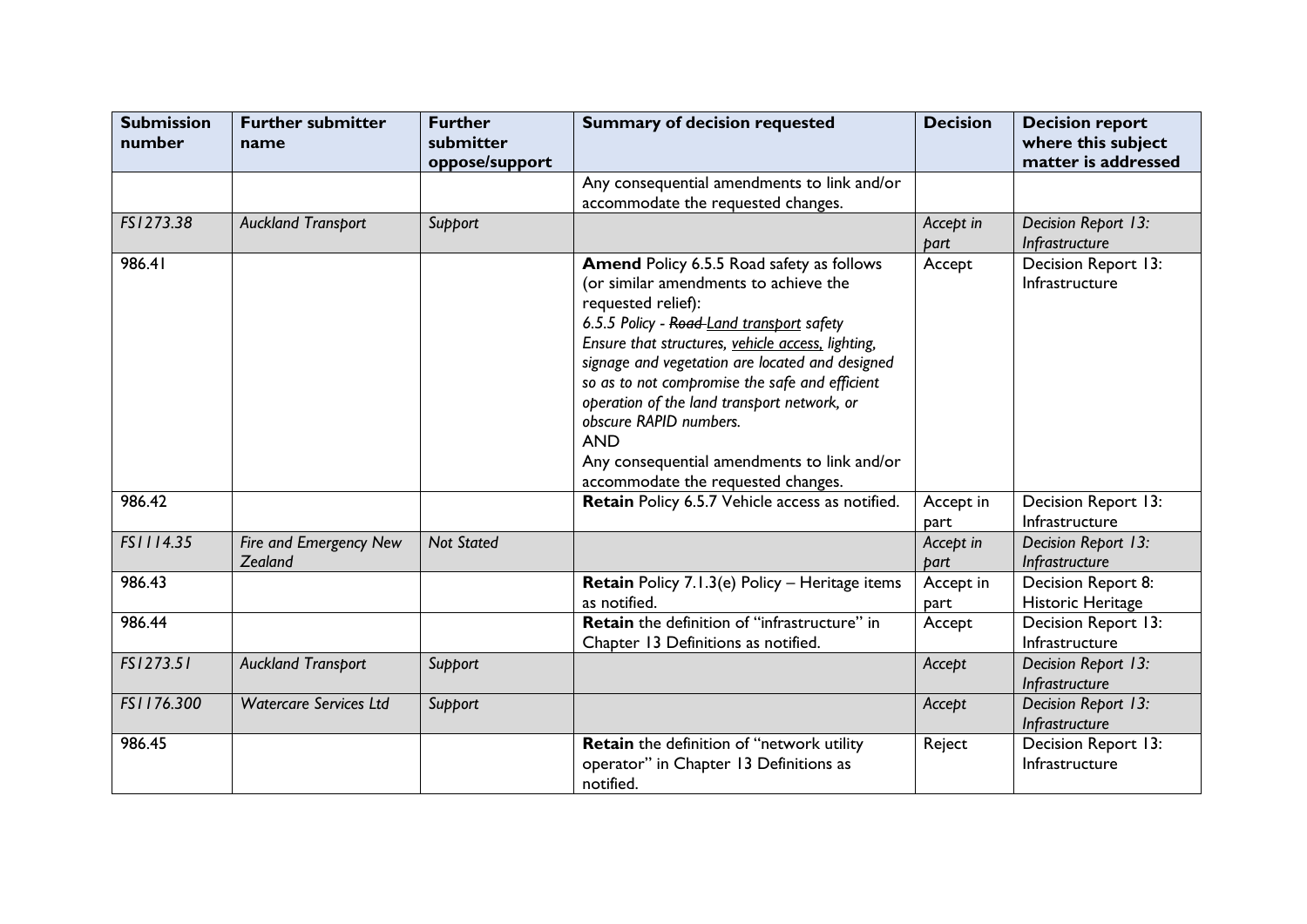| <b>Submission</b><br>number | <b>Further submitter</b><br>name                                         | <b>Further</b><br>submitter<br>oppose/support | <b>Summary of decision requested</b>                                                                                                                                                                                                                                                                                                                                                                                                                                                                                                                                                                                                                           | <b>Decision</b> | <b>Decision report</b><br>where this subject<br>matter is addressed |
|-----------------------------|--------------------------------------------------------------------------|-----------------------------------------------|----------------------------------------------------------------------------------------------------------------------------------------------------------------------------------------------------------------------------------------------------------------------------------------------------------------------------------------------------------------------------------------------------------------------------------------------------------------------------------------------------------------------------------------------------------------------------------------------------------------------------------------------------------------|-----------------|---------------------------------------------------------------------|
| FS1273.60                   | <b>Auckland Transport</b>                                                | Support                                       |                                                                                                                                                                                                                                                                                                                                                                                                                                                                                                                                                                                                                                                                | Reject          | Decision Report 13:<br>Infrastructure                               |
| FS1176.301                  | <b>Watercare Services Ltd</b>                                            | Support                                       |                                                                                                                                                                                                                                                                                                                                                                                                                                                                                                                                                                                                                                                                | Reject          | Decision Report 13:<br>Infrastructure                               |
| 986.46                      |                                                                          |                                               | Add a definition for "reverse sensitivity" to<br>Chapter 13 Definitions based on the Proposed<br>National Planning Standards as follows (or<br>similar amendments to achieve the requested<br>relief):<br>means the potential for the operation of an<br>existing lawfully established activity to be<br>compromised, constrained, or curtailed by the<br>more recent establishment or alteration of another<br>activity which may be sensitive to the actual,<br>potential or perceived adverse environmental<br>effects generated by an existing activity<br><b>AND</b><br>Any consequential amendments to link and/or<br>accommodate the requested changes. | Reject          | Decision Report 30:<br><b>Definitions</b>                           |
| FS1076.21                   | <b>New Zealand Pork</b><br><b>Industry Board</b>                         | Support                                       |                                                                                                                                                                                                                                                                                                                                                                                                                                                                                                                                                                                                                                                                | Reject          |                                                                     |
| FS1118.11                   | Gary Bogaart / Meremere<br>Dragway Inc for<br><b>Brookfields Lawyers</b> | Support                                       |                                                                                                                                                                                                                                                                                                                                                                                                                                                                                                                                                                                                                                                                | Reject          |                                                                     |
| FS1258.23                   | Meridian Energy Limited                                                  | Support                                       |                                                                                                                                                                                                                                                                                                                                                                                                                                                                                                                                                                                                                                                                | Reject          |                                                                     |
| FS1304.16                   | <b>Gary Bogaart / Meremere</b><br>Dragway Inc.                           | Support                                       |                                                                                                                                                                                                                                                                                                                                                                                                                                                                                                                                                                                                                                                                | Reject          |                                                                     |
| FS1339.76                   | <b>NZTE Operations Limited</b>                                           | Oppose                                        |                                                                                                                                                                                                                                                                                                                                                                                                                                                                                                                                                                                                                                                                | Accept          |                                                                     |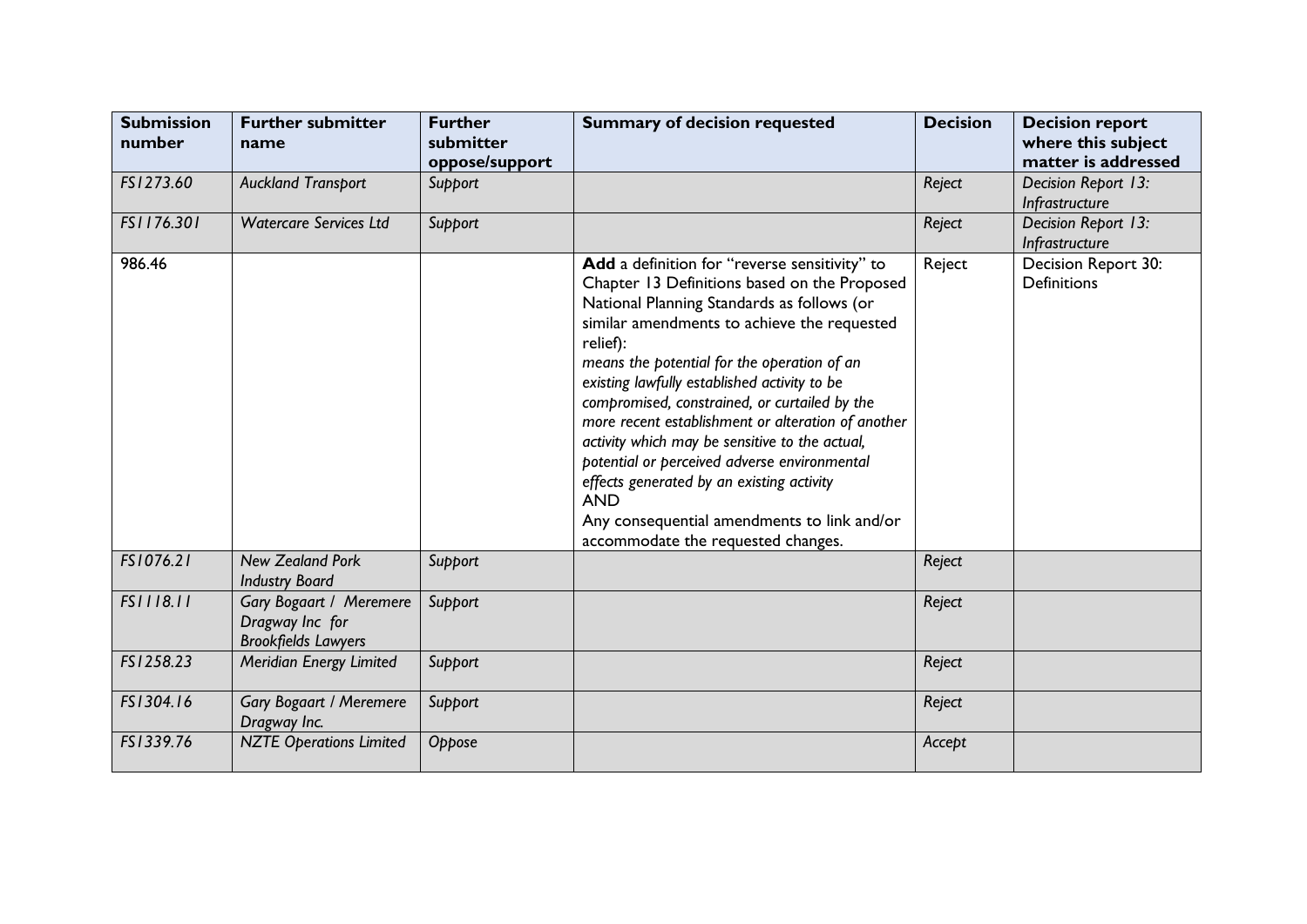| <b>Submission</b><br>number | <b>Further submitter</b><br>name         | <b>Further</b><br>submitter<br>oppose/support | <b>Summary of decision requested</b>                                                                                                                                                                                                                                                                                                                                                                                                                                                                                                      | <b>Decision</b>   | <b>Decision report</b><br>where this subject<br>matter is addressed |
|-----------------------------|------------------------------------------|-----------------------------------------------|-------------------------------------------------------------------------------------------------------------------------------------------------------------------------------------------------------------------------------------------------------------------------------------------------------------------------------------------------------------------------------------------------------------------------------------------------------------------------------------------------------------------------------------------|-------------------|---------------------------------------------------------------------|
| FS1350.47                   | <b>Transpower New Zealand</b><br>Limited | Support                                       |                                                                                                                                                                                                                                                                                                                                                                                                                                                                                                                                           | Reject            |                                                                     |
| FS1340.199                  | TaTa Valley Limited                      | Oppose                                        |                                                                                                                                                                                                                                                                                                                                                                                                                                                                                                                                           | Accept            |                                                                     |
| 986.47                      |                                          |                                               | <b>Amend</b> the definition of "Road network<br>activities" in Chapter 13 Definitions as follows<br>(or similar amendments to achieve the<br>requested relief):<br>Road Land transport network activities<br>Means road or rail infrastructure and transport<br>services provided within a land transport network<br>corridor the road, including:<br>(p) railway tracks, bridges, tunnels, signaling,<br>access tracks and facilities<br><b>AND</b><br>Any consequential amendments to link and/or<br>accommodate the requested changes. | Accept in<br>part | Decision Report 13:<br>Infrastructure                               |
| FS1273.68                   | <b>Auckland Transport</b>                | <b>Not Stated</b>                             |                                                                                                                                                                                                                                                                                                                                                                                                                                                                                                                                           | Accept in<br>part | Decision Report 13:<br>Infrastructure                               |
| 986.48                      |                                          |                                               | Amend the definition of "noise-sensitive<br>activity" in Chapter 13 Definitions as follows<br>(or similar amendments to achieve the<br>requested relief):<br>Means the following:<br>buildings used for residential activities, including<br>boarding establishments, rest homes, retirement<br>villages, papakaainga housing development, in-<br>house aged care facilities, travellers'<br>accommodation, and other buildings used for<br>residential accommodation but excluding<br>(a) camping grounds;                               | Accept in<br>part | Decision Report 30:<br><b>Definitions</b>                           |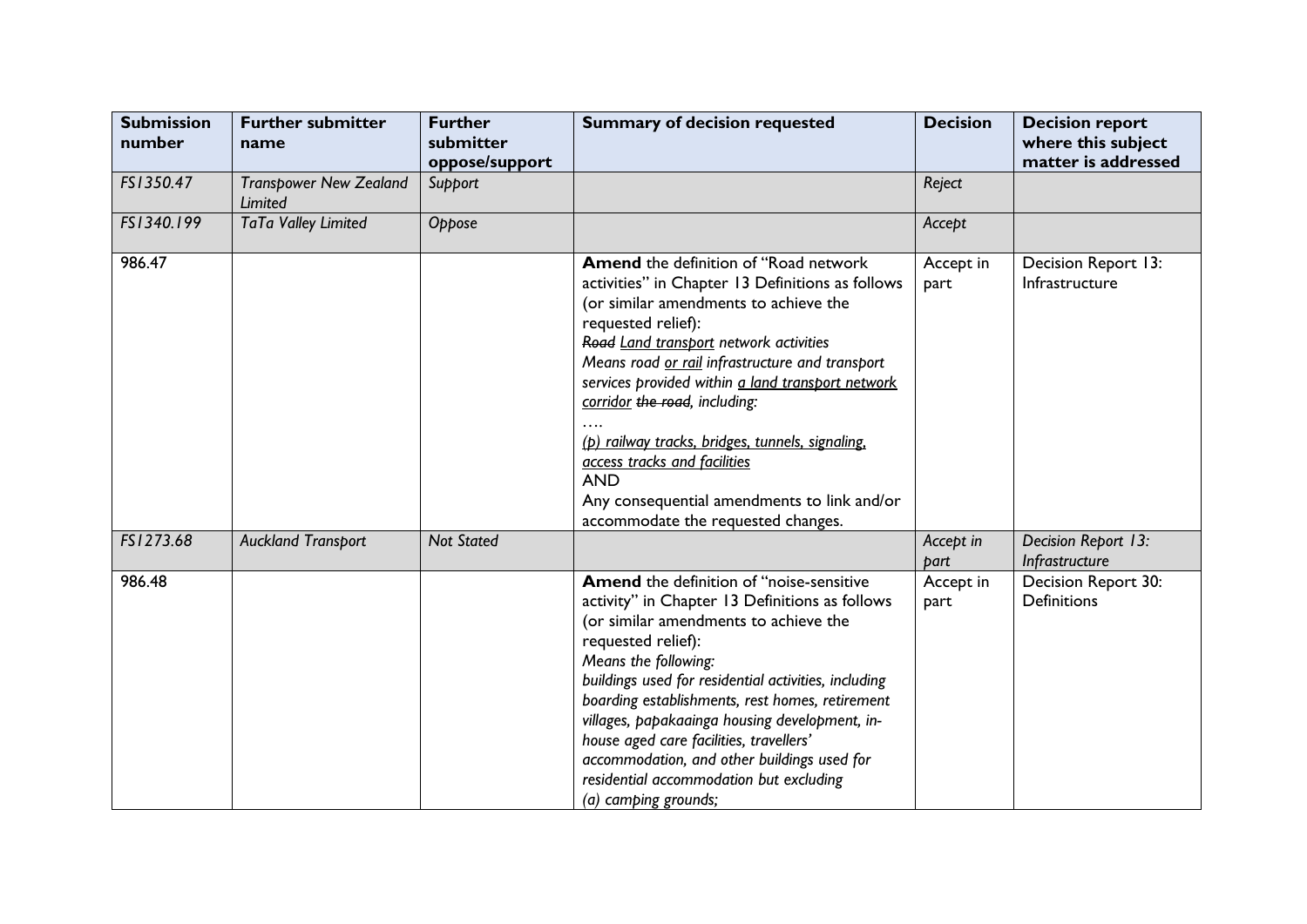| <b>Submission</b><br>number | <b>Further submitter</b><br>name                               | <b>Further</b><br>submitter | <b>Summary of decision requested</b>                                                                                                                                                                                                                                                                                                                                                                                                                                                                                                                                                                                                     | <b>Decision</b> | <b>Decision report</b><br>where this subject |
|-----------------------------|----------------------------------------------------------------|-----------------------------|------------------------------------------------------------------------------------------------------------------------------------------------------------------------------------------------------------------------------------------------------------------------------------------------------------------------------------------------------------------------------------------------------------------------------------------------------------------------------------------------------------------------------------------------------------------------------------------------------------------------------------------|-----------------|----------------------------------------------|
|                             |                                                                | oppose/support              | (b) marae and marae complex;<br>(c) hospitals;<br>(d) educational facilities including teaching areas<br>and sleeping rooms in an education facility and<br>student accommodation;<br>(e) places of assembly.<br><b>AND</b><br>Any consequential amendments to link and/or<br>accommodate the requested changes.                                                                                                                                                                                                                                                                                                                         |                 | matter is addressed                          |
| FS1113.2                    | Ministry of Education on<br>behalf of Ministry of<br>Education | Oppose                      |                                                                                                                                                                                                                                                                                                                                                                                                                                                                                                                                                                                                                                          | Reject          |                                              |
| FS1340.200                  | TaTa Valley Limited                                            | Support                     |                                                                                                                                                                                                                                                                                                                                                                                                                                                                                                                                                                                                                                          | Accept          |                                              |
| FS1345.143                  | <b>Genesis Energy Limited</b>                                  | Support                     |                                                                                                                                                                                                                                                                                                                                                                                                                                                                                                                                                                                                                                          | Accept          |                                              |
| 986.49                      |                                                                |                             | <b>Retain</b> the definition of "sensitive land use" in<br>Chapter 13 Definitions except for the<br>amendments sought below;<br><b>AND</b><br><b>Amend</b> the definition of "sensitive land use"<br>in Chapter 13 Definitions except for the<br>amendments sought below (or similar<br>amendments to achieve the requested relief):<br>Means<br>(a) an education facility including a childcare<br>facility, waananga and koohanga reo;,<br>(b) a residential activity, including papakaainga<br>building, rest home, retirement village, travellers'<br>accommodation, home stay; or<br>(c) health facility or hospital.<br><b>AND</b> | Accept          | Decision Report 30:<br><b>Definitions</b>    |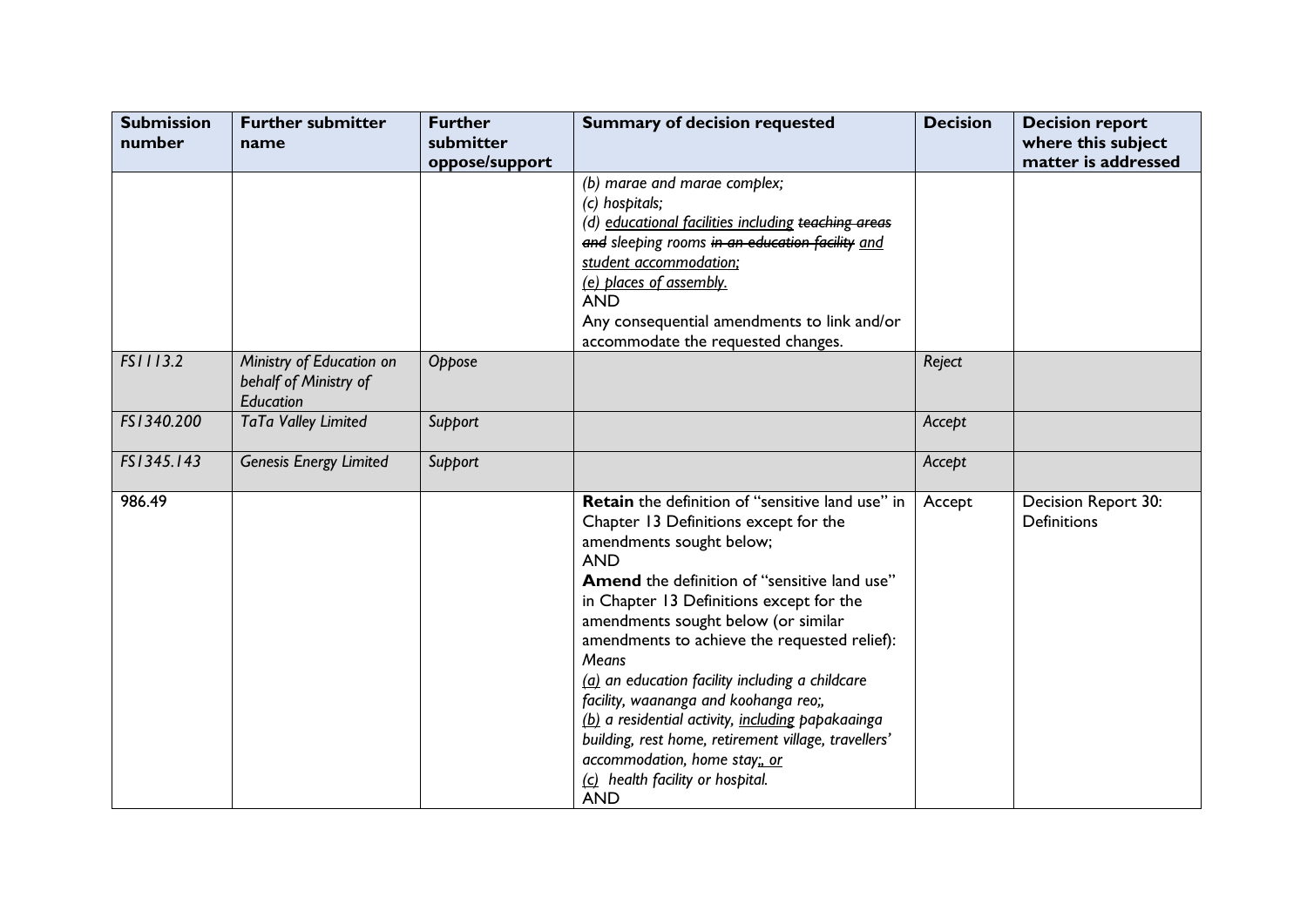| <b>Submission</b><br>number | <b>Further submitter</b><br>name | <b>Further</b><br>submitter<br>oppose/support | <b>Summary of decision requested</b>                                                                                                                                                                                                                                                                                                                                                                                                                                                                                                                                                                                                                                                         | <b>Decision</b> | <b>Decision report</b><br>where this subject<br>matter is addressed |
|-----------------------------|----------------------------------|-----------------------------------------------|----------------------------------------------------------------------------------------------------------------------------------------------------------------------------------------------------------------------------------------------------------------------------------------------------------------------------------------------------------------------------------------------------------------------------------------------------------------------------------------------------------------------------------------------------------------------------------------------------------------------------------------------------------------------------------------------|-----------------|---------------------------------------------------------------------|
|                             |                                  |                                               | Any consequential amendments to link and/or<br>accommodate the requested changes.                                                                                                                                                                                                                                                                                                                                                                                                                                                                                                                                                                                                            |                 |                                                                     |
| FS1387.1633                 | Mercury NZ Limited               | Oppose                                        |                                                                                                                                                                                                                                                                                                                                                                                                                                                                                                                                                                                                                                                                                              | Reject          |                                                                     |
| 986.50                      |                                  |                                               | <b>Amend</b> the definition of "forestry" in<br>Chapter 13 Definitions as follows (or similar<br>amendments to achieve the requested relief):<br>Means the planting and growing of trees<br>(including shelterbelts and woodlots) and is an<br>integrated land use including land preparation,<br>roading, tree planting and maintenance (i.e.<br>thinning, pruning, noxious weeds and animal<br>control) and harvesting of trees and includes the<br>use of accessory buildings, but not the<br>establishment and/or use of permanent sawmills<br>or other methods of timber processing.<br><b>AND</b><br>Any consequential amendments to link and/or<br>accommodate the requested changes. | Reject          | Decision Report 30:<br><b>Definitions</b>                           |
| 986.51                      |                                  |                                               | Add to Chapter 14 Infrastructure a new rule<br>section called "Rules applying to development<br>adjacent to railway corridors" applying to<br>new, or alterations to buildings for any Noise<br>Sensitive Activity at any point within 100<br>metres from the legal boundary of any railway<br>network (see submission for details of<br>provisions sought to be added, or similar<br>amendments to achieve the requested relief).<br>This includes a new Schedule and additions to<br>Appendix I.<br><b>OR</b>                                                                                                                                                                              | Reject          | Decision Report 13:<br>Infrastructure                               |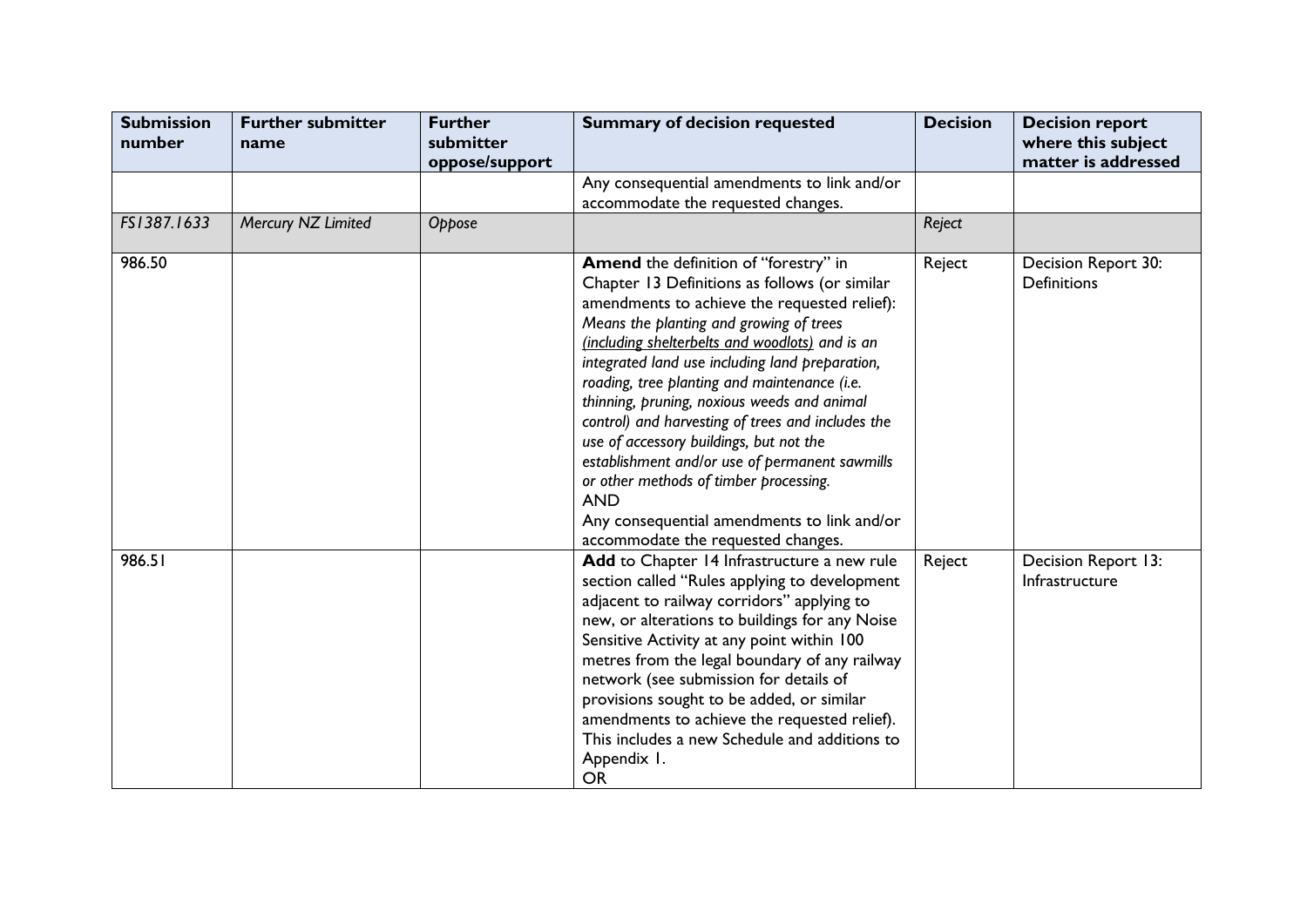| <b>Submission</b> | <b>Further submitter</b>                  | <b>Further</b>              | <b>Summary of decision requested</b>                                                                                                                                                                                                                                                                                                                                                                                                                                                                                                                                                                                                                                                                                                                                                                       | <b>Decision</b> | <b>Decision report</b>                    |
|-------------------|-------------------------------------------|-----------------------------|------------------------------------------------------------------------------------------------------------------------------------------------------------------------------------------------------------------------------------------------------------------------------------------------------------------------------------------------------------------------------------------------------------------------------------------------------------------------------------------------------------------------------------------------------------------------------------------------------------------------------------------------------------------------------------------------------------------------------------------------------------------------------------------------------------|-----------------|-------------------------------------------|
| number            | name                                      | submitter<br>oppose/support |                                                                                                                                                                                                                                                                                                                                                                                                                                                                                                                                                                                                                                                                                                                                                                                                            |                 | where this subject<br>matter is addressed |
|                   |                                           |                             | Add a new rule for new or alterations to<br>buildings for any noise sensitive activity at any<br>point within 100 metres from the legal<br>boundary of any railway network to the<br>following chapters (see submission for details<br>of provisions sought to be added, or similar<br>amendments to achieve the requested relief):<br>• Chapter 16: Residential zone<br>• Chapter 17: Business zone<br>• Chapter 18: Business town Centre zone<br>• Chapter 20: Industrial zone<br>Chapter 21: Industrial zone heavy<br>Chapter 22: Rural zone<br>Chapter 23: Country Living<br>Chapter 24: Village zone<br>• Chapter 25: Reserve zone<br>This includes a new Schedule and additions to<br>Appendix 1.<br><b>AND</b><br>Any consequential amendments to link and/or<br>accommodate the requested changes. |                 |                                           |
| FS1078.52         | Hugh Green Limited                        | Oppose                      |                                                                                                                                                                                                                                                                                                                                                                                                                                                                                                                                                                                                                                                                                                                                                                                                            | Reject          | Decision Report 13:<br>Infrastructure     |
| FS1193.28         | Van Den Brink Group                       | Oppose                      |                                                                                                                                                                                                                                                                                                                                                                                                                                                                                                                                                                                                                                                                                                                                                                                                            | Reject          | Decision Report 13:<br>Infrastructure     |
| FS1269.86         | <b>Housing New Zealand</b><br>Corporation | Oppose                      |                                                                                                                                                                                                                                                                                                                                                                                                                                                                                                                                                                                                                                                                                                                                                                                                            | Reject          | Decision Report 13:<br>Infrastructure     |
| 986.52            |                                           |                             | Add a new Restricted Discretionary Activity<br>applying to development adjacent to railway<br>corridors in Chapter 14 Infrastructure which<br>does not comply with the new performance                                                                                                                                                                                                                                                                                                                                                                                                                                                                                                                                                                                                                     | Reject          | Decision Report 13:<br>Infrastructure     |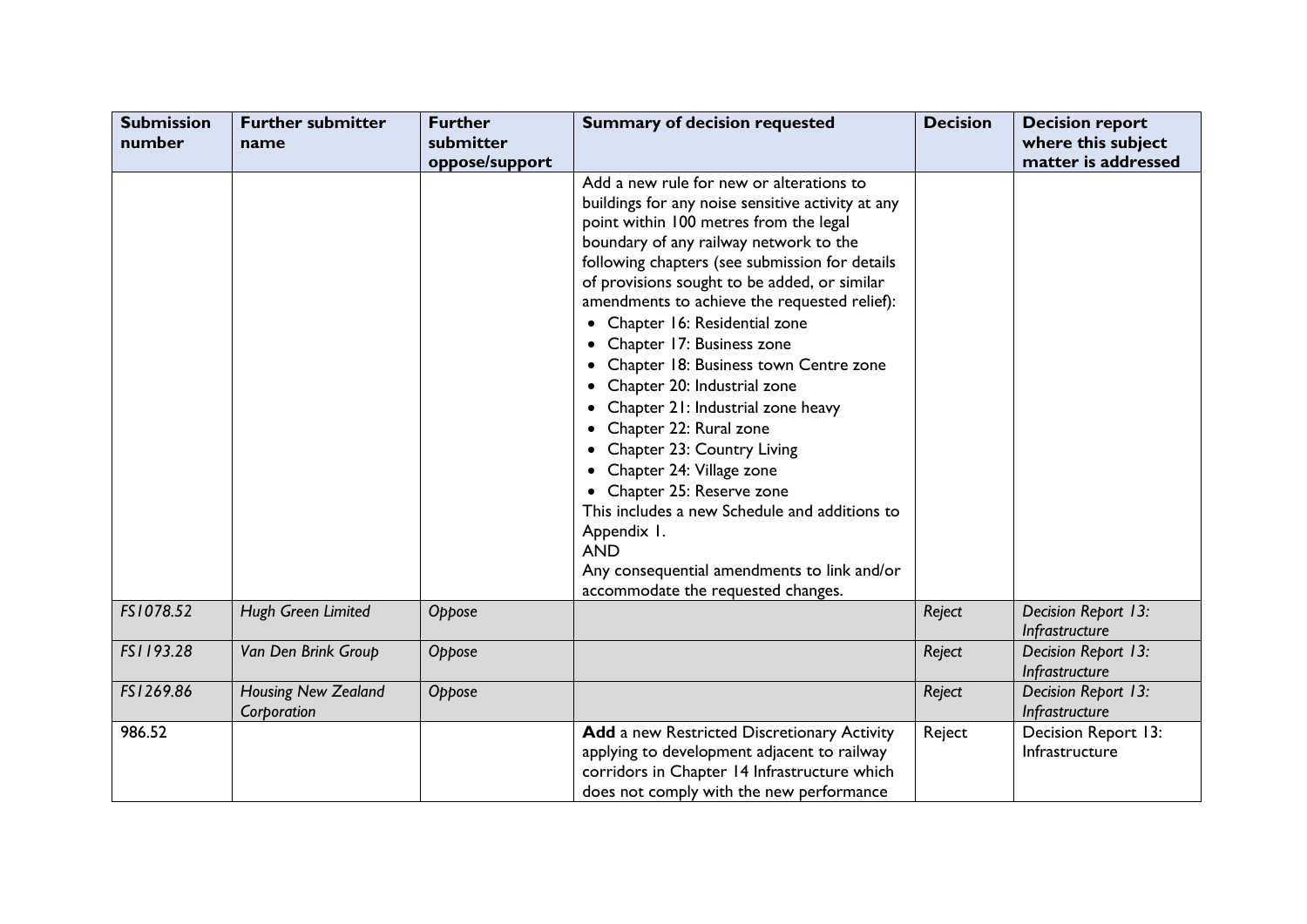| <b>Submission</b> | <b>Further submitter</b>                  | <b>Further</b> | <b>Summary of decision requested</b>                                                                                                                                                                                                                                                                                                                                                                                                                                                                                                                                                                                                                                                                                                                                                                                                                     | <b>Decision</b> | <b>Decision report</b>                |
|-------------------|-------------------------------------------|----------------|----------------------------------------------------------------------------------------------------------------------------------------------------------------------------------------------------------------------------------------------------------------------------------------------------------------------------------------------------------------------------------------------------------------------------------------------------------------------------------------------------------------------------------------------------------------------------------------------------------------------------------------------------------------------------------------------------------------------------------------------------------------------------------------------------------------------------------------------------------|-----------------|---------------------------------------|
| number            | name                                      | submitter      |                                                                                                                                                                                                                                                                                                                                                                                                                                                                                                                                                                                                                                                                                                                                                                                                                                                          |                 | where this subject                    |
|                   |                                           | oppose/support |                                                                                                                                                                                                                                                                                                                                                                                                                                                                                                                                                                                                                                                                                                                                                                                                                                                          |                 | matter is addressed                   |
|                   |                                           |                | standard sought in the preceding KiwiRail<br>submission point (see submission for details of<br>provisions sought to be added, or similar<br>amendments to achieve the requested relief).<br>OR A<br>dd a new Restricted Discretionary Activity or,<br>where there are no current listed restricted<br>discretionary activities in the zone, introduce<br>a new restricted discretionary activity, to each<br>of the zones listed below (see submission for<br>details of provisions sought to be added, or<br>similar amendments to achieve the requested<br>relief):<br>• Chapter 16: Residential 16.1.3<br>Chapter 17: Business 17.1.3<br>Chapter 18: Business Town Centre 18.1.3<br>٠<br>Chapter 20: Industrial 20.1<br>Chapter 21: Industrial Heavy 21.1<br>Chapter 22: Rural 22.1.3<br>Chapter 23: Country Living 23.1<br>Chapter 24: Village 24.1 |                 |                                       |
|                   |                                           |                | Chapter 25: Reserve 25.1<br><b>AND</b><br>Any consequential amendments to link and/or                                                                                                                                                                                                                                                                                                                                                                                                                                                                                                                                                                                                                                                                                                                                                                    |                 |                                       |
|                   |                                           |                | accommodate the requested changes.                                                                                                                                                                                                                                                                                                                                                                                                                                                                                                                                                                                                                                                                                                                                                                                                                       |                 |                                       |
| FS1078.53         | Hugh Green Limited                        | Oppose         |                                                                                                                                                                                                                                                                                                                                                                                                                                                                                                                                                                                                                                                                                                                                                                                                                                                          | Accept          | Decision Report 13:<br>Infrastructure |
| FS1193.29         | Van Den Brink Group                       | Oppose         |                                                                                                                                                                                                                                                                                                                                                                                                                                                                                                                                                                                                                                                                                                                                                                                                                                                          | Accept          | Decision Report 13:<br>Infrastructure |
| FS1269.87         | <b>Housing New Zealand</b><br>Corporation | Oppose         |                                                                                                                                                                                                                                                                                                                                                                                                                                                                                                                                                                                                                                                                                                                                                                                                                                                          | Accept          | Decision Report 13:<br>Infrastructure |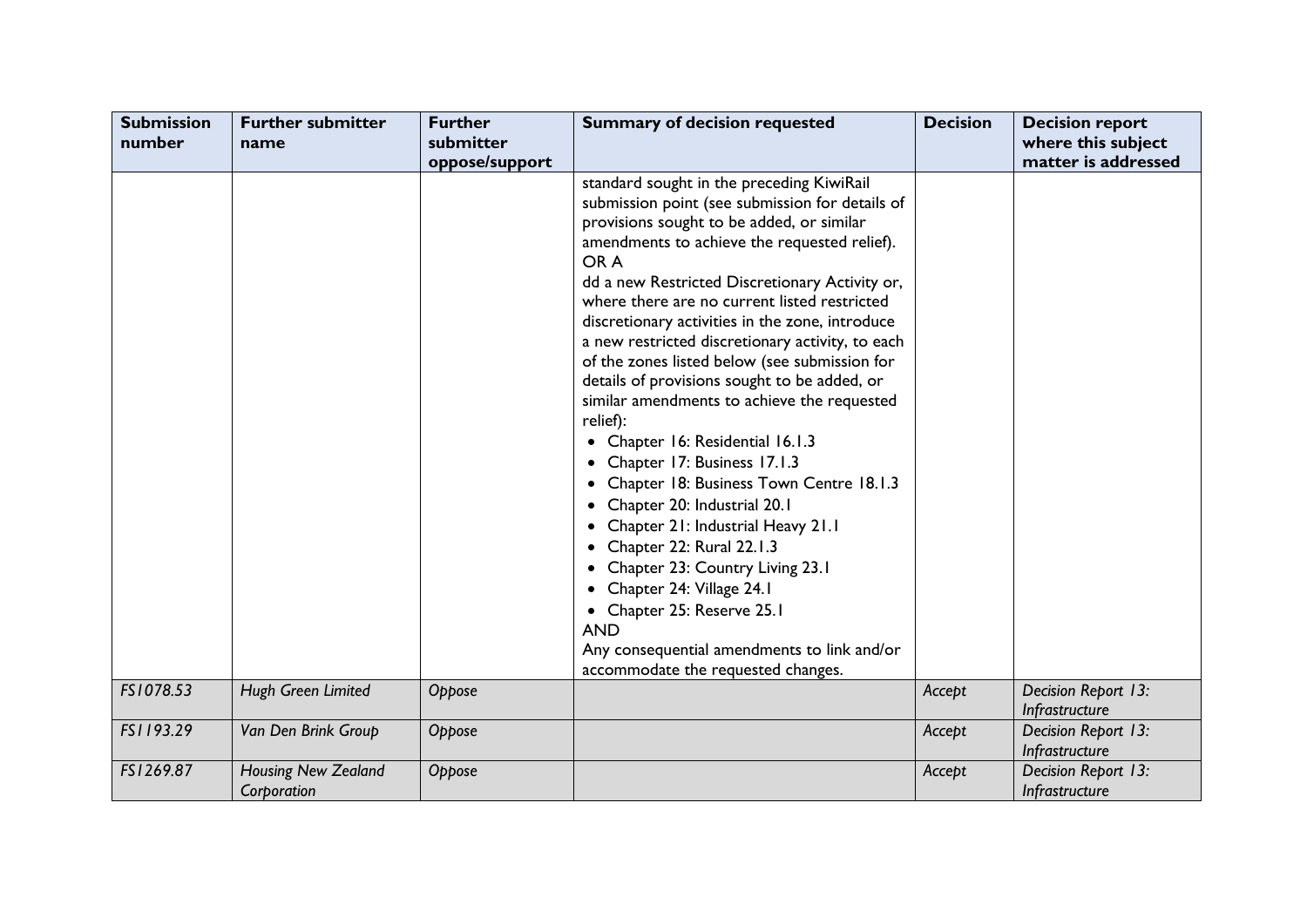| <b>Submission</b><br>number | <b>Further submitter</b><br>name            | <b>Further</b><br>submitter<br>oppose/support | <b>Summary of decision requested</b>                                                                                                                                                                                                                                                                                                                                                                                                                                                                                                                                                                                                                                                                                                                                                                               | <b>Decision</b> | <b>Decision report</b><br>where this subject<br>matter is addressed |
|-----------------------------|---------------------------------------------|-----------------------------------------------|--------------------------------------------------------------------------------------------------------------------------------------------------------------------------------------------------------------------------------------------------------------------------------------------------------------------------------------------------------------------------------------------------------------------------------------------------------------------------------------------------------------------------------------------------------------------------------------------------------------------------------------------------------------------------------------------------------------------------------------------------------------------------------------------------------------------|-----------------|---------------------------------------------------------------------|
| 986.53                      |                                             |                                               | Amend Rule 16.3.9.2 Building setback -<br>Sensitive land use as follows (or similar<br>amendments to achieve the requested relief):<br>Building setback - Sensitive land use<br>PI Sensitive land use<br>(a) Any new building or alteration to an existing<br>building for a sensitive land use must be set back<br>a minimum of:<br>(i) 5m from the designated boundary of the railway<br>corridor<br>P2 Railway corridor<br>any new buildings or alterations to an existing<br>building must be setback 5 metres from any<br>designated railway corridor boundary<br><b>OR</b><br><b>Retain</b> Rule 16.3.9.2 P1(a)(i) Building setback<br>-sensitive land use if the primary relief above is<br>not accepted<br><b>AND</b><br>Any consequential amendments to link and/or<br>accommodate the requested changes. | Reject          | Decision Report 14:<br><b>Residential Zone</b>                      |
| FS1031.6                    | <b>Chorus New Zealand</b><br>Limited        | Oppose                                        |                                                                                                                                                                                                                                                                                                                                                                                                                                                                                                                                                                                                                                                                                                                                                                                                                    | Accept          | Decision Report 14:<br><b>Residential Zone</b>                      |
| FS1032.6                    | Vodafone New Zealand<br>Limited             | Oppose                                        |                                                                                                                                                                                                                                                                                                                                                                                                                                                                                                                                                                                                                                                                                                                                                                                                                    | Accept          | Decision Report 14:<br><b>Residential Zone</b>                      |
| FS1033.6                    | Spark New Zealand<br><b>Trading Limited</b> | Oppose                                        |                                                                                                                                                                                                                                                                                                                                                                                                                                                                                                                                                                                                                                                                                                                                                                                                                    | Accept          | Decision Report 14:<br><b>Residential Zone</b>                      |
| FS1269.88                   | Housing New Zealand<br>Corporation          | Oppose                                        |                                                                                                                                                                                                                                                                                                                                                                                                                                                                                                                                                                                                                                                                                                                                                                                                                    | Accept          | Decision Report 14:<br><b>Residential Zone</b>                      |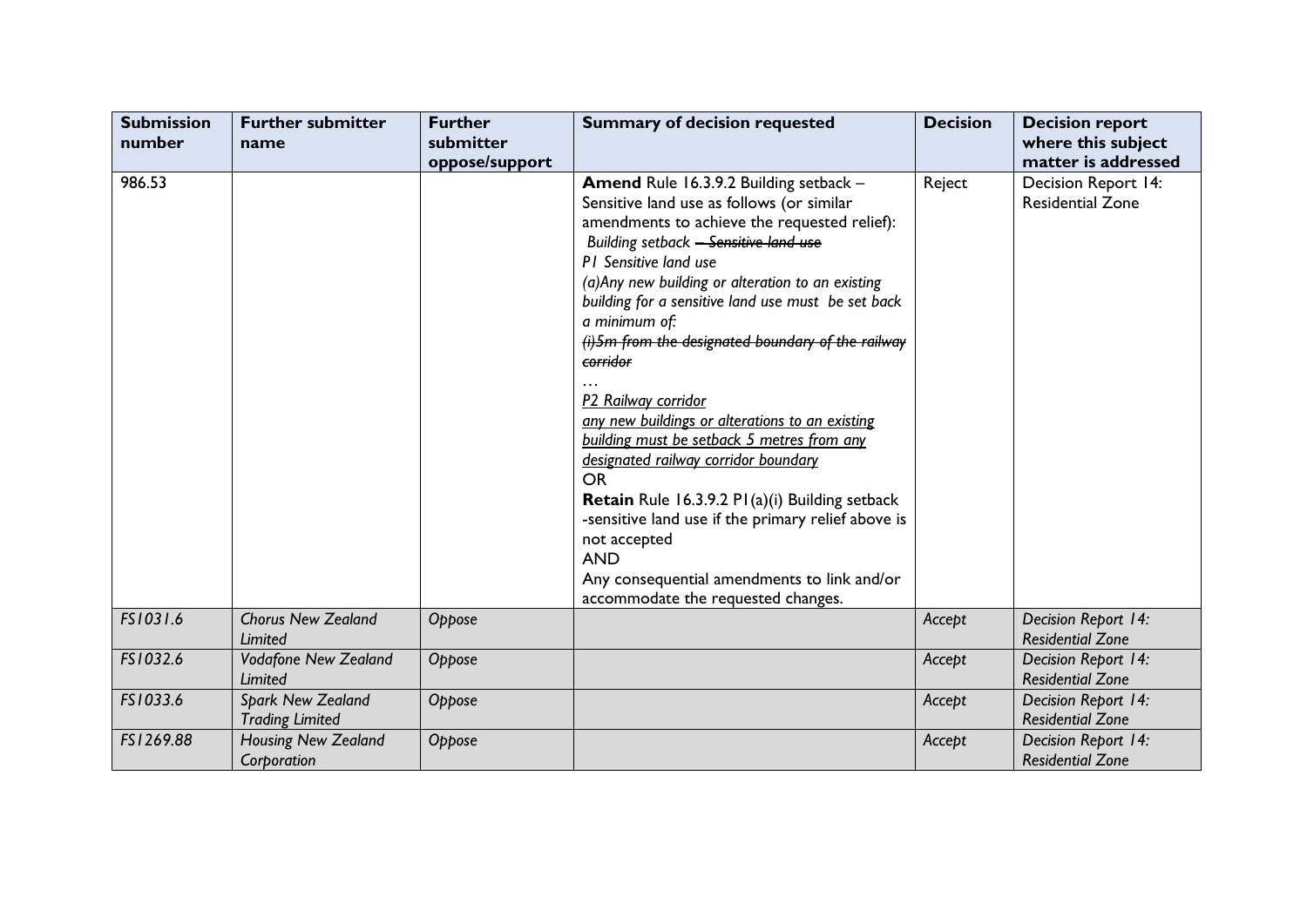| <b>Submission</b> | <b>Further submitter</b>    | <b>Further</b> | <b>Summary of decision requested</b>               | <b>Decision</b> | <b>Decision report</b> |
|-------------------|-----------------------------|----------------|----------------------------------------------------|-----------------|------------------------|
| number            | name                        | submitter      |                                                    |                 | where this subject     |
|                   |                             | oppose/support |                                                    |                 | matter is addressed    |
| 986.54            |                             |                | Amend Rule 22.3.7.2 Building setback               | Accept in       | Decision Report 22:    |
|                   |                             |                | sensitive land use as follows (or similar          | Part            | <b>Rural Zone</b>      |
|                   |                             |                | amendments to achieve the requested relief):       |                 |                        |
|                   |                             |                | Building setback sensitive land use                |                 |                        |
|                   |                             |                | P1 Sensitive land use                              |                 |                        |
|                   |                             |                | (a) Any new building or alteration to an existing  |                 |                        |
|                   |                             |                | building for a sensitive land use must be set back |                 |                        |
|                   |                             |                | a minimum of:                                      |                 |                        |
|                   |                             |                | (i) 5m from the designated boundary of the railway |                 |                        |
|                   |                             |                | corridor                                           |                 |                        |
|                   |                             |                |                                                    |                 |                        |
|                   |                             |                | P2 Railway corridor                                |                 |                        |
|                   |                             |                | any new buildings or alterations to an existing    |                 |                        |
|                   |                             |                | building must be setback 5 metres from any         |                 |                        |
|                   |                             |                | designated railway corridor boundary               |                 |                        |
|                   |                             |                | <b>OR</b>                                          |                 |                        |
|                   |                             |                | Retain Rule 22.3.7.2 PI(a)(i) Building setback     |                 |                        |
|                   |                             |                | sensitive land use if the primary relief above is  |                 |                        |
|                   |                             |                | not Accepted                                       |                 |                        |
|                   |                             |                | <b>AND</b>                                         |                 |                        |
|                   |                             |                | Any consequential amendments to link and/or        |                 |                        |
|                   |                             |                | accommodate the requested changes.                 |                 |                        |
| FS1031.7          | <b>Chorus New Zealand</b>   | Oppose         |                                                    | Accept in       |                        |
|                   | Limited                     |                |                                                    | Part            |                        |
| FS1032.7          | <b>Vodafone New Zealand</b> | Oppose         |                                                    | Accept in       |                        |
|                   | <b>Limited</b>              |                |                                                    | Part            |                        |
| FS1033.7          | Spark New Zealand           | Oppose         |                                                    | Accept in       |                        |
|                   | <b>Trading Limited</b>      |                |                                                    | Part            |                        |
| 986.55            |                             |                | Amend Rule 23.3.7.2 Building setback               | Accept          | Decision Report 18:    |
|                   |                             |                | sensitive land use as follows (or similar          |                 | Country Living Zone    |
|                   |                             |                | amendments to achieve the requested relief):       |                 |                        |
|                   |                             |                | Building setback sensitive land use                |                 |                        |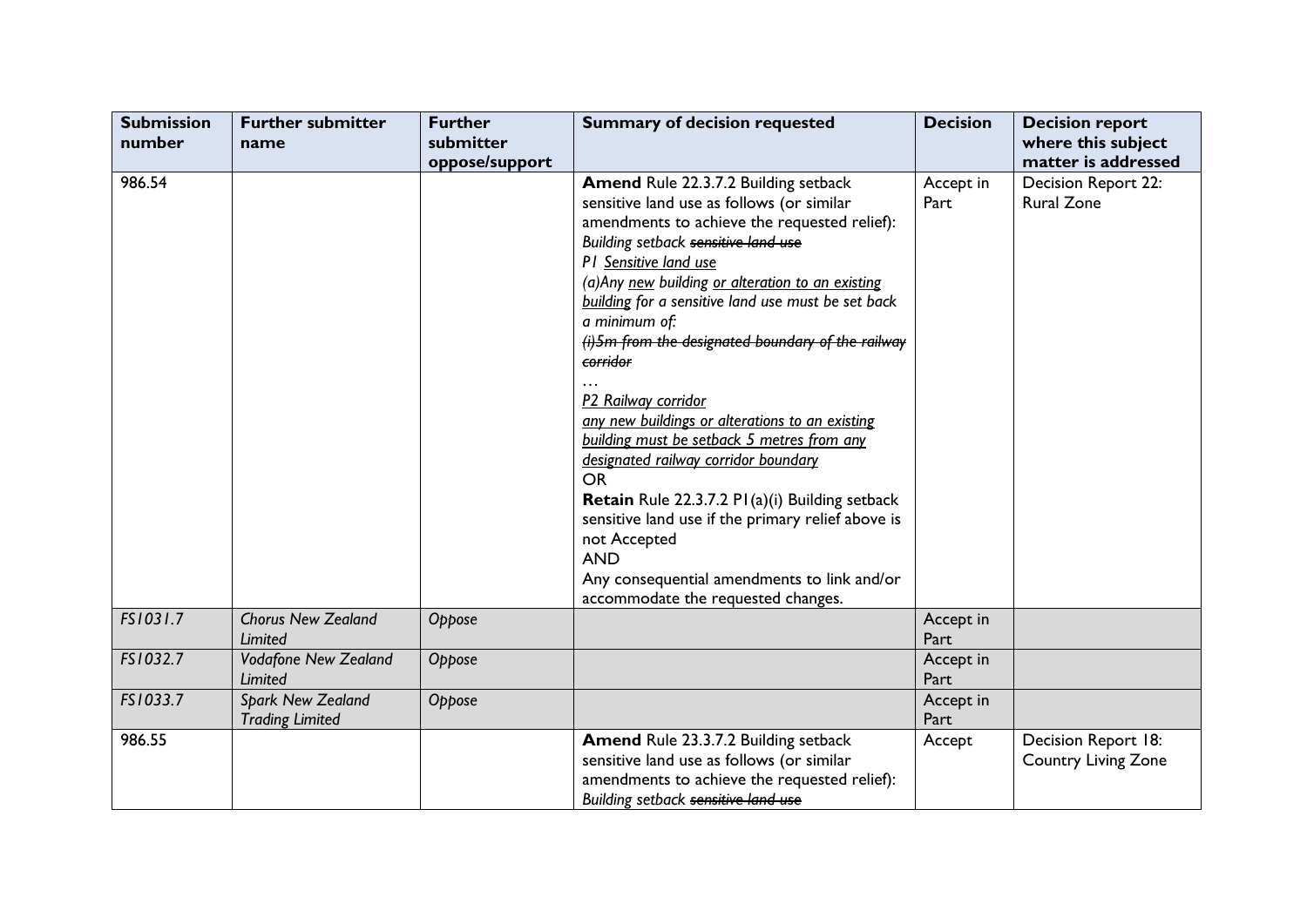| <b>Submission</b> | <b>Further submitter</b>    | <b>Further</b> | <b>Summary of decision requested</b>                              | <b>Decision</b> | <b>Decision report</b> |
|-------------------|-----------------------------|----------------|-------------------------------------------------------------------|-----------------|------------------------|
| number            | name                        | submitter      |                                                                   |                 | where this subject     |
|                   |                             | oppose/support |                                                                   |                 | matter is addressed    |
|                   |                             |                | P1 Sensitive land use                                             |                 |                        |
|                   |                             |                | (a) Any new building or alteration to an existing                 |                 |                        |
|                   |                             |                | building for a sensitive land use must be set back                |                 |                        |
|                   |                             |                | a minimum of:                                                     |                 |                        |
|                   |                             |                | $(i)$ 5m from the designated boundary of the railway              |                 |                        |
|                   |                             |                | corridor                                                          |                 |                        |
|                   |                             |                |                                                                   |                 |                        |
|                   |                             |                | P2 Railway corridor                                               |                 |                        |
|                   |                             |                | any new buildings or alterations to an existing                   |                 |                        |
|                   |                             |                | building must be setback 5 metres from any                        |                 |                        |
|                   |                             |                | designated railway corridor boundary                              |                 |                        |
|                   |                             |                | <b>OR</b>                                                         |                 |                        |
|                   |                             |                | <b>Retain</b> Rule 23.3.7.2 P1(a)(i) Building setback             |                 |                        |
|                   |                             |                | sensitive land use if the primary relief above is<br>not Accepted |                 |                        |
|                   |                             |                | <b>AND</b>                                                        |                 |                        |
|                   |                             |                | Any consequential amendments to link and/or                       |                 |                        |
|                   |                             |                | accommodate the requested changes.                                |                 |                        |
| FS1031.8          | <b>Chorus New Zealand</b>   | Oppose         |                                                                   | Reject          |                        |
|                   | Limited                     |                |                                                                   |                 |                        |
| FS1032.8          | <b>Vodafone New Zealand</b> | Oppose         |                                                                   | Reject          |                        |
|                   | Limited                     |                |                                                                   |                 |                        |
| FS1033.8          | Spark New Zealand           | Oppose         |                                                                   | Reject          |                        |
|                   | <b>Trading Limited</b>      |                |                                                                   |                 |                        |
| 986.56            |                             |                | Amend Rule 24.3.6.2 Building setback -                            | Accept in       | Decision Report 17:    |
|                   |                             |                | sensitive land use as follows (or similar                         | part            | Village Zone           |
|                   |                             |                | amendments to achieve the requested relief):                      |                 |                        |
|                   |                             |                | Building setback - Sensitive land use                             |                 |                        |
|                   |                             |                | P1 Sensitive land use                                             |                 |                        |
|                   |                             |                | (a) Any new building or alteration to an existing                 |                 |                        |
|                   |                             |                | building for a sensitive land use must be set back                |                 |                        |
|                   |                             |                | a minimum of:                                                     |                 |                        |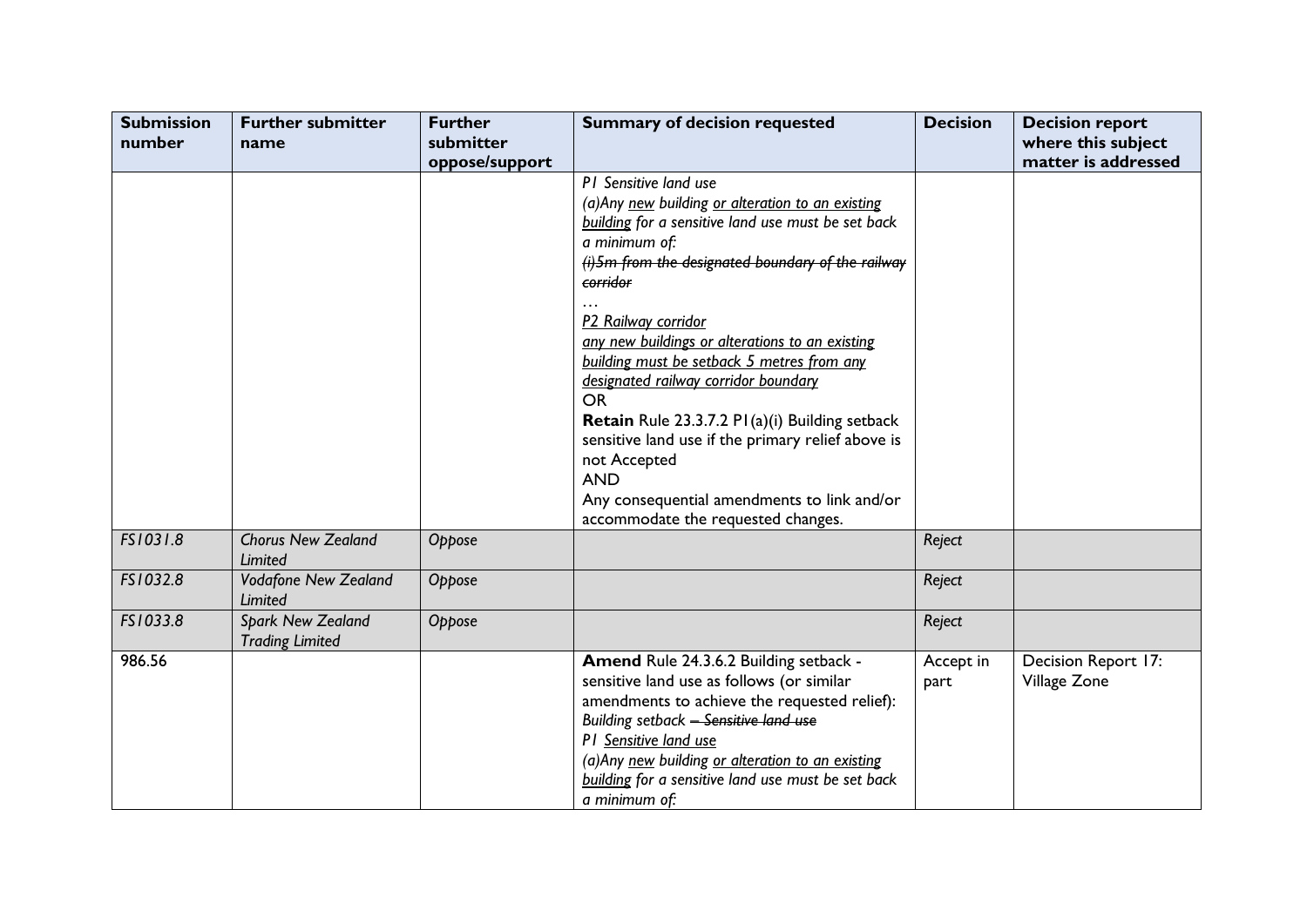| <b>Submission</b><br>number | <b>Further submitter</b><br>name                   | <b>Further</b><br>submitter | <b>Summary of decision requested</b>                                                                                                                                                                                                                                                                                                                                                                                                                                   | <b>Decision</b>   | <b>Decision report</b><br>where this subject |
|-----------------------------|----------------------------------------------------|-----------------------------|------------------------------------------------------------------------------------------------------------------------------------------------------------------------------------------------------------------------------------------------------------------------------------------------------------------------------------------------------------------------------------------------------------------------------------------------------------------------|-------------------|----------------------------------------------|
|                             |                                                    | oppose/support              |                                                                                                                                                                                                                                                                                                                                                                                                                                                                        |                   | matter is addressed                          |
|                             |                                                    |                             | (i) 5m from the designated boundary of the railway<br>corridor<br>P2 Railway corridor<br>any new buildings or alterations to an existing<br>building must be setback 5 metres from any<br>designated railway corridor boundary<br><b>OR</b><br>Retain Rule 24.3.6.2 PI(a)(i) Building setback<br>-sensitive land use if the primary relief above is<br>not Accepted<br><b>AND</b><br>Any consequential amendments to link and/or<br>accommodate the requested changes. |                   |                                              |
| FS1031.9                    | <b>Chorus New Zealand</b><br>Limited               | Oppose                      |                                                                                                                                                                                                                                                                                                                                                                                                                                                                        | Accept in<br>Part |                                              |
| FS1032.9                    | <b>Vodafone New Zealand</b><br>Limited             | Oppose                      |                                                                                                                                                                                                                                                                                                                                                                                                                                                                        | Accept in<br>Part |                                              |
| FS1033.9                    | <b>Spark New Zealand</b><br><b>Trading Limited</b> | Oppose                      |                                                                                                                                                                                                                                                                                                                                                                                                                                                                        | Accept in<br>Part |                                              |
| 986.57                      |                                                    |                             | Add a new rule to Rule 17.3.4 Building<br>setbacks as follows (or similar amendments to<br>achieve the requested relief):<br>Building setback - railway corridor<br>(a) any new buildings or alterations to an existing<br>building must be setback 5 metres from any<br>designated railway corridor boundary<br><b>AND</b><br>Any consequential amendments to link and/or<br>accommodate the requested changes.                                                       | Reject            | Decision Report 20:<br><b>Business Zones</b> |
| FS1031.10                   | <b>Chorus New Zealand</b><br>Limited               | Oppose                      |                                                                                                                                                                                                                                                                                                                                                                                                                                                                        | Accept            |                                              |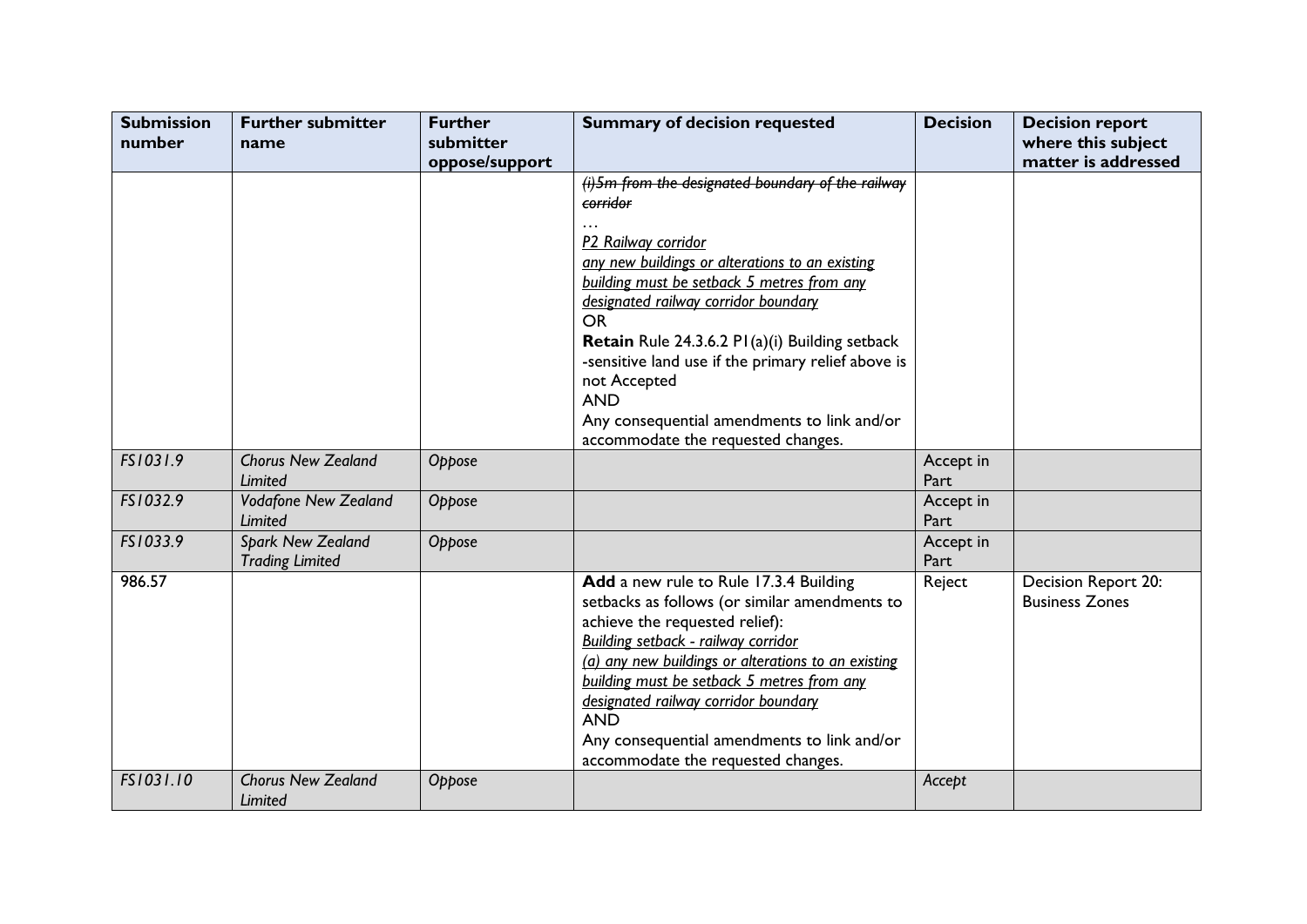| <b>Submission</b><br>number | <b>Further submitter</b><br>name                   | <b>Further</b><br>submitter<br>oppose/support | <b>Summary of decision requested</b>                                                                                                                                                                                                                                                                                                                                                                             | <b>Decision</b> | <b>Decision report</b><br>where this subject<br>matter is addressed |
|-----------------------------|----------------------------------------------------|-----------------------------------------------|------------------------------------------------------------------------------------------------------------------------------------------------------------------------------------------------------------------------------------------------------------------------------------------------------------------------------------------------------------------------------------------------------------------|-----------------|---------------------------------------------------------------------|
| FS1032.10                   | <b>Vodafone New Zealand</b><br><b>Limited</b>      | Oppose                                        |                                                                                                                                                                                                                                                                                                                                                                                                                  | Accept          |                                                                     |
| FS1033.10                   | Spark New Zealand<br><b>Trading Limited</b>        | Oppose                                        |                                                                                                                                                                                                                                                                                                                                                                                                                  | Accept          |                                                                     |
| FS1193.30                   | Van Den Brink Group                                | Oppose                                        |                                                                                                                                                                                                                                                                                                                                                                                                                  | Accept          |                                                                     |
| 986.58                      |                                                    |                                               | Add a new rule to Rule 18.3 Land use -<br>Building as follows (or similar amendments to<br>achieve the requested relief):<br>Building setback - railway corridor<br>(a) any new buildings or alterations to an existing<br>building must be setback 5 metres from any<br>designated railway corridor boundary<br><b>AND</b><br>Any consequential amendments to link and/or<br>accommodate the requested changes. | Reject          | Decision Report 20:<br><b>Business Zones</b>                        |
| FS1031.11                   | <b>Chorus New Zealand</b><br>Limited               | Oppose                                        |                                                                                                                                                                                                                                                                                                                                                                                                                  | Accept          |                                                                     |
| FS1032.11                   | <b>Vodafone New Zealand</b><br><b>Limited</b>      | Oppose                                        |                                                                                                                                                                                                                                                                                                                                                                                                                  | Accept          |                                                                     |
| FS1033.11                   | <b>Spark New Zealand</b><br><b>Trading Limited</b> | Oppose                                        |                                                                                                                                                                                                                                                                                                                                                                                                                  | Accept          |                                                                     |
| 986.59                      |                                                    |                                               | Add a new rule to Rule 20.3.4 Building<br>setbacks as follows (or similar amendments to<br>achieve the requested relief):<br>Building setback - railway corridor<br>(a) any new buildings or alterations to an existing<br>building must be setback 5 metres from any<br>designated railway corridor boundary<br><b>AND</b><br>Any consequential amendments to link and/or<br>accommodate the requested changes. | Reject          | Decision Report 21:<br><b>Industrial Zones</b>                      |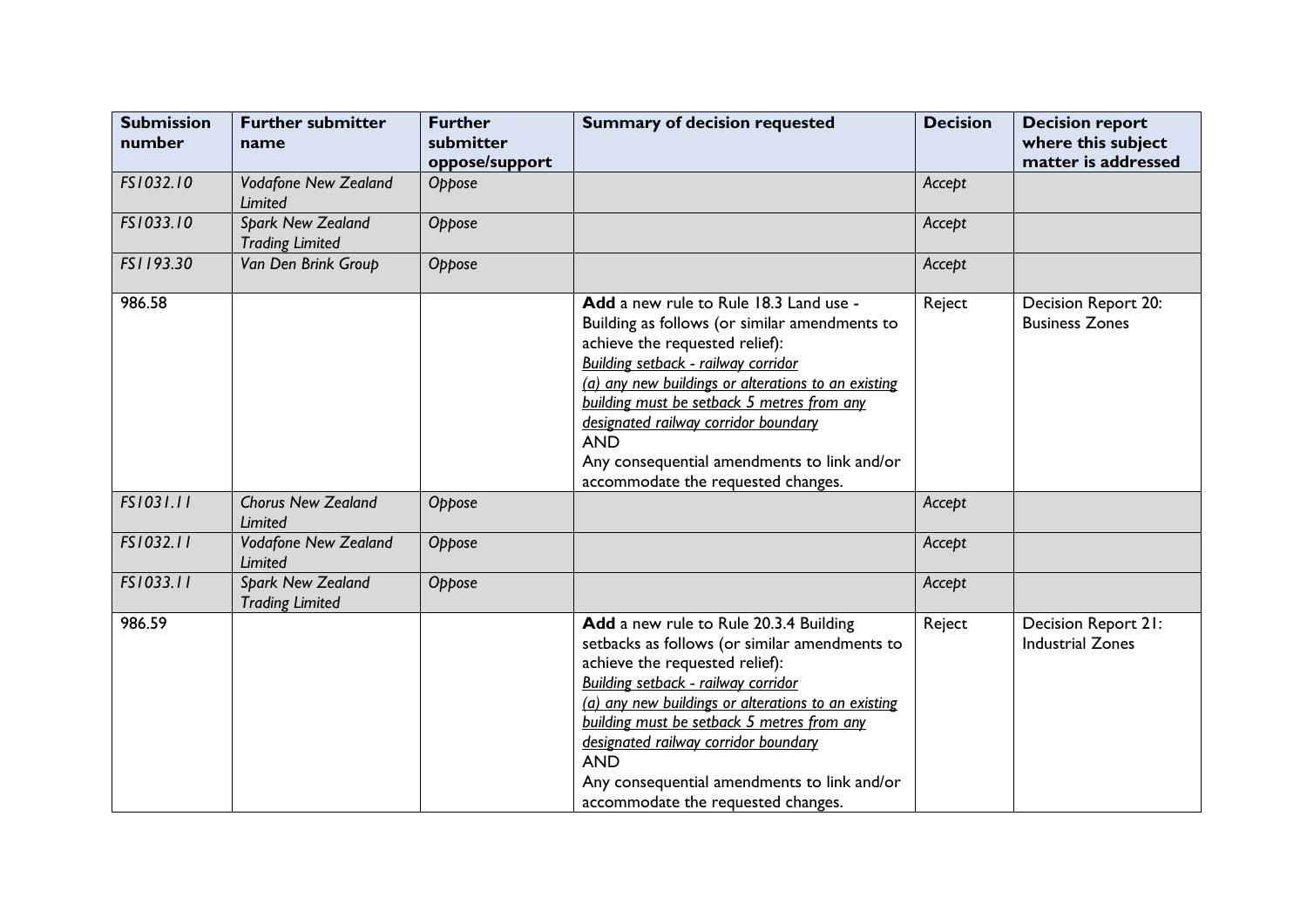| <b>Submission</b><br>number | <b>Further submitter</b><br>name                   | <b>Further</b><br>submitter<br>oppose/support | <b>Summary of decision requested</b>                                                                                                                                                                                                                                                                                                                                                                             | <b>Decision</b> | <b>Decision report</b><br>where this subject<br>matter is addressed |
|-----------------------------|----------------------------------------------------|-----------------------------------------------|------------------------------------------------------------------------------------------------------------------------------------------------------------------------------------------------------------------------------------------------------------------------------------------------------------------------------------------------------------------------------------------------------------------|-----------------|---------------------------------------------------------------------|
| FS1031.12                   | <b>Chorus New Zealand</b><br>Limited               | Oppose                                        |                                                                                                                                                                                                                                                                                                                                                                                                                  | Accept          |                                                                     |
| FS1032.12                   | <b>Vodafone New Zealand</b><br>Limited             | Oppose                                        |                                                                                                                                                                                                                                                                                                                                                                                                                  | Accept          |                                                                     |
| FS1033.12                   | <b>Spark New Zealand</b><br><b>Trading Limited</b> | Oppose                                        |                                                                                                                                                                                                                                                                                                                                                                                                                  | Accept          |                                                                     |
| FS1087.34                   | Ports of Auckland Limited                          | Oppose                                        |                                                                                                                                                                                                                                                                                                                                                                                                                  | Accept          |                                                                     |
| 986.60                      |                                                    |                                               | Add a new rule to Rule 21.3.4 Building<br>setbacks as follows (or similar amendments to<br>achieve the requested relief):<br>Building setback - railway corridor<br>(a) any new buildings or alterations to an existing<br>building must be setback 5 metres from any<br>designated railway corridor boundary<br><b>AND</b><br>Any consequential amendments to link and/or<br>accommodate the requested changes. | Reject          | Decision Report 21:<br><b>Industrial Zones</b>                      |
| FS1031.13                   | <b>Chorus New Zealand</b><br><b>Limited</b>        | Oppose                                        |                                                                                                                                                                                                                                                                                                                                                                                                                  | Accept          |                                                                     |
| FS1032.13                   | <b>Vodafone New Zealand</b><br><b>Limited</b>      | Oppose                                        |                                                                                                                                                                                                                                                                                                                                                                                                                  | Accept          |                                                                     |
| FS1033.13                   | <b>Spark New Zealand</b><br><b>Trading Limited</b> | Oppose                                        |                                                                                                                                                                                                                                                                                                                                                                                                                  | Accept          |                                                                     |
| 986.61                      |                                                    |                                               | Add a new rule to Rule 25.3.5 Building<br>setbacks as follows (or similar amendments to<br>achieve the requested relief):<br>Building setback - railway corridor<br>(a) any new buildings or alterations to an existing<br>building must be setback 5 metres from any<br>designated railway corridor boundary                                                                                                    | Reject          | Decision Report 23:<br>Reserves                                     |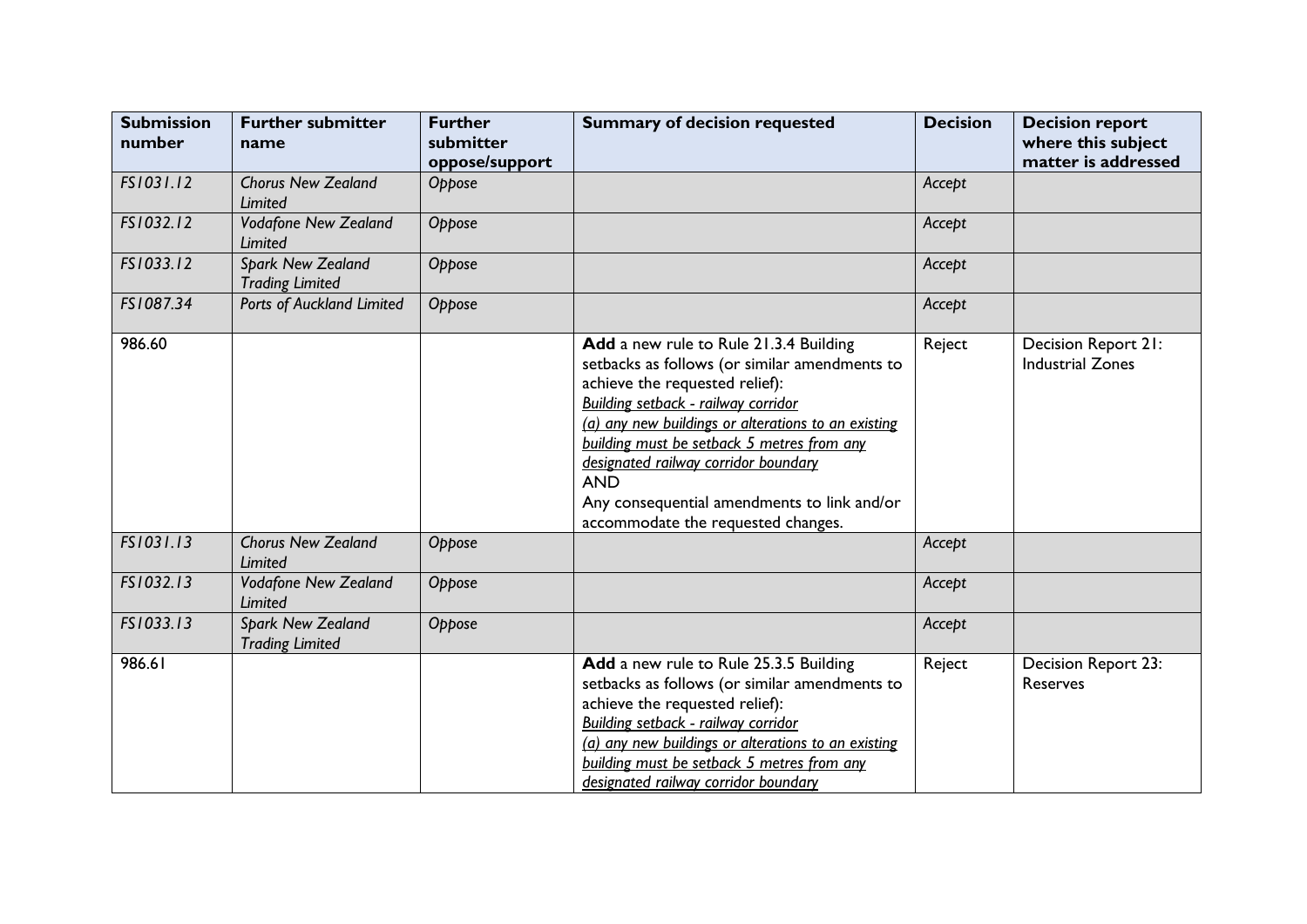| <b>Submission</b><br>number | <b>Further submitter</b><br>name            | <b>Further</b><br>submitter<br>oppose/support | <b>Summary of decision requested</b>                                                                                                                                                                                                                                                                                                                                                                                                                                                                                                                                                                                                                                                                              | <b>Decision</b> | <b>Decision report</b><br>where this subject<br>matter is addressed |
|-----------------------------|---------------------------------------------|-----------------------------------------------|-------------------------------------------------------------------------------------------------------------------------------------------------------------------------------------------------------------------------------------------------------------------------------------------------------------------------------------------------------------------------------------------------------------------------------------------------------------------------------------------------------------------------------------------------------------------------------------------------------------------------------------------------------------------------------------------------------------------|-----------------|---------------------------------------------------------------------|
|                             |                                             |                                               | <b>AND</b><br>Any consequential amendments to link and/or<br>accommodate the requested changes.                                                                                                                                                                                                                                                                                                                                                                                                                                                                                                                                                                                                                   |                 |                                                                     |
| FS1031.14                   | <b>Chorus New Zealand</b><br>Limited        | Oppose                                        |                                                                                                                                                                                                                                                                                                                                                                                                                                                                                                                                                                                                                                                                                                                   | Accept          |                                                                     |
| FS1032.14                   | <b>Vodafone New Zealand</b><br>Limited      | Oppose                                        |                                                                                                                                                                                                                                                                                                                                                                                                                                                                                                                                                                                                                                                                                                                   | Accept          |                                                                     |
| FS1033.14                   | Spark New Zealand<br><b>Trading Limited</b> | Oppose                                        |                                                                                                                                                                                                                                                                                                                                                                                                                                                                                                                                                                                                                                                                                                                   | Accept          |                                                                     |
| 986.62                      |                                             |                                               | Add new matters of discretion relating to<br>non-compliance with the 5m Building setback<br>- railway corridor (sought elsewhere in other<br>submission points) in Rule 16.1 Land Use<br>Activities as follows (or similar amendments<br>to achieve the requested relief):<br>1. The size, nature and location of the buildings<br>on the site.<br>2. The extent to which the safety and efficiency of<br>rail and road operations will be adversely<br>affected.<br>3. The outcome of any consultation with KiwiRail.<br>4. Any characteristics of the proposed use that will<br>make compliance unnecessary.<br><b>AND</b><br>Any consequential amendments to link and/or<br>accommodate the requested changes. | Reject          | Decision Report 14:<br><b>Residential Zone</b>                      |
| FS1269.89                   | <b>Housing New Zealand</b><br>Corporation   | Oppose                                        |                                                                                                                                                                                                                                                                                                                                                                                                                                                                                                                                                                                                                                                                                                                   | Accept          | Decision Report 14:<br><b>Residential Zone</b>                      |
| 986.63                      |                                             |                                               | Add new matters of discretion relating to<br>non-compliance with the 5m Building setback<br>- railway corridor (sought elsewhere in other<br>submission points) in Rule 17.1 Land Use                                                                                                                                                                                                                                                                                                                                                                                                                                                                                                                             | Reject          | Decision Report 20:<br><b>Business Zones</b>                        |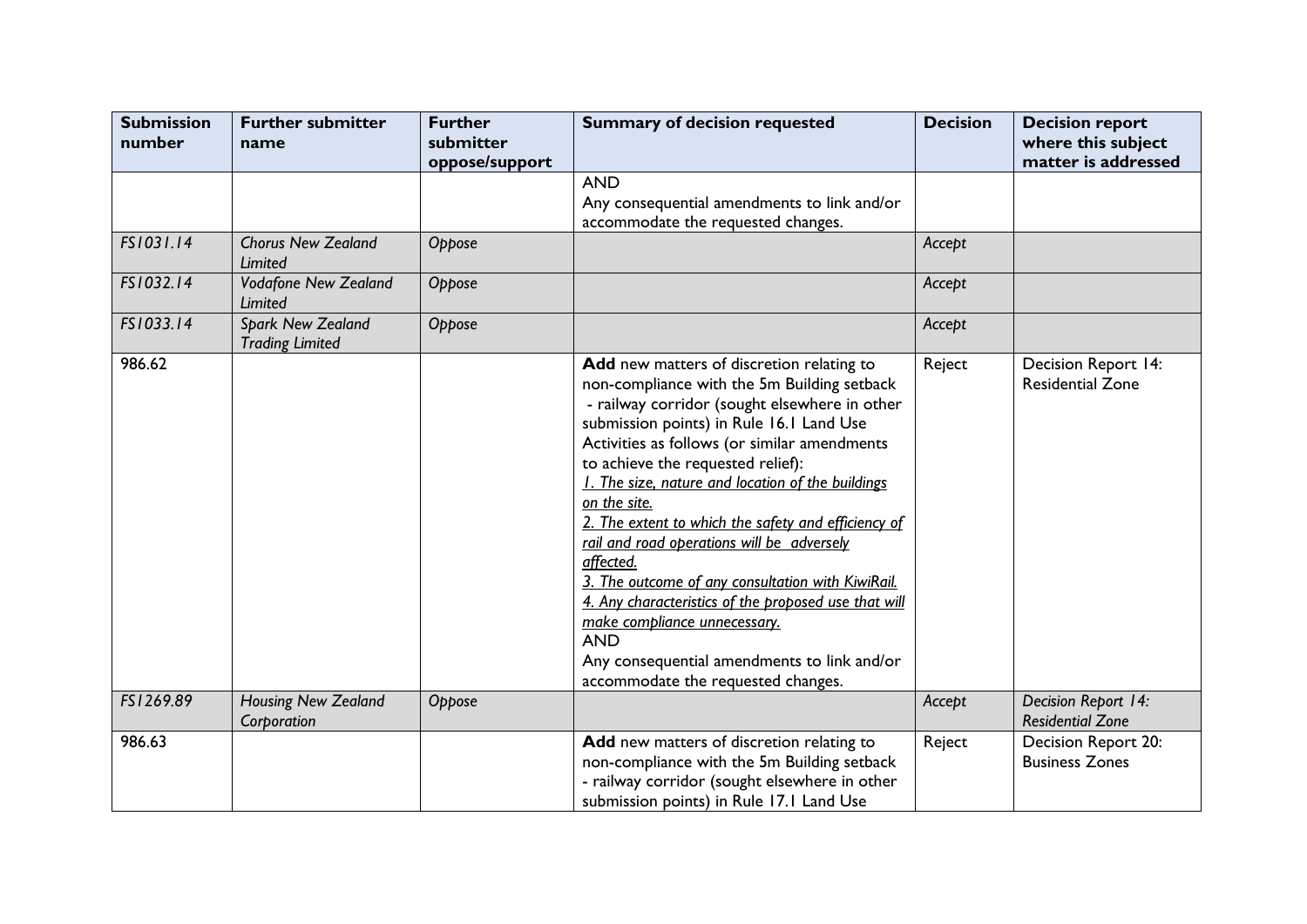| <b>Submission</b> | <b>Further submitter</b>                  | <b>Further</b> | <b>Summary of decision requested</b>                 | <b>Decision</b> | <b>Decision report</b> |
|-------------------|-------------------------------------------|----------------|------------------------------------------------------|-----------------|------------------------|
| number            | name                                      | submitter      |                                                      |                 | where this subject     |
|                   |                                           | oppose/support |                                                      |                 | matter is addressed    |
|                   |                                           |                | Activities as follows (or similar amendments         |                 |                        |
|                   |                                           |                | to achieve the requested relief):                    |                 |                        |
|                   |                                           |                | 1. The size, nature and location of the buildings    |                 |                        |
|                   |                                           |                | on the site.                                         |                 |                        |
|                   |                                           |                | 2. The extent to which the safety and efficiency of  |                 |                        |
|                   |                                           |                | rail and road operations will be adversely           |                 |                        |
|                   |                                           |                | affected.                                            |                 |                        |
|                   |                                           |                | 3. The outcome of any consultation with KiwiRail.    |                 |                        |
|                   |                                           |                | 4. Any characteristics of the proposed use that will |                 |                        |
|                   |                                           |                | make compliance unnecessary.                         |                 |                        |
|                   |                                           |                | <b>AND</b>                                           |                 |                        |
|                   |                                           |                | Any consequential amendments to link and/or          |                 |                        |
|                   |                                           |                | accommodate the requested changes.                   |                 |                        |
| FS1193.31         | Van Den Brink Group                       | Oppose         |                                                      | Accept          |                        |
| FS1269.90         | <b>Housing New Zealand</b><br>Corporation | Oppose         |                                                      | Accept          |                        |
| 986.64            |                                           |                | Add new matters of discretion relating to            | Reject          | Decision Report 20:    |
|                   |                                           |                | non-compliance with the 5m Building setback          |                 | <b>Business Zones</b>  |
|                   |                                           |                | - railway corridor (sought elsewhere in other        |                 |                        |
|                   |                                           |                | submission points) in Rule 18.1 Land Use             |                 |                        |
|                   |                                           |                | Activities as follows (or similar amendments         |                 |                        |
|                   |                                           |                | to achieve the requested relief):                    |                 |                        |
|                   |                                           |                | 1. The size, nature and location of the buildings    |                 |                        |
|                   |                                           |                | on the site.                                         |                 |                        |
|                   |                                           |                | 2. The extent to which the safety and efficiency of  |                 |                        |
|                   |                                           |                | rail and road operations will be adversely           |                 |                        |
|                   |                                           |                | affected.                                            |                 |                        |
|                   |                                           |                | 3. The outcome of any consultation with KiwiRail.    |                 |                        |
|                   |                                           |                | 4. Any characteristics of the proposed use that will |                 |                        |
|                   |                                           |                | make compliance unnecessary.<br><b>AND</b>           |                 |                        |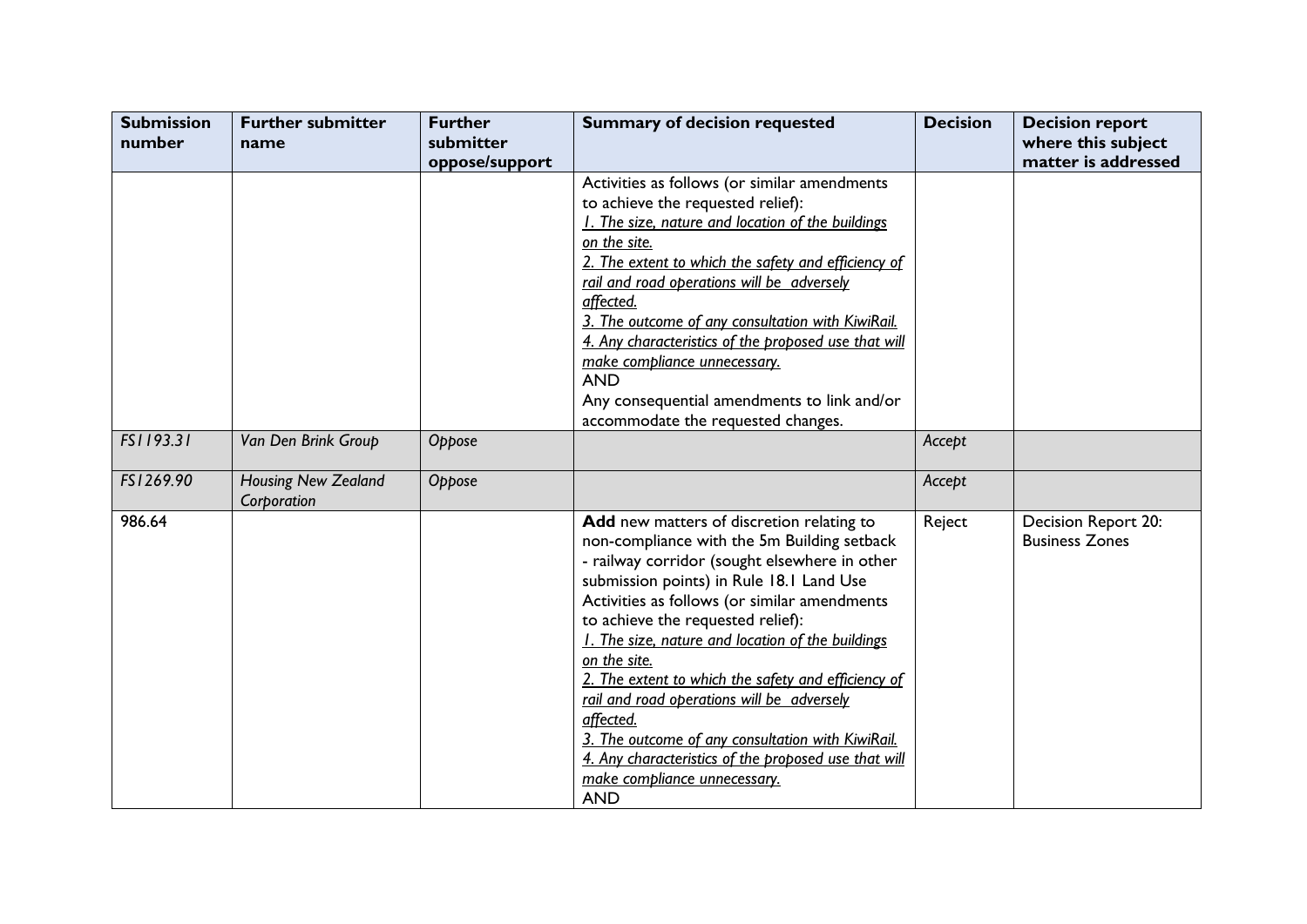| <b>Submission</b><br>number | <b>Further submitter</b><br>name | <b>Further</b><br>submitter<br>oppose/support | <b>Summary of decision requested</b>                                                                                                                                                                                                                                                                                                                                                                                                                                                                                                                                                                                                                                                                              | <b>Decision</b> | <b>Decision report</b><br>where this subject<br>matter is addressed |
|-----------------------------|----------------------------------|-----------------------------------------------|-------------------------------------------------------------------------------------------------------------------------------------------------------------------------------------------------------------------------------------------------------------------------------------------------------------------------------------------------------------------------------------------------------------------------------------------------------------------------------------------------------------------------------------------------------------------------------------------------------------------------------------------------------------------------------------------------------------------|-----------------|---------------------------------------------------------------------|
|                             |                                  |                                               | Any consequential amendments to link and/or<br>accommodate the requested changes.                                                                                                                                                                                                                                                                                                                                                                                                                                                                                                                                                                                                                                 |                 |                                                                     |
| 986.65                      |                                  |                                               | Add new matters of discretion relating to<br>non-compliance with the 5m Building setback<br>- railway corridor (sought elsewhere in other<br>submission points) in Rule 20.1 Land Use<br>Activities as follows (or similar amendments<br>to achieve the requested relief):<br>1. The size, nature and location of the buildings<br>on the site.<br>2. The extent to which the safety and efficiency of<br>rail and road operations will be adversely<br>affected.<br>3. The outcome of any consultation with KiwiRail.<br>4. Any characteristics of the proposed use that will<br>make compliance unnecessary.<br><b>AND</b><br>Any consequential amendments to link and/or<br>accommodate the requested changes. | Reject          | Decision Report 21:<br><b>Industrial Zones</b>                      |
| FS1087.35                   | Ports of Auckland Limited        | Oppose                                        |                                                                                                                                                                                                                                                                                                                                                                                                                                                                                                                                                                                                                                                                                                                   | Accept          |                                                                     |
| FS1193.32                   | Van Den Brink Group              | Oppose                                        |                                                                                                                                                                                                                                                                                                                                                                                                                                                                                                                                                                                                                                                                                                                   | Accept          |                                                                     |
| 986.66                      |                                  |                                               | Add new matters of discretion relating to<br>non-compliance with the 5m Building setback<br>- railway corridor (sought elsewhere in other<br>submission points) in Rule 21.1 Land Use<br>Activities as follows (or similar amendments<br>to achieve the requested relief):<br>1. The size, nature and location of the buildings<br>on the site.                                                                                                                                                                                                                                                                                                                                                                   | Reject          | Decision Report 21:<br><b>Industrial Zones</b>                      |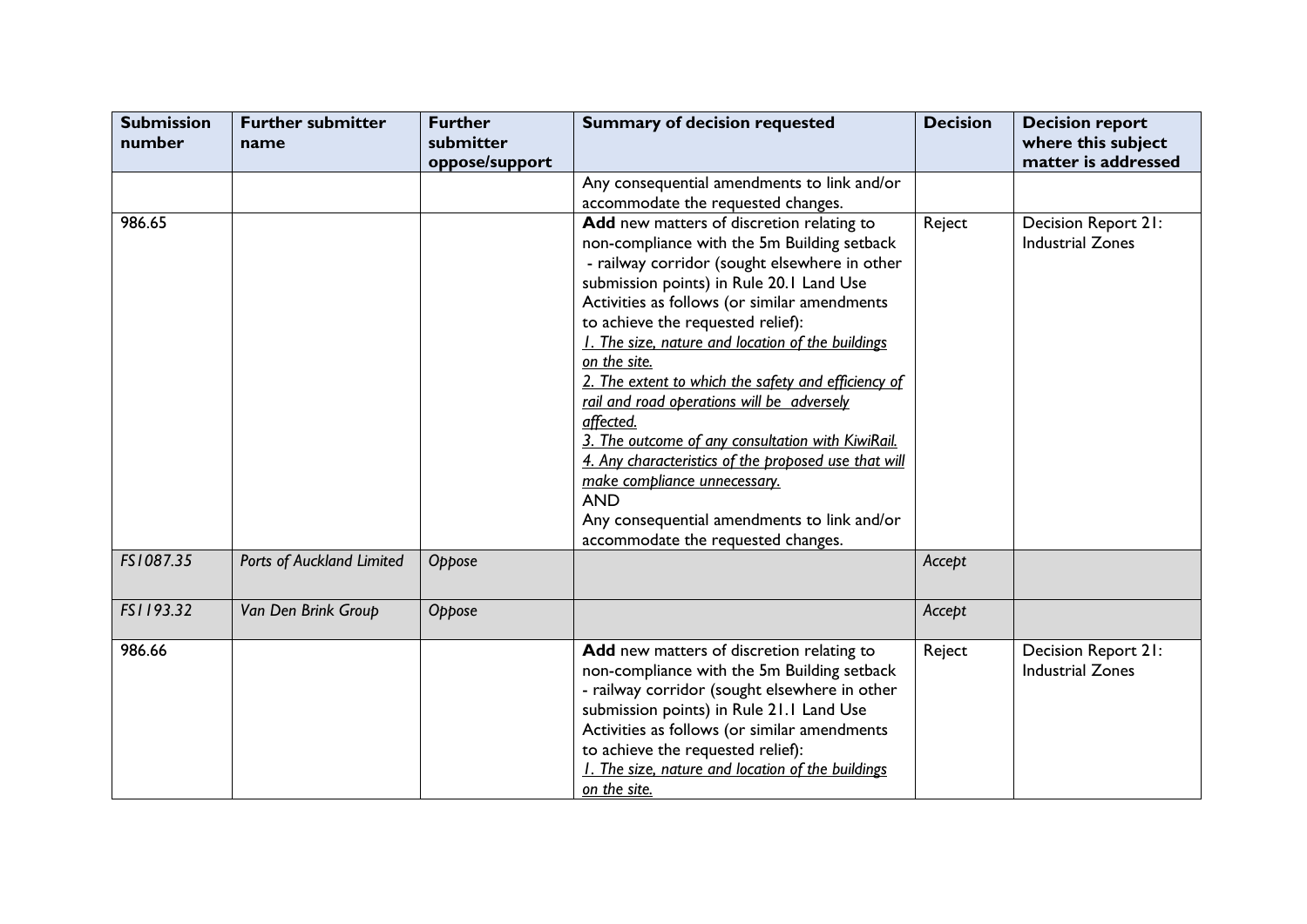| <b>Submission</b> | <b>Further submitter</b> | <b>Further</b> | <b>Summary of decision requested</b>                 | <b>Decision</b> | <b>Decision report</b>     |
|-------------------|--------------------------|----------------|------------------------------------------------------|-----------------|----------------------------|
| number            | name                     | submitter      |                                                      |                 | where this subject         |
|                   |                          | oppose/support |                                                      |                 | matter is addressed        |
|                   |                          |                | 2. The extent to which the safety and efficiency of  |                 |                            |
|                   |                          |                | rail and road operations will be adversely           |                 |                            |
|                   |                          |                | affected.                                            |                 |                            |
|                   |                          |                | 3. The outcome of any consultation with KiwiRail.    |                 |                            |
|                   |                          |                | 4. Any characteristics of the proposed use that will |                 |                            |
|                   |                          |                | make compliance unnecessary.                         |                 |                            |
|                   |                          |                | <b>AND</b>                                           |                 |                            |
|                   |                          |                | Any consequential amendments to link and/or          |                 |                            |
|                   |                          |                | accommodate the requested changes.                   |                 |                            |
| 986.67            |                          |                | Add new matters of discretion relating to            | Reject          | Decision Report 22:        |
|                   |                          |                | non-compliance with the 5m Building setback          |                 | Rural Zone                 |
|                   |                          |                | - railway corridor (sought elsewhere in other        |                 |                            |
|                   |                          |                | submission points) in Rule 22.1 Land Use             |                 |                            |
|                   |                          |                | Activities as follows (or similar amendments         |                 |                            |
|                   |                          |                | to achieve the requested relief):                    |                 |                            |
|                   |                          |                | 1. The size, nature and location of the buildings    |                 |                            |
|                   |                          |                | <u>on the site.</u>                                  |                 |                            |
|                   |                          |                | 2. The extent to which the safety and efficiency of  |                 |                            |
|                   |                          |                | rail and road operations will be adversely           |                 |                            |
|                   |                          |                | affected.                                            |                 |                            |
|                   |                          |                | 3. The outcome of any consultation with KiwiRail.    |                 |                            |
|                   |                          |                | 4. Any characteristics of the proposed use that will |                 |                            |
|                   |                          |                | make compliance unnecessary.                         |                 |                            |
|                   |                          |                | <b>AND</b>                                           |                 |                            |
|                   |                          |                | Any consequential amendments to link and/or          |                 |                            |
|                   |                          |                | accommodate the requested changes.                   |                 |                            |
| 986.68            |                          |                | Add new matters of discretion relating to            | Accept          | Decision Report 18:        |
|                   |                          |                | non-compliance with the 5m Building setback          |                 | <b>Country Living Zone</b> |
|                   |                          |                | - railway corridor (sought elsewhere in other        |                 |                            |
|                   |                          |                | submission points) in Rule 23.1 Land Use             |                 |                            |
|                   |                          |                | Activities as follows (or similar amendments         |                 |                            |
|                   |                          |                | to achieve the requested relief):                    |                 |                            |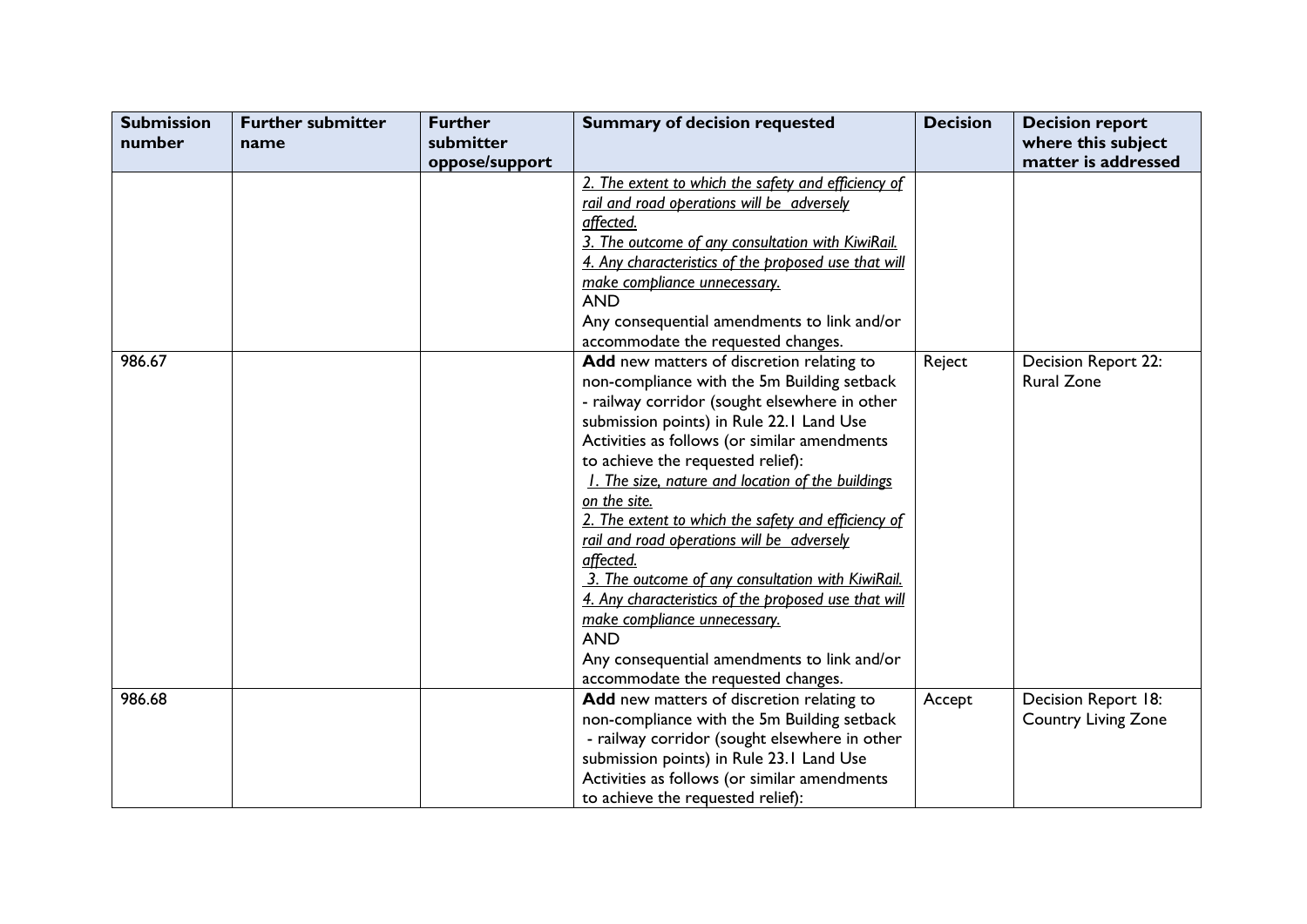| <b>Submission</b> | <b>Further submitter</b> | <b>Further</b> | <b>Summary of decision requested</b>                 | <b>Decision</b> | <b>Decision report</b> |
|-------------------|--------------------------|----------------|------------------------------------------------------|-----------------|------------------------|
| number            | name                     | submitter      |                                                      |                 | where this subject     |
|                   |                          | oppose/support |                                                      |                 | matter is addressed    |
|                   |                          |                | 1. The size, nature and location of the buildings    |                 |                        |
|                   |                          |                | on the site.                                         |                 |                        |
|                   |                          |                | 2. The extent to which the safety and efficiency of  |                 |                        |
|                   |                          |                | rail and road operations will be adversely           |                 |                        |
|                   |                          |                | affected.                                            |                 |                        |
|                   |                          |                | 3. The outcome of any consultation with KiwiRail.    |                 |                        |
|                   |                          |                | 4. Any characteristics of the proposed use that will |                 |                        |
|                   |                          |                | make compliance unnecessary.                         |                 |                        |
|                   |                          |                | <b>AND</b>                                           |                 |                        |
|                   |                          |                | Any consequential amendments to link and/or          |                 |                        |
|                   |                          |                | accommodate the requested changes.                   |                 |                        |
| 986.69            |                          |                | Add new matters of discretion relating to            | Accept in       | Decision Report 17:    |
|                   |                          |                | non-compliance with the 5m Building setback          | part            | Village Zone           |
|                   |                          |                | - railway corridor (sought elsewhere in other        |                 |                        |
|                   |                          |                | submission points) in Rule 24.1 Land Use             |                 |                        |
|                   |                          |                | Activities as follows (or similar amendments         |                 |                        |
|                   |                          |                | to achieve the requested relief):                    |                 |                        |
|                   |                          |                | 1. The size, nature and location of the buildings    |                 |                        |
|                   |                          |                | on the site.                                         |                 |                        |
|                   |                          |                | 2. The extent to which the safety and efficiency of  |                 |                        |
|                   |                          |                | rail and road operations will be adversely           |                 |                        |
|                   |                          |                | affected.                                            |                 |                        |
|                   |                          |                | 3. The outcome of any consultation with KiwiRail.    |                 |                        |
|                   |                          |                | 4. Any characteristics of the proposed use that will |                 |                        |
|                   |                          |                | make compliance unnecessary.                         |                 |                        |
|                   |                          |                | <b>AND</b>                                           |                 |                        |
|                   |                          |                | Any consequential amendments to link and/or          |                 |                        |
|                   |                          |                | accommodate the requested changes.                   |                 |                        |
| 986.70            |                          |                | Add new matters of discretion relating to            | Reject          | Decision Report 23:    |
|                   |                          |                | non-compliance with the 5m Building setback          |                 | Reserves               |
|                   |                          |                | - railway corridor (sought elsewhere in other        |                 |                        |
|                   |                          |                | submission points) in Rule 25.1 Land Use             |                 |                        |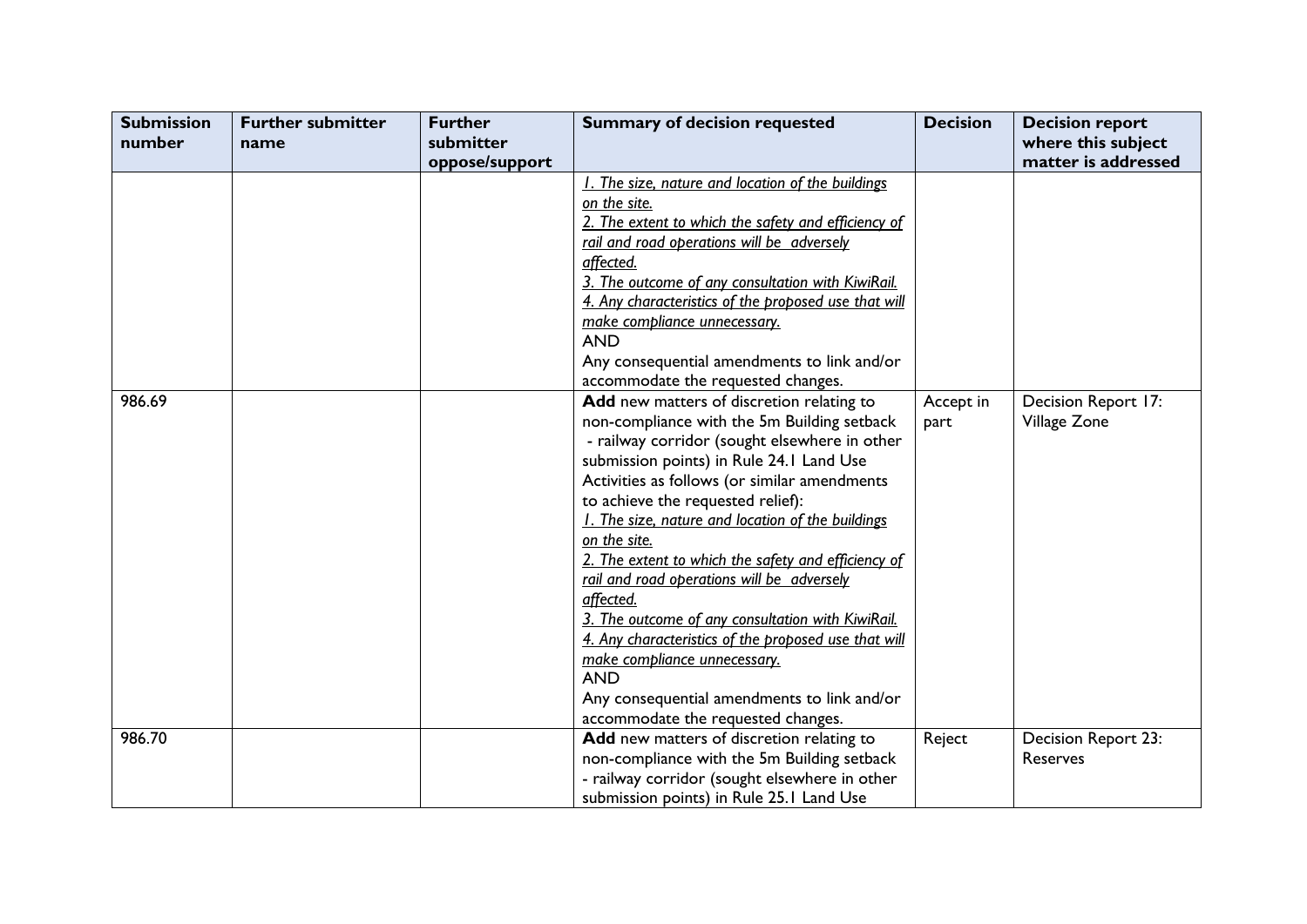| <b>Submission</b><br>number | <b>Further submitter</b><br>name          | <b>Further</b><br>submitter | <b>Summary of decision requested</b>                                                                                                                                                                                                                                                                                                                                                                                                                                                                                                 | <b>Decision</b>   | <b>Decision report</b><br>where this subject   |
|-----------------------------|-------------------------------------------|-----------------------------|--------------------------------------------------------------------------------------------------------------------------------------------------------------------------------------------------------------------------------------------------------------------------------------------------------------------------------------------------------------------------------------------------------------------------------------------------------------------------------------------------------------------------------------|-------------------|------------------------------------------------|
|                             |                                           | oppose/support              |                                                                                                                                                                                                                                                                                                                                                                                                                                                                                                                                      |                   | matter is addressed                            |
|                             |                                           |                             | Activities as follows (or similar amendments<br>to achieve the requested relief):<br>1. The size, nature and location of the buildings<br>on the site.<br>2. The extent to which the safety and efficiency of<br>rail and road operations will be adversely<br>affected.<br>3. The outcome of any consultation with KiwiRail.<br>4. Any characteristics of the proposed use that will<br>make compliance unnecessary.<br><b>AND</b><br>Any consequential amendments to link and/or                                                   |                   |                                                |
| 986.71                      |                                           |                             | accommodate the requested changes.<br>Amend Policy 4.2.5 - Setback: Side<br>boundaries as follows (or similar amendments<br>to achieve the requested relief):<br>4.2.5 Policy - Setback: Side bBoundaries<br>(a) Require development to have sufficient side<br>boundary setbacks to provide for:<br>(c) Manage Reverse sensitivity by providing<br>sufficient setbacks buildings to provide for<br>residents' safety and amenity<br><b>AND</b><br>Any consequential amendments to link and/or<br>accommodate the requested changes. | Accept in<br>part | Decision Report 14:<br><b>Residential Zone</b> |
| FS1193.33                   | Van Den Brink Group                       | Oppose                      |                                                                                                                                                                                                                                                                                                                                                                                                                                                                                                                                      | Accept in<br>bart | Decision Report 14:<br><b>Residential Zone</b> |
| FS1269.91                   | <b>Housing New Zealand</b><br>Corporation | Oppose                      |                                                                                                                                                                                                                                                                                                                                                                                                                                                                                                                                      | Accept in<br>part | Decision Report 14:<br><b>Residential Zone</b> |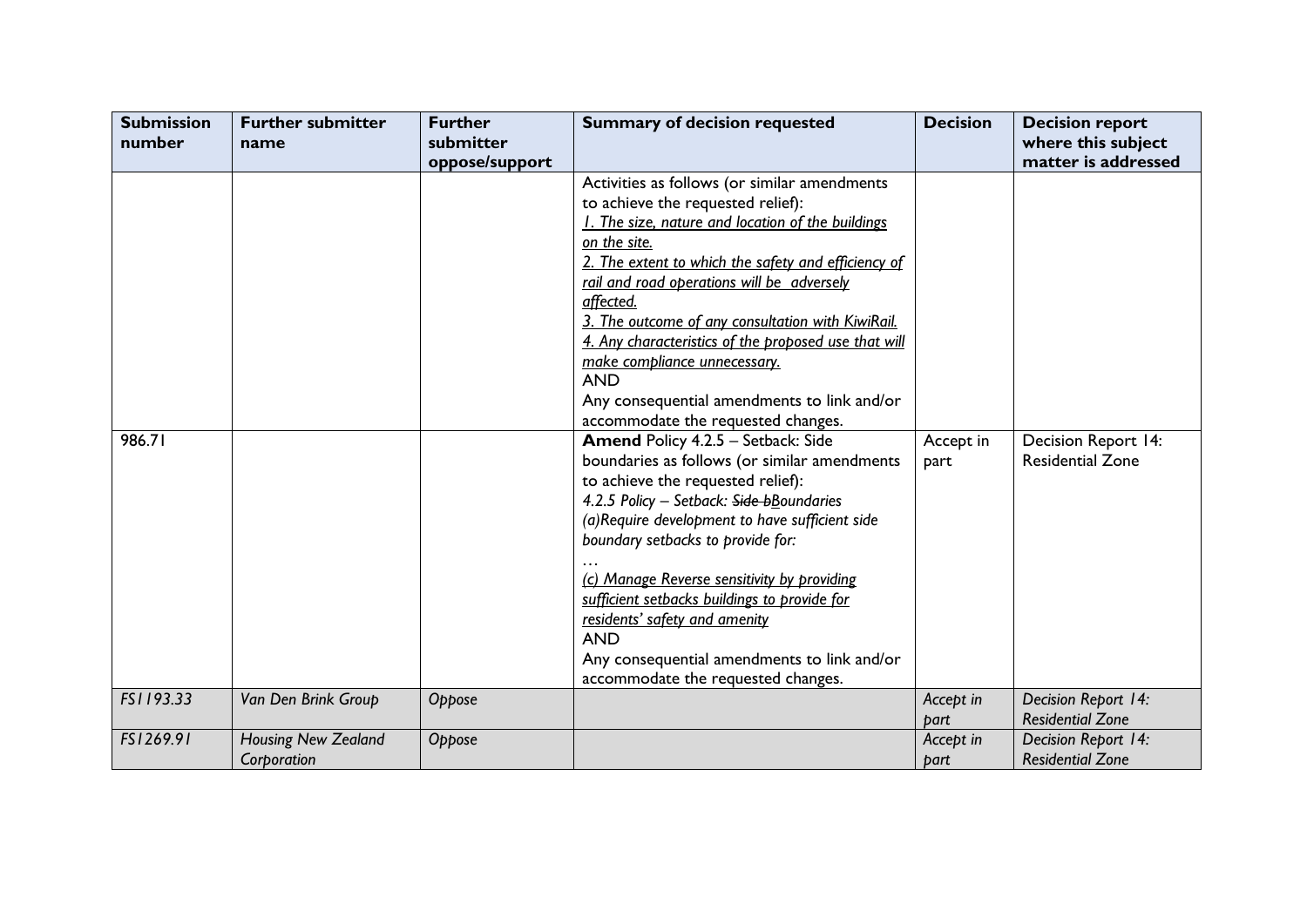| <b>Submission</b><br>number | <b>Further submitter</b><br>name | <b>Further</b><br>submitter<br>oppose/support | <b>Summary of decision requested</b>                                                                                                                                                                                                                                                                                                                                                                                                                                                                                                                                                                                                                                                                                                                   | <b>Decision</b> | <b>Decision report</b><br>where this subject<br>matter is addressed |
|-----------------------------|----------------------------------|-----------------------------------------------|--------------------------------------------------------------------------------------------------------------------------------------------------------------------------------------------------------------------------------------------------------------------------------------------------------------------------------------------------------------------------------------------------------------------------------------------------------------------------------------------------------------------------------------------------------------------------------------------------------------------------------------------------------------------------------------------------------------------------------------------------------|-----------------|---------------------------------------------------------------------|
| 986.72                      |                                  |                                               | Add a new clause (b) to Policy 4.3.5 Building<br>setbacks as follows (or similar amendments to<br>achieve the requested relief):<br>(a) Maintain existing and promote new vistas and<br>views between buildings in the Village Zone when<br>viewed from a road.<br>(b) Manage Reverse sensitivity by providing<br>sufficient setbacks buildings to provide for<br>residents' safety and amenity<br><b>AND</b><br>Any consequential amendments to link and/or<br>accommodate the requested changes.                                                                                                                                                                                                                                                     | Reject          | Decision Report 17:<br>Village Zone                                 |
| FS1193.34                   | Van Den Brink Group              | Oppose                                        |                                                                                                                                                                                                                                                                                                                                                                                                                                                                                                                                                                                                                                                                                                                                                        | Accept          |                                                                     |
| 986.73                      |                                  |                                               | Add a new clause (b) to Policy 4.6.7<br>Management of adverse effects within<br>industrial zones as follows (or similar<br>amendments to achieve the requested relief):<br>(a) Manage adverse effects including visual impact<br>from buildings, parking, loading spaces and<br>outdoor storage, lighting, noise, odour and traffic<br>by managing the location of industrial uses, bulk<br>and form of buildings, landscaping and screening<br>at the interface with roads and environmentally<br>sensitive areas.<br>(b) Manage Reverse sensitivity by providing<br>sufficient setbacks buildings to provide for<br>residents' safety and amenity<br><b>AND</b><br>Any consequential amendments to link and/or<br>accommodate the requested changes. | Reject          | Decision Report 32:<br><b>Miscellaneous Matters</b>                 |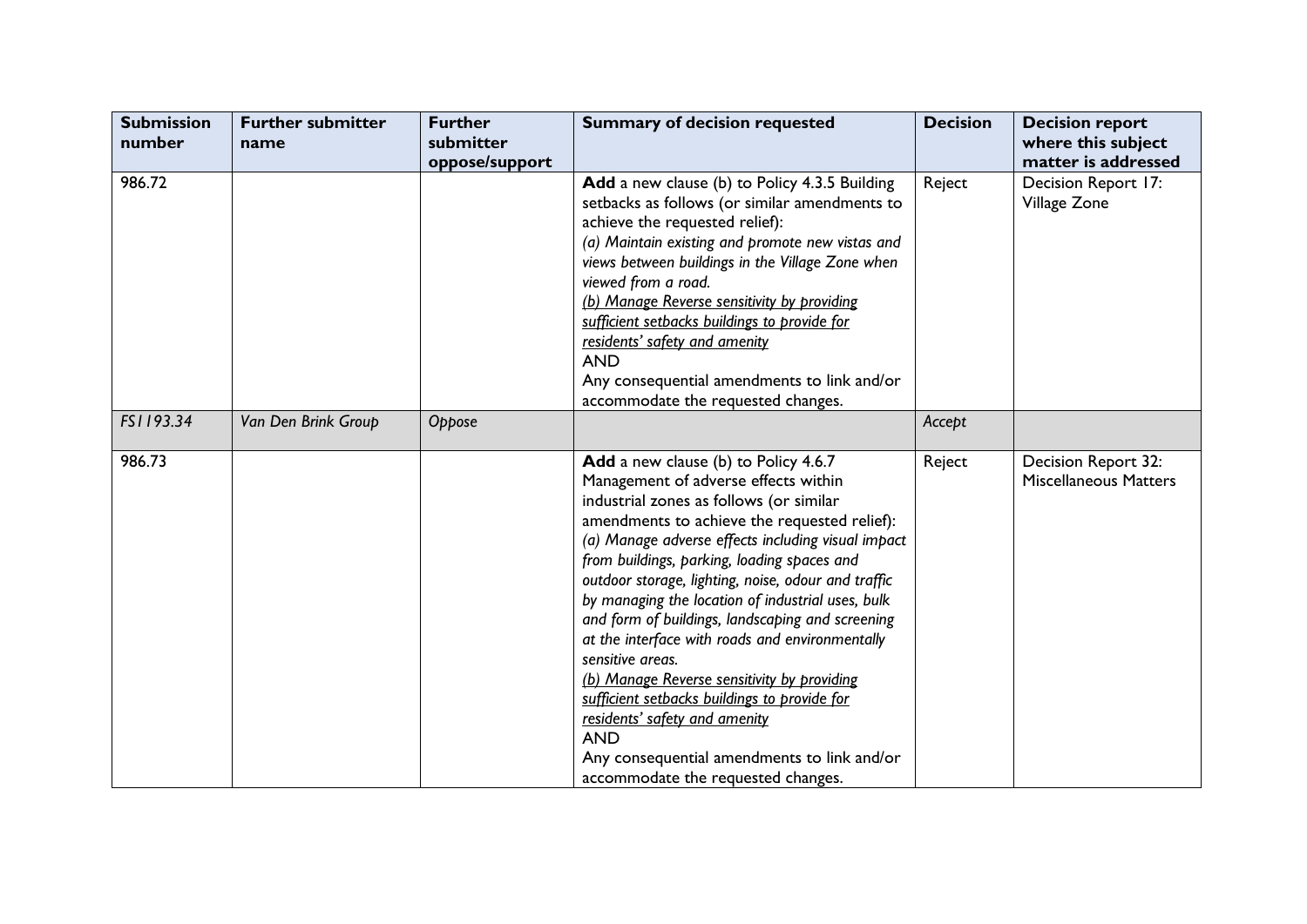| <b>Submission</b><br>number | <b>Further submitter</b><br>name | <b>Further</b><br>submitter<br>oppose/support | <b>Summary of decision requested</b>                                                                                                                                                                                                                                                                                                                                                                                                                     | <b>Decision</b> | <b>Decision report</b><br>where this subject<br>matter is addressed |
|-----------------------------|----------------------------------|-----------------------------------------------|----------------------------------------------------------------------------------------------------------------------------------------------------------------------------------------------------------------------------------------------------------------------------------------------------------------------------------------------------------------------------------------------------------------------------------------------------------|-----------------|---------------------------------------------------------------------|
| FS1193.35                   | Van Den Brink Group              | Oppose                                        |                                                                                                                                                                                                                                                                                                                                                                                                                                                          | Accept          |                                                                     |
| 986.74                      |                                  |                                               | Add a new clause (b) to Policy 5.6.4 Building<br>setbacks as follows (or similar amendments to<br>achieve the requested relief):<br>(a) Maintain the existing spaciousness between<br>buildings with adjoining sites.<br>(b) Manage Reverse sensitivity by providing<br>sufficient setbacks buildings to provide for<br>residents' safety and amenity<br><b>AND</b><br>Any consequential amendments to link and/or<br>accommodate the requested changes. | Reject          | Decision Report 18:<br><b>Country Living Zone</b>                   |
| 986.75                      |                                  |                                               | Add a new clause (e) to Policy 8.1.2<br>Provision, use and development of public open<br>space and reserves as follows (or similar<br>amendments to achieve the requested relief):<br>(e) Manage Reverse sensitivity by providing<br>sufficient setbacks buildings to provide for<br>residents' safety and amenity<br><b>AND</b><br>Any consequential amendments to link and/or<br>accommodate the requested changes.                                    | Reject          | Decision Report 23:<br>Reserves                                     |
| 986.76                      |                                  |                                               | Add a new clause (b) to Policy 4.5.33 Reverse<br>sensitivity as follows (or similar amendments<br>to achieve the requested relief):<br>(a)Reverse sensitivity is managed by ensuring<br>residential activities and development within the<br><b>Business Town Centre Zone and Business Zone</b><br>are acoustically insulated to mitigate the adverse<br>effects of noise.                                                                               | Reject          | Decision Report 20:<br><b>Business Zones</b>                        |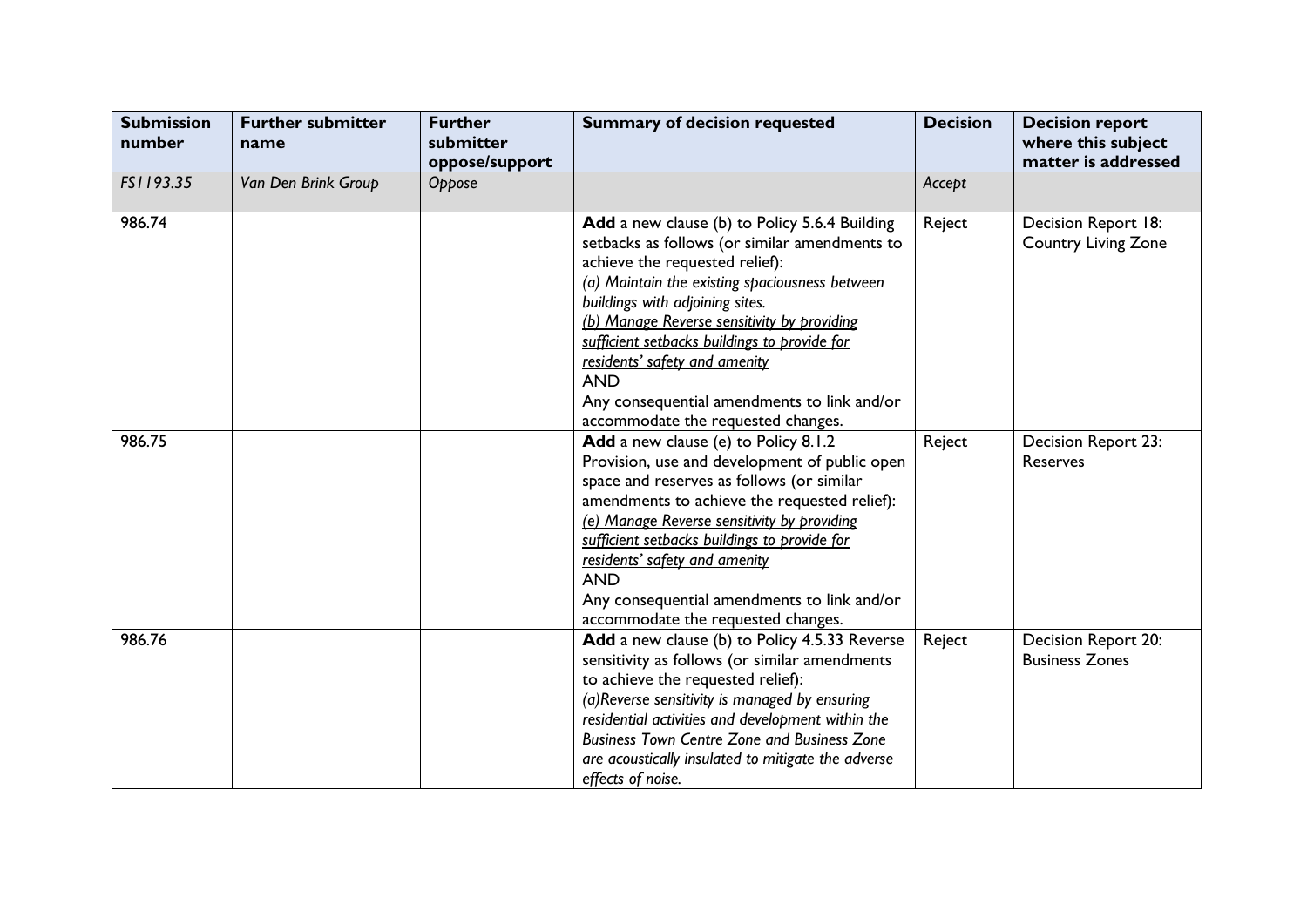| <b>Submission</b> | <b>Further submitter</b>      | <b>Further</b>              | <b>Summary of decision requested</b>                                                                                                                                                                                      | <b>Decision</b>   | <b>Decision report</b>                    |
|-------------------|-------------------------------|-----------------------------|---------------------------------------------------------------------------------------------------------------------------------------------------------------------------------------------------------------------------|-------------------|-------------------------------------------|
| number            | name                          | submitter<br>oppose/support |                                                                                                                                                                                                                           |                   | where this subject<br>matter is addressed |
|                   |                               |                             | (b) Reverse sensitivity is managed by providing<br>sufficient setbacks to provide for residents' safety<br>and amenity<br><b>AND</b><br>Any consequential amendments to link and/or<br>accommodate the requested changes. |                   |                                           |
| FS1193.36         | Van Den Brink Group           | Oppose                      |                                                                                                                                                                                                                           | Accept            |                                           |
| 986.77            |                               |                             | Retain Rule 14.2.1 P1 Permitted activities as<br>notified.<br><b>AND</b><br>Retain Rule 14.2.1 P2 Permitted activities as<br>notified.                                                                                    | Accept in<br>part | Decision Report 13:<br>Infrastructure     |
| FS1176.302        | <b>Watercare Services Ltd</b> | Support                     |                                                                                                                                                                                                                           | Accept in<br>part | Decision Report 13:<br>Infrastructure     |
| 986.78            |                               |                             | Retain Rule 14.3.1 P1 Permitted activities as<br>notified.                                                                                                                                                                | Accept            | Decision Report 13:<br>Infrastructure     |
| FS1176.303        | <b>Watercare Services Ltd</b> | Support                     |                                                                                                                                                                                                                           | Accept            | Decision Report 13:<br>Infrastructure     |
| 986.79            |                               |                             | Retain Rule 14.3.1 P2 Permitted activities as<br>notified.                                                                                                                                                                | Accept in<br>part | Decision Report 13:<br>Infrastructure     |
| FS1176.304        | <b>Watercare Services Ltd</b> | Support                     |                                                                                                                                                                                                                           | Accept in<br>part | Decision Report 13:<br>Infrastructure     |
| 986.80            |                               |                             | <b>Retain</b> Rule 14.3.1 P3 Permitted activities as<br>notified.                                                                                                                                                         | Accept            | Decision Report 13:<br>Infrastructure     |
| FS1176.305        | <b>Watercare Services Ltd</b> | Support                     |                                                                                                                                                                                                                           | Accept            | Decision Report 13:<br>Infrastructure     |
| 986.81            |                               |                             | <b>Amend Activity specific conditions</b><br>14.3.1.3(1)(a) and (b) relating to P4 Permitted<br>activities as follows (or similar amendments to<br>achieve the requested relief):                                         | Reject            | Decision Report 13:<br>Infrastructure     |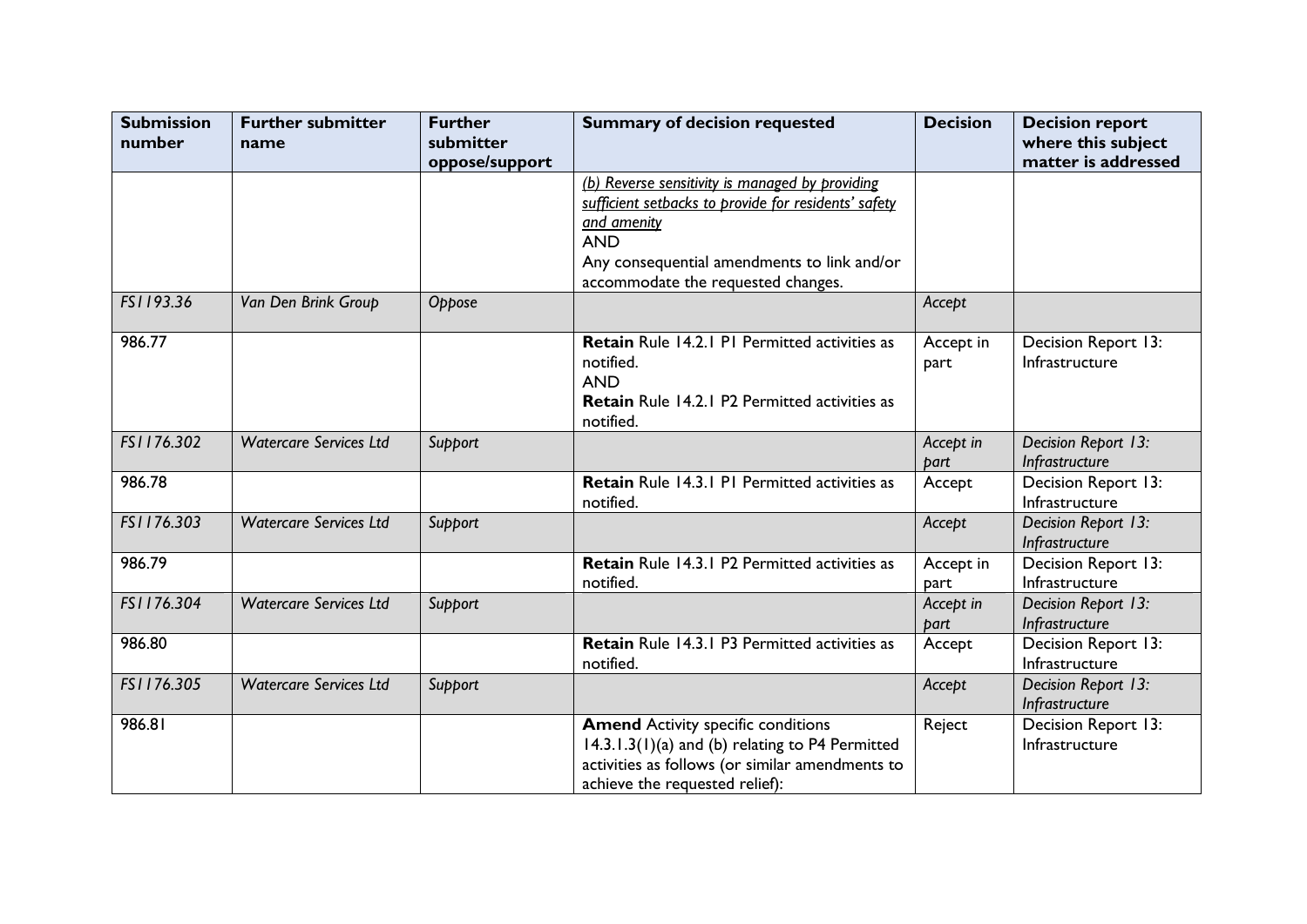| <b>Submission</b><br>number | <b>Further submitter</b><br>name              | <b>Further</b><br>submitter | <b>Summary of decision requested</b>                                                                                                                                                                                                                                                                                                                                                                                                                                                                                                                                                                                                                                                        | <b>Decision</b>   | <b>Decision report</b><br>where this subject |
|-----------------------------|-----------------------------------------------|-----------------------------|---------------------------------------------------------------------------------------------------------------------------------------------------------------------------------------------------------------------------------------------------------------------------------------------------------------------------------------------------------------------------------------------------------------------------------------------------------------------------------------------------------------------------------------------------------------------------------------------------------------------------------------------------------------------------------------------|-------------------|----------------------------------------------|
|                             |                                               | oppose/support              |                                                                                                                                                                                                                                                                                                                                                                                                                                                                                                                                                                                                                                                                                             |                   | matter is addressed                          |
|                             |                                               |                             | (1) Any earthworks associated with infrastructure<br>must comply with all of the following conditions:<br>(a)Do not exceed a volume of more than<br>2,500m3 for any single activity (with the<br>exception of works associated with Regionally<br>Significant Infrastructure);<br>(b)Do not exceed an area of more than 2,500m2<br>for any single activity (with the exception of works<br>associated with Regionally Significant<br>Infrastructure);<br><b>AND</b><br>Any consequential amendments to link and/or                                                                                                                                                                          |                   |                                              |
| FS1176.306                  | <b>Watercare Services Ltd</b>                 |                             | accommodate the requested changes.                                                                                                                                                                                                                                                                                                                                                                                                                                                                                                                                                                                                                                                          |                   | Decision Report 13:                          |
|                             |                                               | Support                     |                                                                                                                                                                                                                                                                                                                                                                                                                                                                                                                                                                                                                                                                                             | Reject            | Infrastructure                               |
| FS1323.119                  | <b>Heritage New Zealand</b><br>Pouhere Taonga | Oppose                      |                                                                                                                                                                                                                                                                                                                                                                                                                                                                                                                                                                                                                                                                                             | Accept            | Decision Report 13:<br>Infrastructure        |
| 986.82                      |                                               |                             | Amend Activity specific condition 14.3.1.3(3)<br>relating to P4 Permitted activities as follows<br>(or similar amendments to achieve the<br>requested relief):<br>(3) Earthworks associated with infrastructure in<br>Landscape and Natural Character Areas must not:<br>(a) Exceed 1.5m in height in relation to the cut or<br>fill batter face; and<br>(b) Use imported soil, other than the placement of<br>aggregate/metal on any access track or in<br>association with laying underground infrastructure<br>and clean fill associated with Regionally Significant<br>Infrastructure; and<br>(c) Disturb or move more than 50m3 or exceed<br>an area of 250m2 in a Significant Amenity | Accept in<br>part | Decision Report 13:<br>Infrastructure        |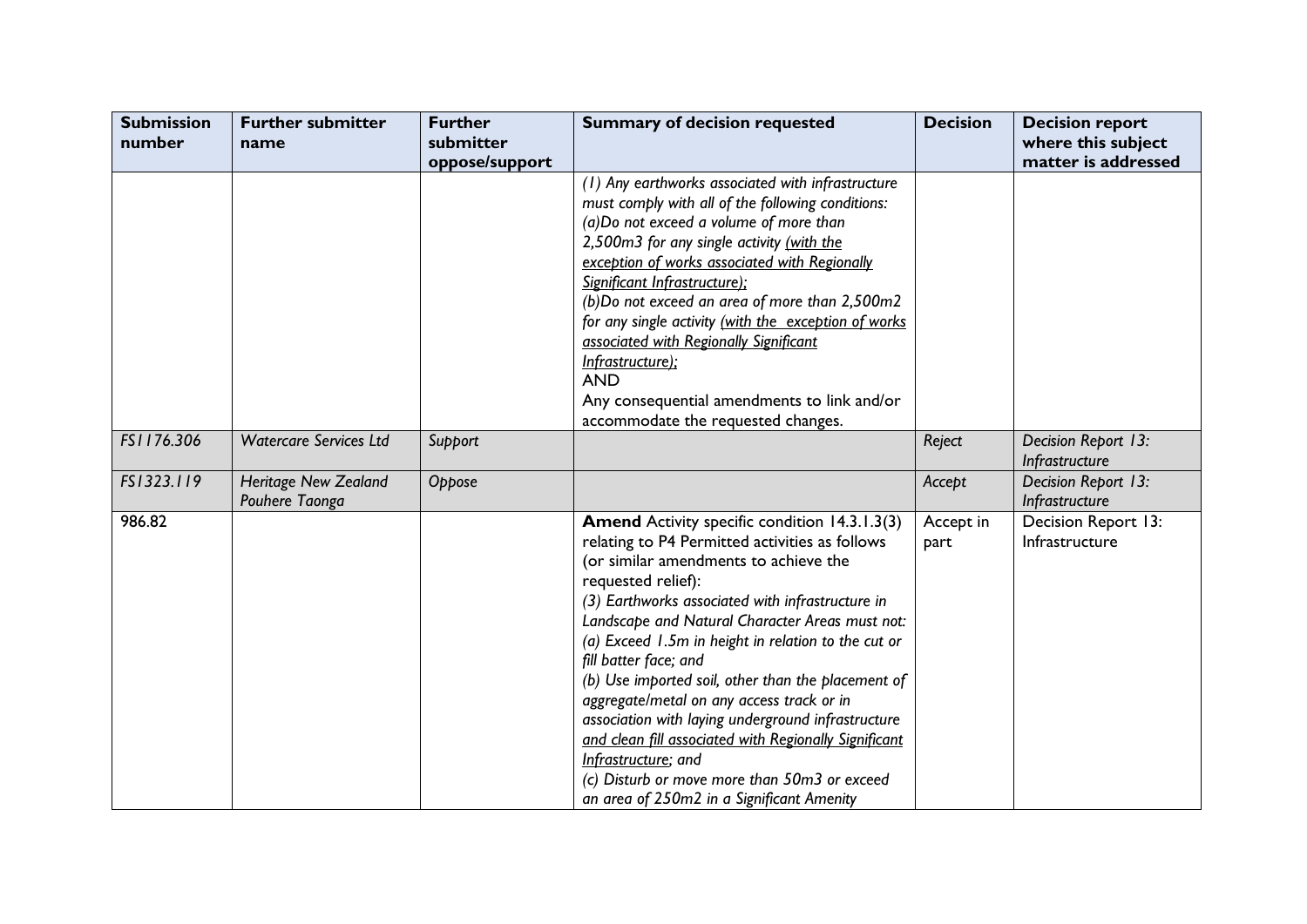| <b>Submission</b><br>number | <b>Further submitter</b><br>name              | <b>Further</b><br>submitter | <b>Summary of decision requested</b>                                                                                                                                                                                                                                                                                                                                                                                                                                                                                                                                                        | <b>Decision</b>   | <b>Decision report</b><br>where this subject |
|-----------------------------|-----------------------------------------------|-----------------------------|---------------------------------------------------------------------------------------------------------------------------------------------------------------------------------------------------------------------------------------------------------------------------------------------------------------------------------------------------------------------------------------------------------------------------------------------------------------------------------------------------------------------------------------------------------------------------------------------|-------------------|----------------------------------------------|
|                             |                                               | oppose/support              |                                                                                                                                                                                                                                                                                                                                                                                                                                                                                                                                                                                             |                   | matter is addressed                          |
|                             |                                               |                             | Landscape sand dune over any consecutive 12<br>month time period; and<br>(d) Disturb or move more than 50m3 or exceed<br>an area of 250m2 in a High or Outstanding<br>Natural Character Area of the coastal<br>environment over any consecutive 12 month time<br>period; and<br>(e) Disturb or move more than 50m3 or exceed<br>an area of 250m2 in an Outstanding Natural<br>Feature or Outstanding Natural Landscapes over<br>any consecutive 12 month time period (except for<br>Regionally Significant Infrastructure works);<br><b>AND</b><br>Any consequential amendments to link and |                   |                                              |
| FS1176.307                  | <b>Watercare Services Ltd</b>                 | Support                     |                                                                                                                                                                                                                                                                                                                                                                                                                                                                                                                                                                                             | Accept in<br>part | Decision Report 13:<br>Infrastructure        |
| FS1323.120                  | <b>Heritage New Zealand</b><br>Pouhere Taonga | Oppose                      |                                                                                                                                                                                                                                                                                                                                                                                                                                                                                                                                                                                             | Accept in<br>part | Decision Report 13:<br>Infrastructure        |
| 986.83                      |                                               |                             | <b>Delete</b> Activity specific condition<br>14.3.1.3(1)(c) relating to P4 Permitted<br>activities (or similar amendments to achieve<br>the requested relief)<br><b>OR</b><br><b>Amend Activity specific condition</b><br>14.3.1.3(1)(c) relating to P4 Permitted<br>activities as follows (or similar amendments to<br>achieve the requested relief):<br>(1) Any earthworks associated with infrastructure<br>must comply with all of the following conditions:<br>(c) Within 10m of a watercourse or 20m of mean<br>high water springs do not exceed a volume of                          | Accept            | Decision Report 13:<br>Infrastructure        |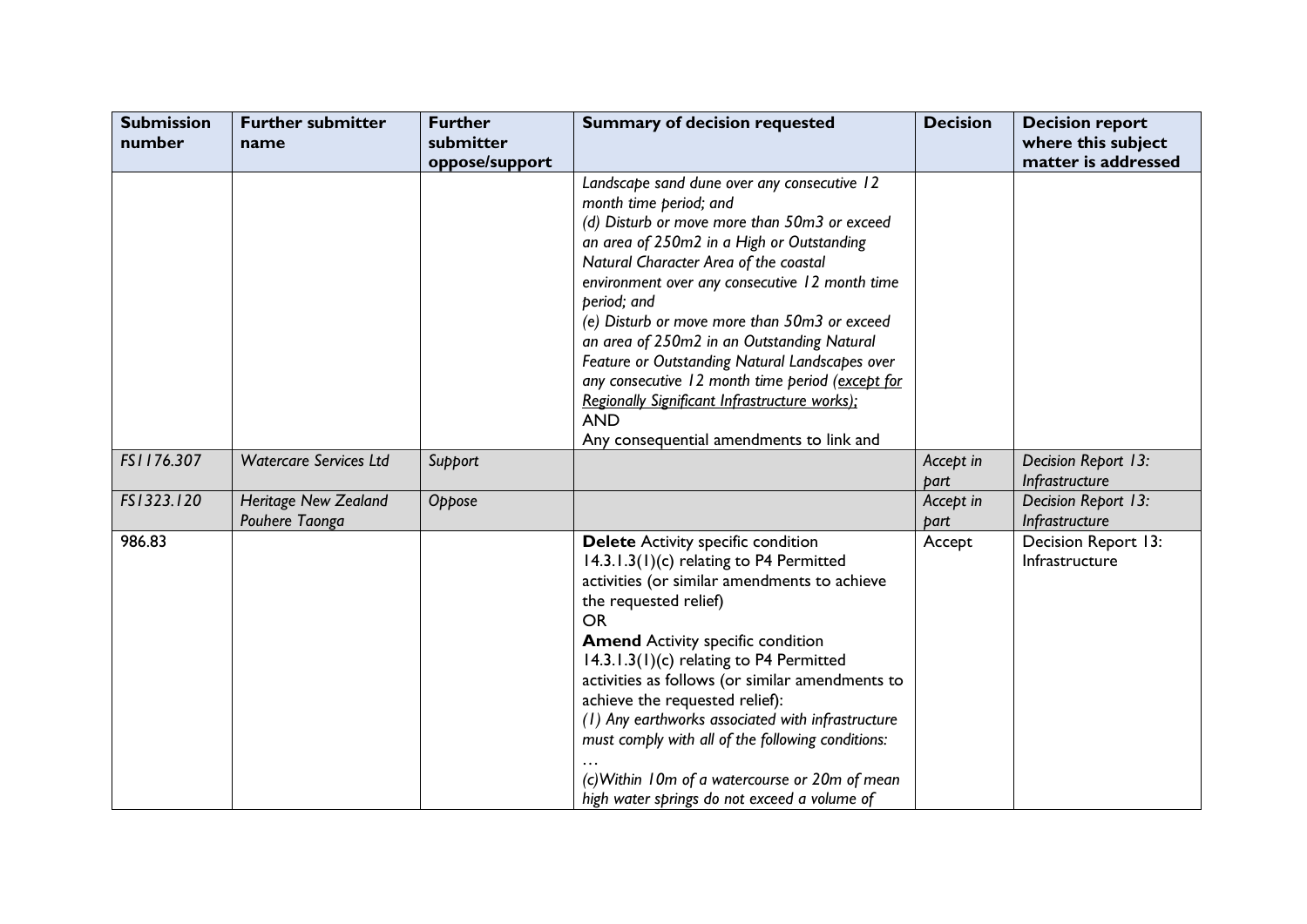| <b>Submission</b><br>number | <b>Further submitter</b><br>name       | <b>Further</b><br>submitter<br>oppose/support | <b>Summary of decision requested</b>                                                                                                                                                                                                                                                                                                                                                                                                                                                                                                                                                                                                                                                                                                                                                                                                                                                                                                                       | <b>Decision</b> | <b>Decision report</b><br>where this subject<br>matter is addressed |
|-----------------------------|----------------------------------------|-----------------------------------------------|------------------------------------------------------------------------------------------------------------------------------------------------------------------------------------------------------------------------------------------------------------------------------------------------------------------------------------------------------------------------------------------------------------------------------------------------------------------------------------------------------------------------------------------------------------------------------------------------------------------------------------------------------------------------------------------------------------------------------------------------------------------------------------------------------------------------------------------------------------------------------------------------------------------------------------------------------------|-----------------|---------------------------------------------------------------------|
|                             |                                        |                                               | more than 5m3 and an area of more than 5m2<br>for any single activity (excluding existing rail<br>infrastructure);<br><b>AND</b><br>Any consequential amendments to link and/or<br>accommodate the requested changes.                                                                                                                                                                                                                                                                                                                                                                                                                                                                                                                                                                                                                                                                                                                                      |                 |                                                                     |
| FS1176.308                  | <b>Watercare Services Ltd</b>          | Support                                       |                                                                                                                                                                                                                                                                                                                                                                                                                                                                                                                                                                                                                                                                                                                                                                                                                                                                                                                                                            | Accept          | Decision Report 13:<br>Infrastructure                               |
| FS1323.121                  | Heritage New Zealand<br>Pouhere Taonga | Oppose                                        |                                                                                                                                                                                                                                                                                                                                                                                                                                                                                                                                                                                                                                                                                                                                                                                                                                                                                                                                                            | Reject          | Decision Report 13:<br>Infrastructure                               |
| 986.84                      |                                        |                                               | <b>Amend Rule 14.12.1 P5 Permitted Activities</b><br>as follows (or similar amendments to achieve<br>the requested relief):<br>Operation, maintenance and minor upgrading of<br>existing public roads, State Highways, rail<br>corridors, and associated transport road network<br><i>activities</i><br><b>AND</b><br><b>Amend the Activity specific conditions</b><br>14.12.1.5 relating to P5 Permitted activities as<br>follows (or similar amendments to achieve the<br>requested relief):<br>(1) Operation, maintenance and minor upgrading<br>of existing public roads, State Highways,<br>railways and associated road network activities<br>must comply with the following conditions:<br>(a) The works occur within the road or unformed<br>road or railway corridor;<br>(b) Works within the road or railway corridor must<br>be:<br>(i) Incidental to, and serve a supportive function<br>for, the existing public road or railway corridor; or | Accept          | Decision Report 13:<br>Infrastructure                               |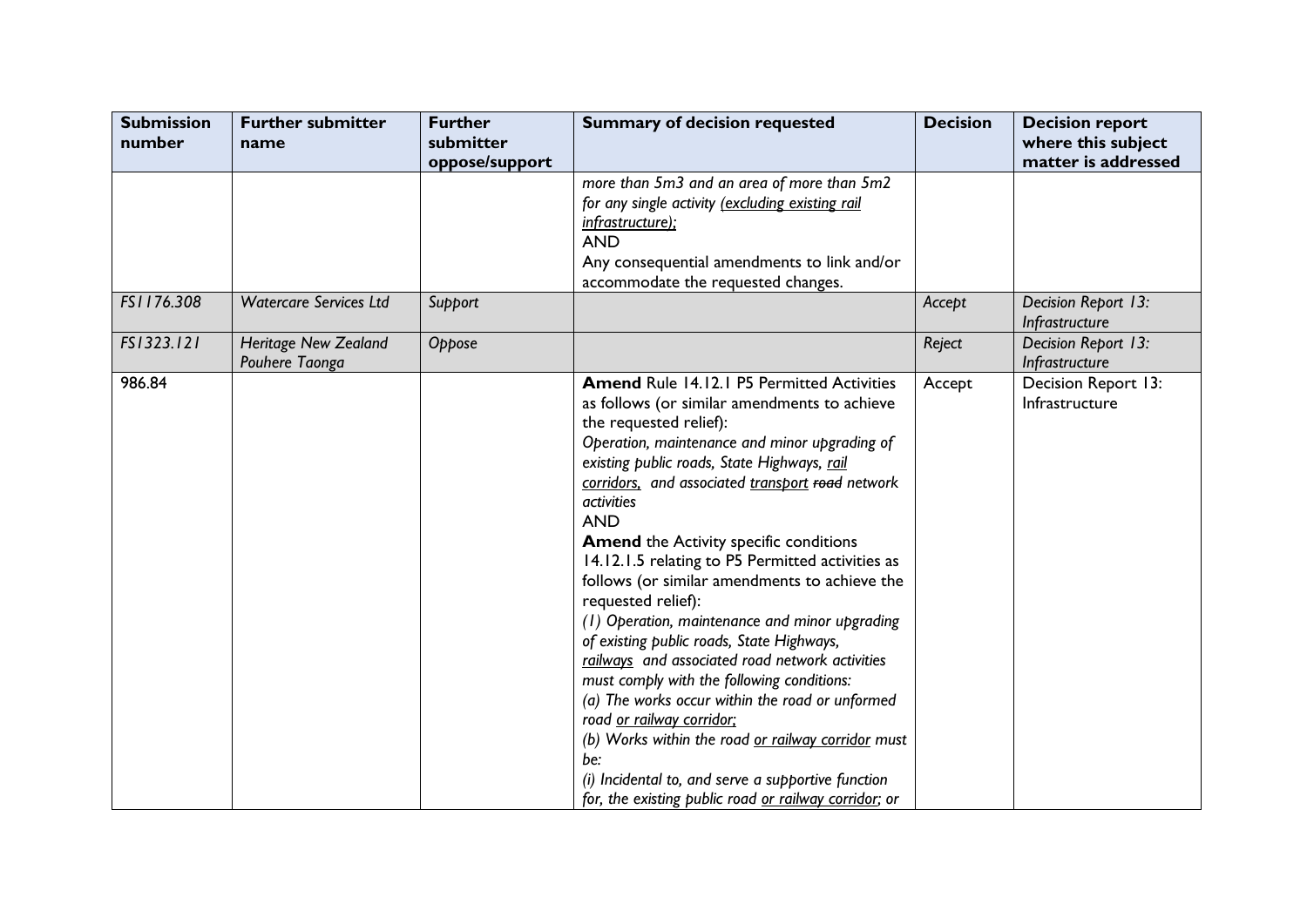| <b>Submission</b><br>number | <b>Further submitter</b><br>name | <b>Further</b><br>submitter | <b>Summary of decision requested</b>                                                                                                                                                                                                                                                                                                                                                                                                                                                                                                               | <b>Decision</b> | <b>Decision report</b><br>where this subject |
|-----------------------------|----------------------------------|-----------------------------|----------------------------------------------------------------------------------------------------------------------------------------------------------------------------------------------------------------------------------------------------------------------------------------------------------------------------------------------------------------------------------------------------------------------------------------------------------------------------------------------------------------------------------------------------|-----------------|----------------------------------------------|
|                             |                                  | oppose/support              | <b>AND</b><br>Any consequential amendments to link and/or<br>accommodate the requested changes.                                                                                                                                                                                                                                                                                                                                                                                                                                                    |                 | matter is addressed                          |
| 986.85                      |                                  |                             | <b>Retain</b> Activity specific condition $14.12.1.1(g)$<br>relating to PI Permitted activities as notified.                                                                                                                                                                                                                                                                                                                                                                                                                                       | Accept          | Decision Report 13:<br>Infrastructure        |
| 986.86                      |                                  |                             | Add a new matter of discretion to Rule<br>14.12.2 RD1 Restricted Discretionary<br>Activities as follows (or similar amendments<br>to achieve the requested relief):<br>(a) The extent to which the safety and efficiency of<br>rail and road operations will be adversely<br>affected, including:<br>(b) The outcome of any consultation with KiwiRail.<br>(c)Any characteristics of the proposed use that will<br>make compliance unnecessary.<br><b>AND</b><br>Any consequential amendments to link and/or<br>accommodate the requested changes. | Accept          | Decision Report 13:<br>Infrastructure        |
| 986.87                      |                                  |                             | Add a new Activity specific condition to Rule<br>14.12.1.1 relating to PI Permitted activities as<br>follows (or similar amendments to achieve the<br>requested relief):<br>(1) All activities must comply with the following<br>vehicle access conditions:<br>(h) All existing and new accesses and roads that<br>cross an operational rail network via a level<br>crossing must be maintained in accordance with<br>the sight line triangles provided in 14.12.5 Railway<br><b>Level Crossing Sight Triangles and Explanations</b><br><b>AND</b> | Accept          | Decision Report 13:<br>Infrastructure        |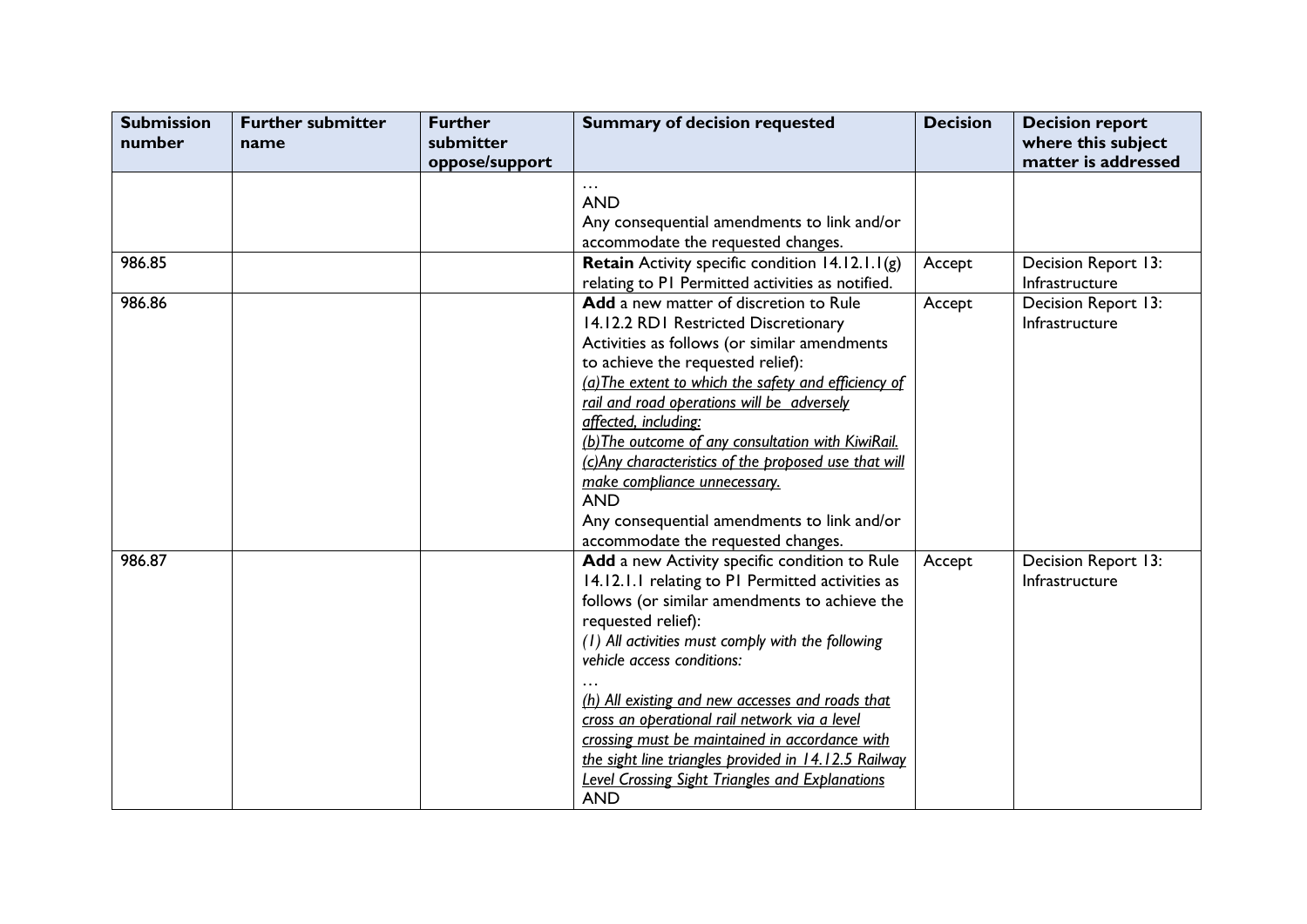| <b>Submission</b> | <b>Further submitter</b> | <b>Further</b> | <b>Summary of decision requested</b>                                                | <b>Decision</b> | <b>Decision report</b>                         |
|-------------------|--------------------------|----------------|-------------------------------------------------------------------------------------|-----------------|------------------------------------------------|
| number            | name                     | submitter      |                                                                                     |                 | where this subject                             |
|                   |                          | oppose/support |                                                                                     |                 | matter is addressed                            |
|                   |                          |                | Add new Railway Level Crossing Sight                                                |                 |                                                |
|                   |                          |                | Triangles and Explanations to Rule 14.12.5                                          |                 |                                                |
|                   |                          |                | Transportation tables and figures. See                                              |                 |                                                |
|                   |                          |                | submission for details of the provisions sought                                     |                 |                                                |
|                   |                          |                | and diagrams (or similar amendments to                                              |                 |                                                |
|                   |                          |                | achieve the requested relief)                                                       |                 |                                                |
|                   |                          |                | <b>AND</b>                                                                          |                 |                                                |
|                   |                          |                | Add a new activity RD10 to Rule 14.12.2                                             |                 |                                                |
|                   |                          |                | Restricted Discretionary activities as follows                                      |                 |                                                |
|                   |                          |                | (or similar amendments to achieve the                                               |                 |                                                |
|                   |                          |                | requested relief):                                                                  |                 |                                                |
|                   |                          |                | RD10 Buildings and structures within a road/rail                                    |                 |                                                |
|                   |                          |                | level crossing sight triangle                                                       |                 |                                                |
|                   |                          |                | Discretion is restricted to:                                                        |                 |                                                |
|                   |                          |                | The extent to which the safety and efficiency                                       |                 |                                                |
|                   |                          |                | of rail and road operations will be adversely                                       |                 |                                                |
|                   |                          |                | affected                                                                            |                 |                                                |
|                   |                          |                | The outcome of any consultation with KiwiRail                                       |                 |                                                |
|                   |                          |                | Any characteristics of the proposed use that                                        |                 |                                                |
|                   |                          |                | will make compliance unnecessary                                                    |                 |                                                |
|                   |                          |                | <b>AND</b>                                                                          |                 |                                                |
|                   |                          |                | Any consequential amendments to link and/or                                         |                 |                                                |
|                   |                          |                | accommodate the requested changes.                                                  |                 |                                                |
| 986.88            |                          |                | Add a new matter of discretion to Rule<br>16.4.1 RD1 General Subdivision as follows | Accept          | Decision Report 14:<br><b>Residential Zone</b> |
|                   |                          |                | (or similar amendments to achieve the                                               |                 |                                                |
|                   |                          |                | requested relief):                                                                  |                 |                                                |
|                   |                          |                | Reverse sensitivity effects, including on land                                      |                 |                                                |
|                   |                          |                | transport networks                                                                  |                 |                                                |
|                   |                          |                | <b>AND</b>                                                                          |                 |                                                |
|                   |                          |                | Any consequential amendments to link and/or                                         |                 |                                                |
|                   |                          |                | accommodate the requested changes.                                                  |                 |                                                |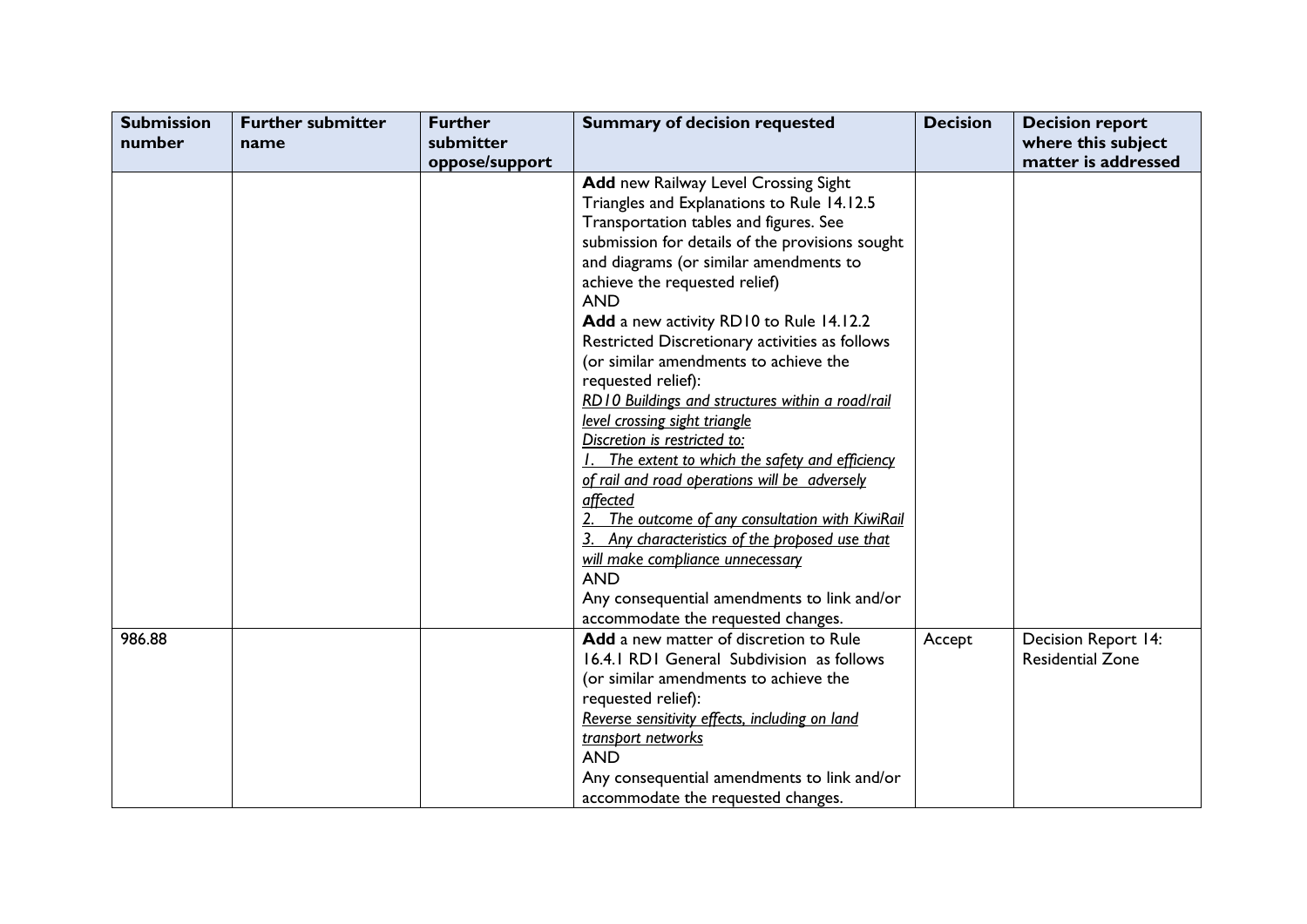| <b>Submission</b> | <b>Further submitter</b> | <b>Further</b> | <b>Summary of decision requested</b>                     | <b>Decision</b> | <b>Decision report</b>     |
|-------------------|--------------------------|----------------|----------------------------------------------------------|-----------------|----------------------------|
| number            | name                     | submitter      |                                                          |                 | where this subject         |
|                   |                          | oppose/support |                                                          |                 | matter is addressed        |
| 986.89            |                          |                | Add a new matter of discretion to Rule                   | Accept          | Decision Report 17:        |
|                   |                          |                | 24.4.1 RD1 Subdivision - General as follows              |                 | Village Zone               |
|                   |                          |                | (or similar amendments to achieve the                    |                 |                            |
|                   |                          |                | requested relief):                                       |                 |                            |
|                   |                          |                | Reverse sensitivity effects, including on land           |                 |                            |
|                   |                          |                | transport networks                                       |                 |                            |
|                   |                          |                | <b>AND</b>                                               |                 |                            |
|                   |                          |                | Any consequential amendments to link and/or              |                 |                            |
|                   |                          |                | accommodate the requested changes.                       |                 |                            |
| 986.90            |                          |                | Add a new matter of discretion to                        | Accept          | Decision Report 18:        |
|                   |                          |                | Rule 23.4.2 General subdivision (or similar              |                 | <b>Country Living Zone</b> |
|                   |                          |                | amendments to achieve the requested relief):             |                 |                            |
|                   |                          |                | Reverse sensitivity effects, including on land           |                 |                            |
|                   |                          |                | transport networks                                       |                 |                            |
|                   |                          |                | <b>AND</b>                                               |                 |                            |
|                   |                          |                | Any consequential amendments to link and/or              |                 |                            |
|                   |                          |                | accommodate the requested changes.                       |                 |                            |
| 986.91            |                          |                | <b>Amend</b> the matter of discretion in Rule            | Accept in       | Decision Report 22:        |
|                   |                          |                | 22.4.1.2 RD1(b)(iv) General Subdivision as               | Part            | <b>Rural Zone</b>          |
|                   |                          |                | follows (or similar amendments to achieve the            |                 |                            |
|                   |                          |                | requested relief):                                       |                 |                            |
|                   |                          |                | (iv) potential for reverse sensitivity effects including |                 |                            |
|                   |                          |                | on land transport networks                               |                 |                            |
|                   |                          |                | <b>AND</b>                                               |                 |                            |
|                   |                          |                | Any consequential amendments to link and/or              |                 |                            |
|                   |                          |                | accommodate the requested changes.                       |                 |                            |
| 986.92            |                          |                | Add a new matter of discretion to Rule                   | Accept in       | Decision Report 20:        |
|                   |                          |                | 17.4.1 General Subdivision as follows (or                | part            | <b>Business Zones</b>      |
|                   |                          |                | similar amendments to achieve the requested              |                 |                            |
|                   |                          |                | relief):                                                 |                 |                            |
|                   |                          |                | Reverse sensitivity effects, including on land           |                 |                            |
|                   |                          |                | transport networks                                       |                 |                            |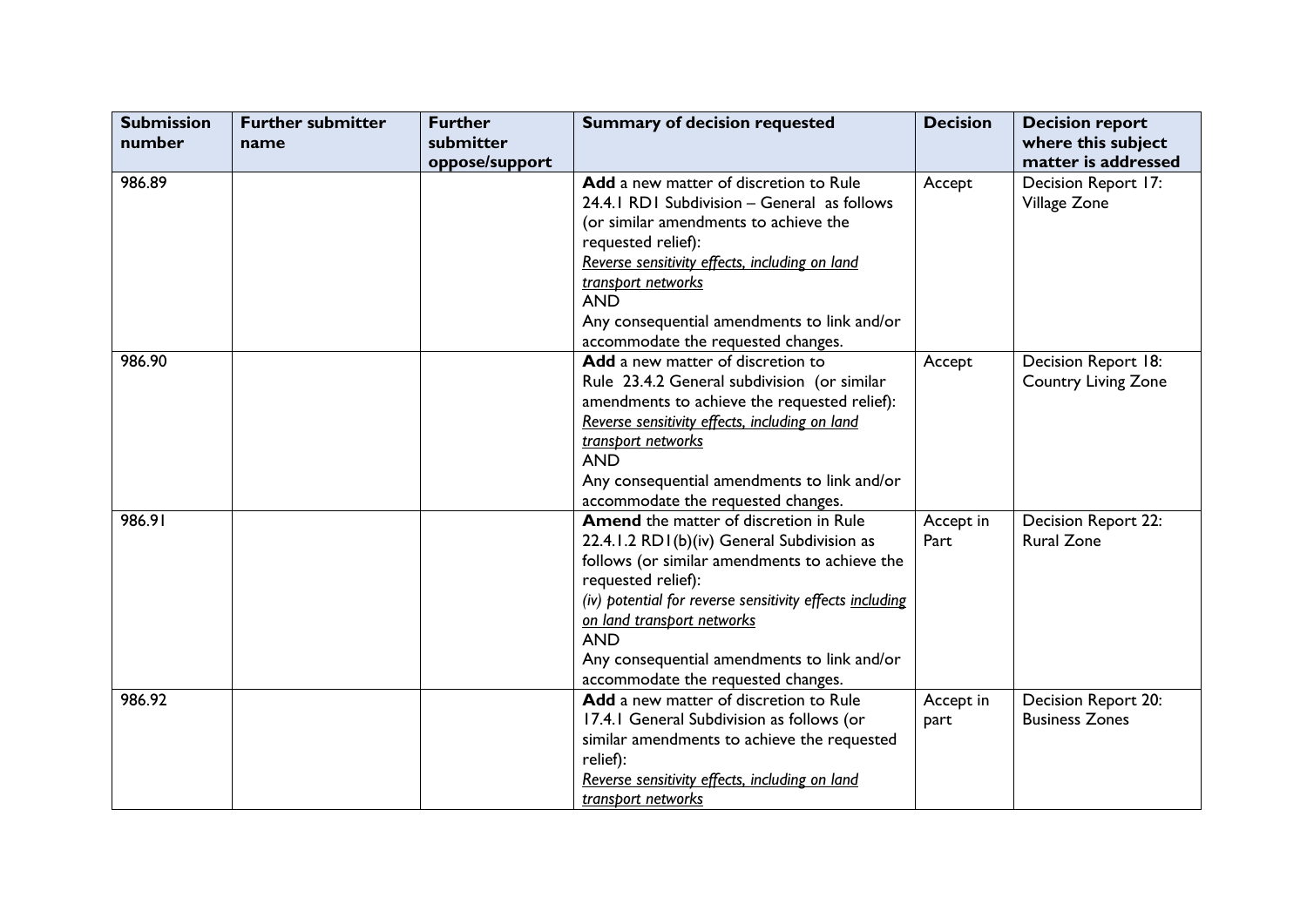| <b>Submission</b><br>number | <b>Further submitter</b><br>name | <b>Further</b><br>submitter | <b>Summary of decision requested</b>           | <b>Decision</b> | <b>Decision report</b><br>where this subject |
|-----------------------------|----------------------------------|-----------------------------|------------------------------------------------|-----------------|----------------------------------------------|
|                             |                                  | oppose/support              |                                                |                 | matter is addressed                          |
|                             |                                  |                             | <b>AND</b>                                     |                 |                                              |
|                             |                                  |                             | Any consequential amendments to link and/or    |                 |                                              |
|                             |                                  |                             | accommodate the requested changes.             |                 |                                              |
| 986.93                      |                                  |                             | Add a new matter of discretion to Rule         | Accept in       | Decision Report 20:                          |
|                             |                                  |                             | 18.4.1 Subdivision-general as follows (or      | part            | <b>Business Zones</b>                        |
|                             |                                  |                             | similar amendments to achieve the requested    |                 |                                              |
|                             |                                  |                             | relief):                                       |                 |                                              |
|                             |                                  |                             | Reverse sensitivity effects, including on land |                 |                                              |
|                             |                                  |                             | transport networks                             |                 |                                              |
|                             |                                  |                             | <b>AND</b>                                     |                 |                                              |
|                             |                                  |                             | Any consequential amendments to link and/or    |                 |                                              |
|                             |                                  |                             | accommodate the requested changes.             |                 |                                              |
| 986.94                      |                                  |                             | Add a new matter of discretion to Rule         | Reject          | Decision Report 21:                          |
|                             |                                  |                             | 20.4.1 Subdivision - general as follows (or    |                 | <b>Industrial Zones</b>                      |
|                             |                                  |                             | similar amendments to achieve the requested    |                 |                                              |
|                             |                                  |                             | relief):                                       |                 |                                              |
|                             |                                  |                             | Reverse sensitivity effects, including on land |                 |                                              |
|                             |                                  |                             | transport networks                             |                 |                                              |
|                             |                                  |                             | <b>AND</b>                                     |                 |                                              |
|                             |                                  |                             | Any consequential amendments to link and/or    |                 |                                              |
|                             |                                  |                             | accommodate the requested changes.             |                 |                                              |
| 986.95                      |                                  |                             | Add a new matter of discretion to Rule         | Reject          | Decision Report 21:                          |
|                             |                                  |                             | 21.4.1 Subdivision - general as follows (or    |                 | <b>Industrial Zones</b>                      |
|                             |                                  |                             | similar amendments to achieve the requested    |                 |                                              |
|                             |                                  |                             | relief):                                       |                 |                                              |
|                             |                                  |                             | Reverse sensitivity effects, including on land |                 |                                              |
|                             |                                  |                             | transport networks                             |                 |                                              |
|                             |                                  |                             | <b>AND</b>                                     |                 |                                              |
|                             |                                  |                             | Any consequential amendments to link and/or    |                 |                                              |
|                             |                                  |                             | accommodate the requested changes.             |                 |                                              |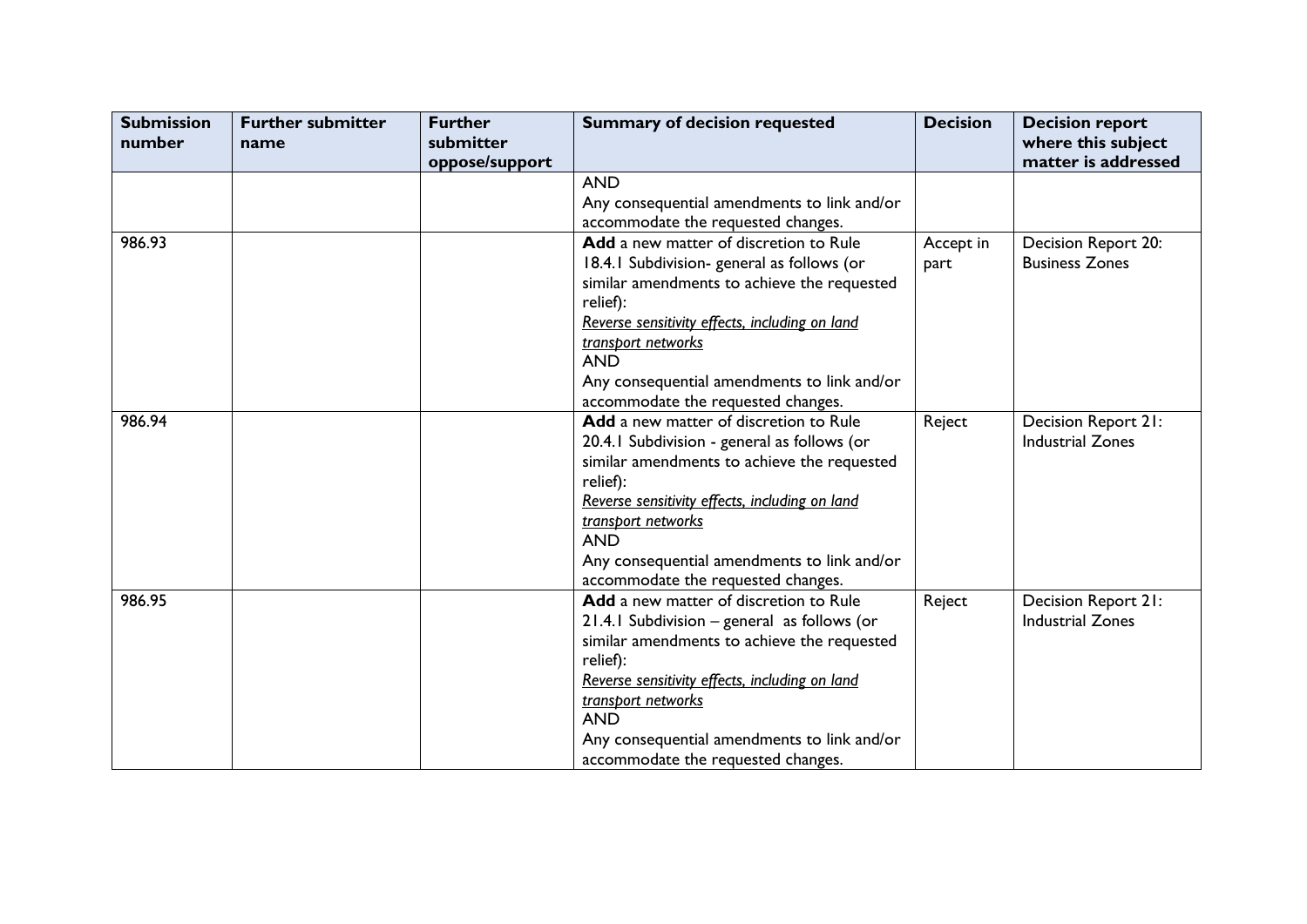| <b>Submission</b><br>number | <b>Further submitter</b><br>name | <b>Further</b><br>submitter<br>oppose/support | <b>Summary of decision requested</b>                                                                                                                                                                                                                                                                                                                             | <b>Decision</b> | <b>Decision report</b><br>where this subject<br>matter is addressed |
|-----------------------------|----------------------------------|-----------------------------------------------|------------------------------------------------------------------------------------------------------------------------------------------------------------------------------------------------------------------------------------------------------------------------------------------------------------------------------------------------------------------|-----------------|---------------------------------------------------------------------|
| 986.96                      |                                  |                                               | Amend Rule 16.2.4.1 P1(a) Earthworks-<br>General as follows (or similar amendments to<br>achieve the requested relief):<br>(i) Be located more than 1.5 m horizontally from<br>any infrastructure, including a waterway, open<br>drain or overland flow path;<br><b>AND</b><br>Any consequential amendments to link and/or<br>accommodate the requested changes. | Reject          | Decision Report 14:<br><b>Residential Zone</b>                      |
| FS1176.309                  | <b>Watercare Services Ltd</b>    | Support                                       |                                                                                                                                                                                                                                                                                                                                                                  | Reject          | Decision Report 14:<br><b>Residential Zone</b>                      |
| 986.97                      |                                  |                                               | Amend Rule 20.2.5.1 P1(a) Earthworks-<br>General as follows (or similar amendments to<br>achieve the requested relief):<br>(i) Be located more than 1.5 m horizontally from<br>any infrastructure, including a waterway, open<br>drain or overland flow path;<br><b>AND</b><br>Any consequential amendments to link and/or<br>accommodate the requested changes. | Reject          | Decision Report 21:<br><b>Industrial Zones</b>                      |
| FS1176.310                  | <b>Watercare Services Ltd</b>    | Support                                       |                                                                                                                                                                                                                                                                                                                                                                  | Reject          |                                                                     |
| 986.98                      |                                  |                                               | Amend Rule 21.2.5.1 P1(a) Earthworks-<br>General as follows (or similar amendments to<br>achieve the requested relief):<br>(i) Be located more than 1.5 m horizontally from<br>any infrastructure, including a waterway, open<br>drain or overland flow path;<br><b>AND</b><br>Any consequential amendments to link and/or<br>accommodate the requested changes. | Reject          | Decision Report 21:<br><b>Industrial Zones</b>                      |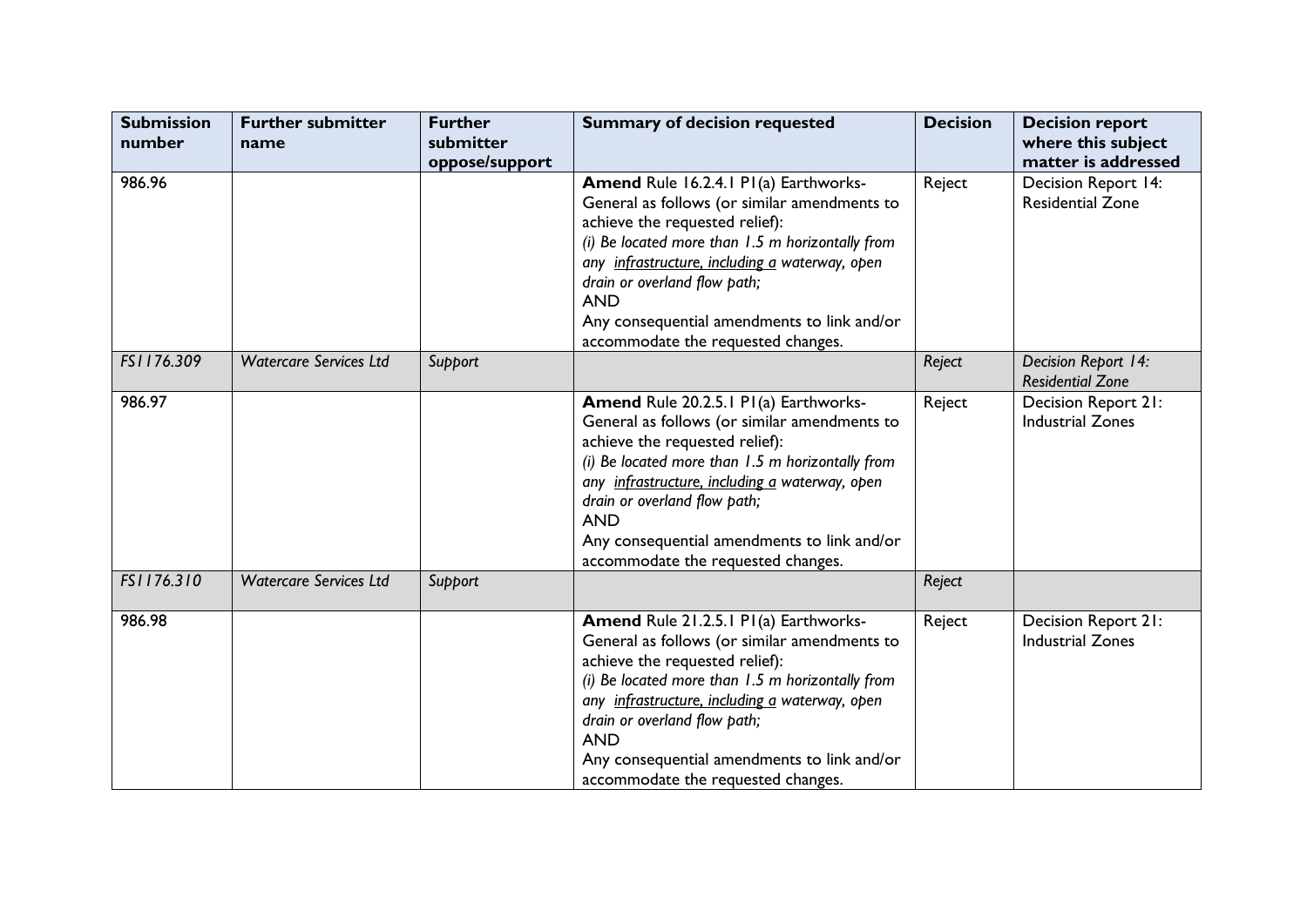| <b>Submission</b><br>number | <b>Further submitter</b><br>name | <b>Further</b><br>submitter<br>oppose/support | <b>Summary of decision requested</b>                                                                                                                                                                                                                                                                                                                                 | <b>Decision</b> | <b>Decision report</b><br>where this subject<br>matter is addressed |
|-----------------------------|----------------------------------|-----------------------------------------------|----------------------------------------------------------------------------------------------------------------------------------------------------------------------------------------------------------------------------------------------------------------------------------------------------------------------------------------------------------------------|-----------------|---------------------------------------------------------------------|
| FS1176.311                  | <b>Watercare Services Ltd</b>    | Support                                       |                                                                                                                                                                                                                                                                                                                                                                      | Reject          |                                                                     |
| 986.99                      |                                  |                                               | Amend Rule 24.2.4.1 P1 (a) Earthworks-<br>General as follows (or similar amendments to<br>achieve the requested relief):<br>(i) Be located more than 1.5 m horizontally from<br>any infrastructure, including a waterway, open<br>drain or overland flow path;<br><b>AND</b><br>Any consequential amendments to link and/or<br>accommodate the requested changes.    | Reject          | Decision Report 17:<br>Village Zone                                 |
| FS1176.312                  | <b>Watercare Services Ltd</b>    | Support                                       |                                                                                                                                                                                                                                                                                                                                                                      | Reject          |                                                                     |
| 986.100                     |                                  |                                               | Amend Rule 17.2.5.1 P1(a) Earthworks<br>General as follows (or similar amendments to<br>achieve the requested relief):<br>(i) Be located more than 1.5m from infrastructure.<br>including a public sewer, open drain, overland flow<br>path or other service pipe<br><b>AND</b><br>Any consequential amendments to link and/or<br>accommodate the requested changes. | Accept          | Decision Report 20:<br><b>Business Zones</b>                        |
| FS1176.313                  | <b>Watercare Services Ltd</b>    | Support                                       |                                                                                                                                                                                                                                                                                                                                                                      | Accept          |                                                                     |
| 986.101                     |                                  |                                               | Amend Rule 18.2.4.1 P1(a) Earthworks<br>General as follows (or similar amendments to<br>achieve the requested relief):<br>(i) Be located more than 1.5m from infrastructure.<br>including a public sewer, open drain, overland flow<br>path or other service pipe<br><b>AND</b>                                                                                      | Accept          | Decision Report 20:<br><b>Business Zones</b>                        |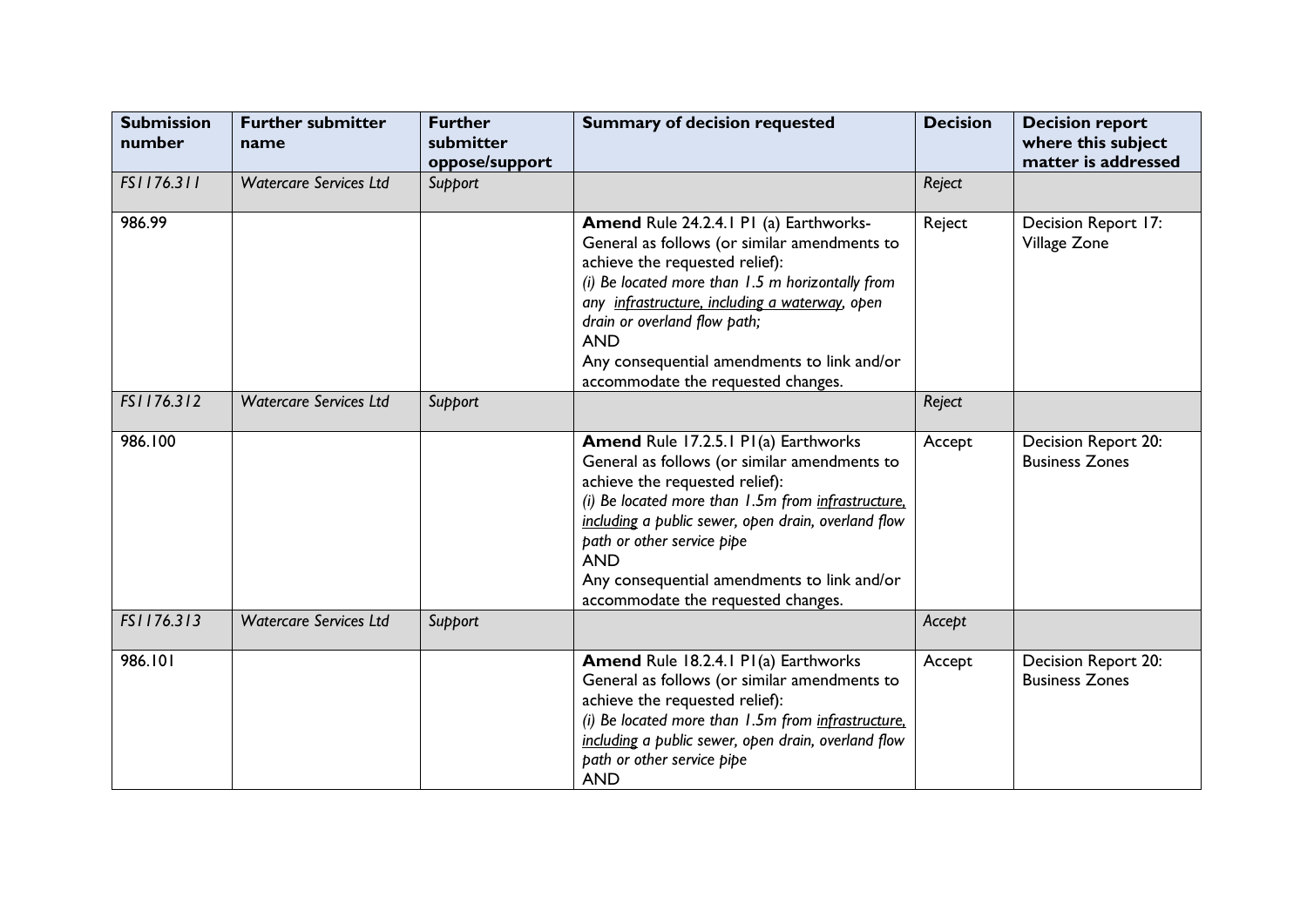| <b>Submission</b><br>number | <b>Further submitter</b><br>name | <b>Further</b><br>submitter<br>oppose/support | <b>Summary of decision requested</b>                                                                                                                                                                                                                                                                                                                                      | <b>Decision</b> | <b>Decision report</b><br>where this subject<br>matter is addressed |
|-----------------------------|----------------------------------|-----------------------------------------------|---------------------------------------------------------------------------------------------------------------------------------------------------------------------------------------------------------------------------------------------------------------------------------------------------------------------------------------------------------------------------|-----------------|---------------------------------------------------------------------|
|                             |                                  |                                               | Any consequential amendments to link and/or<br>accommodate the requested changes                                                                                                                                                                                                                                                                                          |                 |                                                                     |
| FS1176.314                  | <b>Watercare Services Ltd</b>    | Support                                       |                                                                                                                                                                                                                                                                                                                                                                           | Accept          |                                                                     |
| 986.102                     |                                  |                                               | <b>Amend Rule 19.2.4 PI(a) Earthworks</b><br>General as follows (or similar amendments to<br>achieve the requested relief):<br>(i) Be located more than 1.5m from infrastructure,<br>including a public sewer, open drain, overland flow<br>path or other service pipe<br><b>AND</b><br>Any consequential amendments to link and/or<br>accommodate the requested changes. | Accept          | Decision Report 20:<br><b>Business Zones</b>                        |
| FS1176.315                  | <b>Watercare Services Ltd</b>    | Support                                       |                                                                                                                                                                                                                                                                                                                                                                           | Accept          |                                                                     |
| 986.103                     |                                  |                                               | Amend Rule 25.2.4.1 P1(a) Earthworks<br>General as follows (or similar amendments to<br>achieve the requested relief):<br>(i) Be located more than 1.5m from infrastructure.<br>including a public sewer, open drain, overland flow<br>path or other service pipe<br><b>AND</b><br>Any consequential amendments to link and/or<br>accommodate the requested changes.      | Reject          | Decision Report 23:<br>Reserves                                     |
| FS1176.316                  | <b>Watercare Services Ltd</b>    | Support                                       |                                                                                                                                                                                                                                                                                                                                                                           | Reject          |                                                                     |
| 986.104                     |                                  |                                               | Add a new clause (vii) to Rule 22.2.3.1 P2(a)<br>Earthworks - General as follows (or similar<br>amendments to achieve the requested relief):<br>(vii) Be located more than 1.5 m horizontally from<br>any infrastructure, including a waterway, open<br>drain or overland flow path;                                                                                      | Accept          | Decision Report 22:<br><b>Rural Zone</b>                            |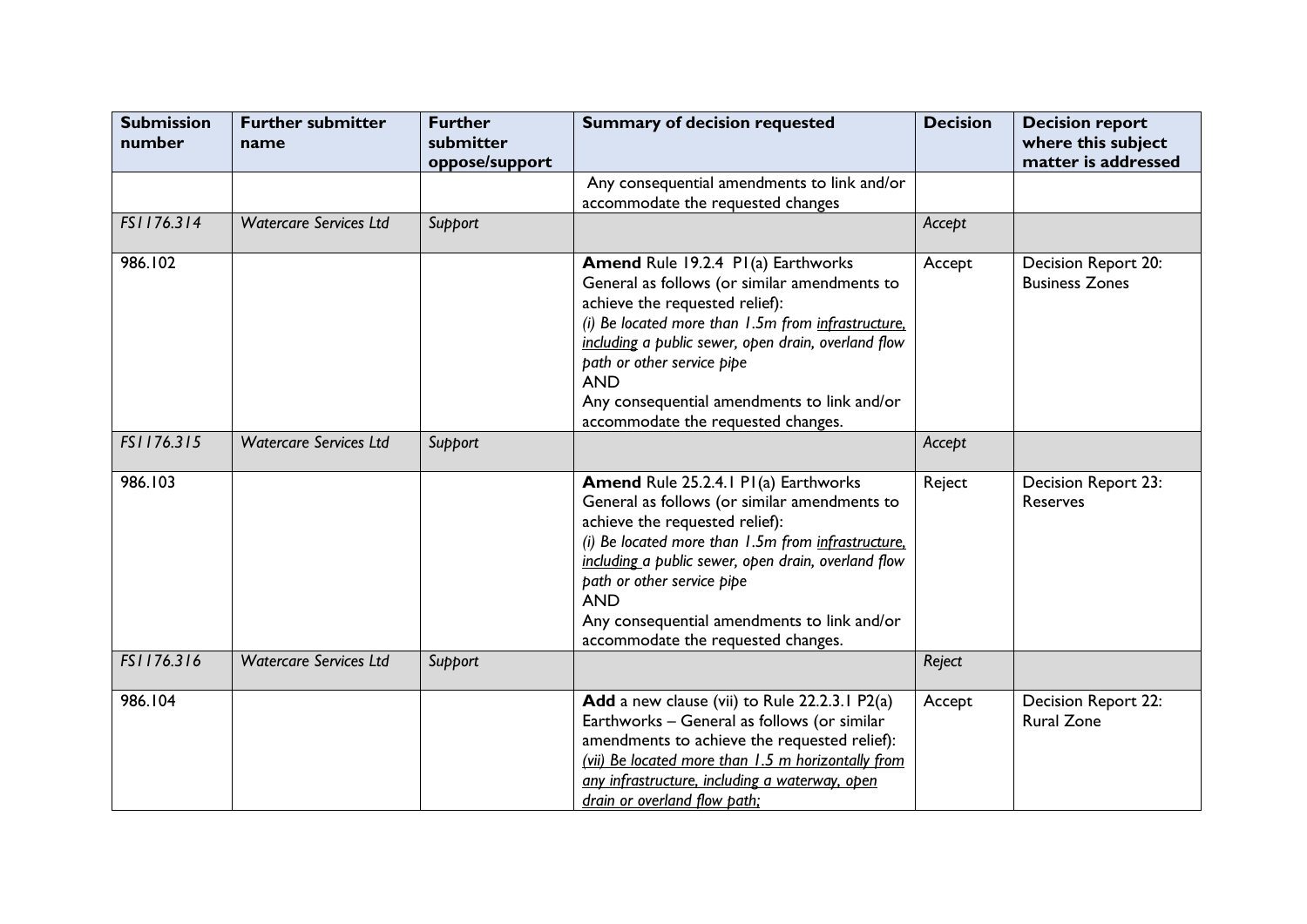| <b>Submission</b><br>number | <b>Further submitter</b><br>name                                               | <b>Further</b><br>submitter<br>oppose/support | <b>Summary of decision requested</b>                                                                                                                                                                                                                                                                                                                                                                                                    | <b>Decision</b> | <b>Decision report</b><br>where this subject<br>matter is addressed |
|-----------------------------|--------------------------------------------------------------------------------|-----------------------------------------------|-----------------------------------------------------------------------------------------------------------------------------------------------------------------------------------------------------------------------------------------------------------------------------------------------------------------------------------------------------------------------------------------------------------------------------------------|-----------------|---------------------------------------------------------------------|
|                             |                                                                                |                                               | <b>AND</b><br>Any consequential amendments to link and/or<br>accommodate the requested changes.                                                                                                                                                                                                                                                                                                                                         |                 |                                                                     |
| FS1171.108                  | Phoebe Watson for<br><b>Barker &amp; Associates on</b><br>behalf of T&G Global | Oppose                                        |                                                                                                                                                                                                                                                                                                                                                                                                                                         | Reject          |                                                                     |
| FS1176.317                  | <b>Watercare Services Ltd</b>                                                  | Support                                       |                                                                                                                                                                                                                                                                                                                                                                                                                                         | Accept          |                                                                     |
| 986.105                     |                                                                                |                                               | Add a new clause (vii) to Rule 23.2.3.1 P2(a)<br>Earthworks - General as follows (or similar<br>amendments to achieve the requested relief):<br>(vii) Be located more than 1.5 m horizontally from<br>any infrastructure, including a waterway, open<br>drain or overland flow path;<br><b>AND</b><br>Any consequential amendments to link and/or<br>accommodate the requested changes.                                                 | Reject          | Decision Report 18:<br><b>Country Living Zone</b>                   |
| FS1176.318                  | <b>Watercare Services Ltd</b>                                                  | Support                                       |                                                                                                                                                                                                                                                                                                                                                                                                                                         | Reject          |                                                                     |
| 986.106                     |                                                                                |                                               | Amend Rule 16.2.4.1 P1(vii) Earthworks<br>general as follows (or similar amendments to<br>achieve the requested relief):<br>(vii) Areas exposed by the earthworks are<br>stabilized to avoid runoff within I month of the<br>cessation re-vegetated to achieve 80% ground<br>cover 6 months of the commencement of the<br>earthworks<br><b>AND</b><br>Any consequential amendments to link and/or<br>accommodate the requested changes. | Accept          | Decision Report 14:<br><b>Residential Zone</b>                      |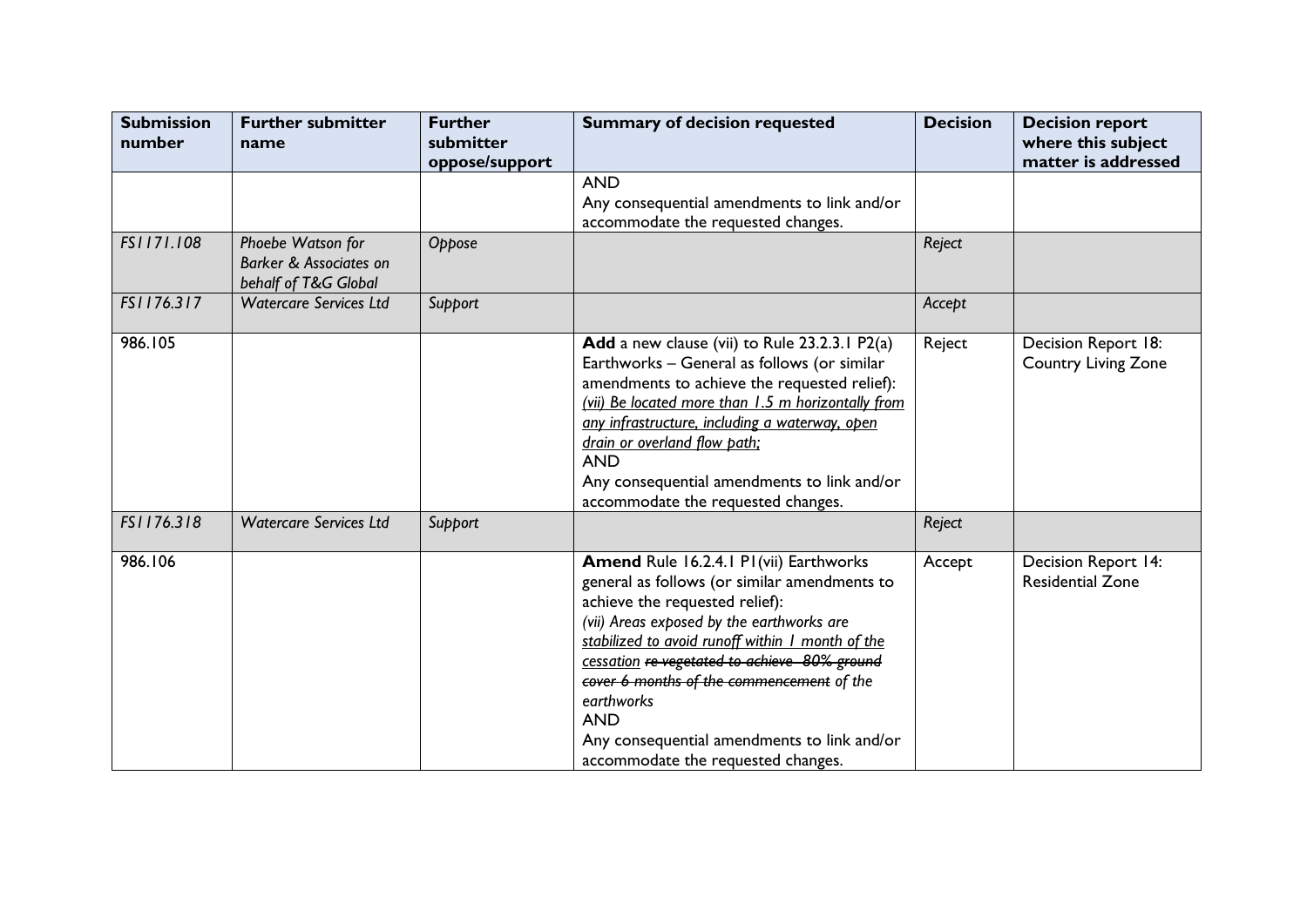| <b>Submission</b> | <b>Further submitter</b> | <b>Further</b> | <b>Summary of decision requested</b>             | <b>Decision</b> | <b>Decision report</b> |
|-------------------|--------------------------|----------------|--------------------------------------------------|-----------------|------------------------|
| number            | name                     | submitter      |                                                  |                 | where this subject     |
|                   |                          | oppose/support |                                                  |                 | matter is addressed    |
| 986.107           |                          |                | <b>Amend Rule 17.2.5.1 P1(a)(iv) Earthworks</b>  | Accept          | Decision Report 20:    |
|                   |                          |                | general as follows (or similar amendments to     |                 | <b>Business Zones</b>  |
|                   |                          |                | achieve the requested relief):                   |                 |                        |
|                   |                          |                | (iv) Areas exposed by the earthworks are         |                 |                        |
|                   |                          |                | stabilized to avoid runoff within I month of the |                 |                        |
|                   |                          |                | cessation re-vegetated to achieve 80% ground     |                 |                        |
|                   |                          |                | cover 6 months of the commencement of the        |                 |                        |
|                   |                          |                | earthworks                                       |                 |                        |
|                   |                          |                | <b>AND</b>                                       |                 |                        |
|                   |                          |                | Any consequential amendments to link and/or      |                 |                        |
|                   |                          |                | accommodate the requested changes.               |                 |                        |
| 986.108           |                          |                | <b>Amend Rule 18.2.4.1 P1(a)(iv) Earthworks</b>  | Accept          | Decision Report 20:    |
|                   |                          |                | general as follows (or similar amendments to     |                 | <b>Business Zones</b>  |
|                   |                          |                | achieve the requested relief):                   |                 |                        |
|                   |                          |                | (iv) Areas exposed by the earthworks are         |                 |                        |
|                   |                          |                | stabilized to avoid runoff within I month of the |                 |                        |
|                   |                          |                | cessation re-vegetated to achieve 80% ground     |                 |                        |
|                   |                          |                | cover 6 months of the commencement of the        |                 |                        |
|                   |                          |                | earthworks                                       |                 |                        |
|                   |                          |                | <b>AND</b>                                       |                 |                        |
|                   |                          |                | Any consequential amendments to link and/or      |                 |                        |
|                   |                          |                | accommodate the requested changes.               |                 |                        |
| 986.109           |                          |                | <b>Amend Rule 19.2.4 P1(a)(iv) Earthworks</b>    | Accept          | Decision Report 20:    |
|                   |                          |                | general as follows (or similar amendments to     |                 | <b>Business Zones</b>  |
|                   |                          |                | achieve the requested relief):                   |                 |                        |
|                   |                          |                | (iv) Areas exposed by the earthworks are         |                 |                        |
|                   |                          |                | stabilized to avoid runoff within I month of the |                 |                        |
|                   |                          |                | cessation re-vegetated to achieve 80% ground     |                 |                        |
|                   |                          |                | cover 6 months of the commencement of the        |                 |                        |
|                   |                          |                | earthworks                                       |                 |                        |
|                   |                          |                | <b>AND</b>                                       |                 |                        |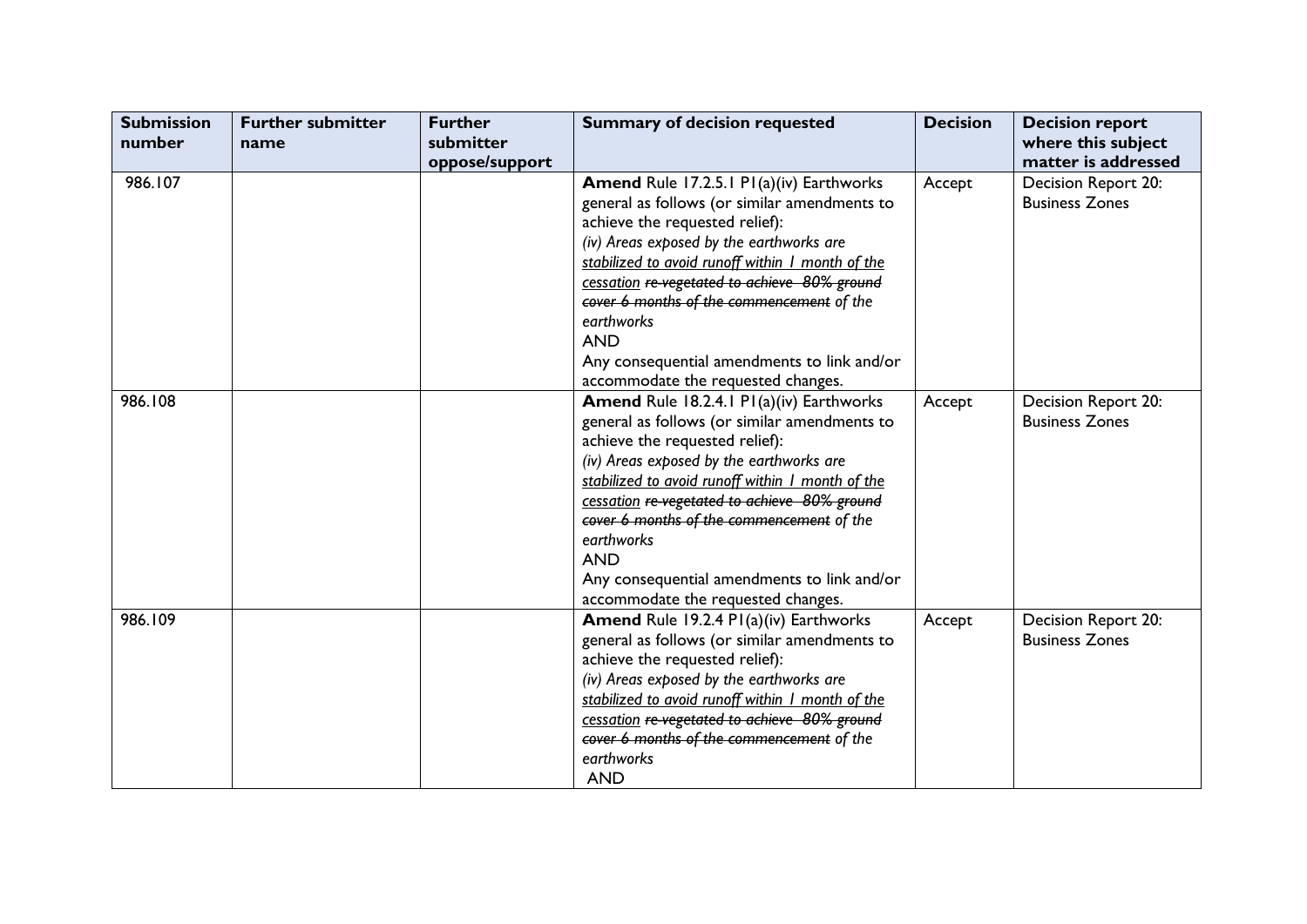| <b>Submission</b><br>number | <b>Further submitter</b><br>name | <b>Further</b><br>submitter<br>oppose/support | <b>Summary of decision requested</b>             | <b>Decision</b> | <b>Decision report</b><br>where this subject<br>matter is addressed |
|-----------------------------|----------------------------------|-----------------------------------------------|--------------------------------------------------|-----------------|---------------------------------------------------------------------|
|                             |                                  |                                               | Any consequential amendments to link and/or      |                 |                                                                     |
|                             |                                  |                                               | accommodate the requested changes                |                 |                                                                     |
| 986.110                     |                                  |                                               | Amend Rule 20.2.5.1 PI(a)(vii) Earthworks        | Accept in       | Decision Report 21:                                                 |
|                             |                                  |                                               | general as follows (or similar amendments to     | Part            | <b>Industrial Zones</b>                                             |
|                             |                                  |                                               | achieve the requested relief):                   |                 |                                                                     |
|                             |                                  |                                               | (vii) Areas exposed by the earthworks are        |                 |                                                                     |
|                             |                                  |                                               | stabilized to avoid runoff within I month of the |                 |                                                                     |
|                             |                                  |                                               | cessation re-vegetated to achieve 80% ground     |                 |                                                                     |
|                             |                                  |                                               | cover 6 months of the commencement of the        |                 |                                                                     |
|                             |                                  |                                               | earthworks                                       |                 |                                                                     |
|                             |                                  |                                               | <b>AND</b>                                       |                 |                                                                     |
|                             |                                  |                                               | Any consequential amendments to link and/or      |                 |                                                                     |
|                             |                                  |                                               | accommodate the requested changes.               |                 |                                                                     |
| 986.111                     |                                  |                                               | Amend Rule 21.2.5.1 P1(a)(vii) Earthworks        | Accept in       | Decision Report 21:                                                 |
|                             |                                  |                                               | general as follows (or similar amendments to     | Part            | <b>Industrial Zones</b>                                             |
|                             |                                  |                                               | achieve the requested relief):                   |                 |                                                                     |
|                             |                                  |                                               | (vii) Areas exposed by the earthworks are        |                 |                                                                     |
|                             |                                  |                                               | stabilized to avoid runoff within I month of the |                 |                                                                     |
|                             |                                  |                                               | cessation re-vegetated to achieve 80% ground     |                 |                                                                     |
|                             |                                  |                                               | cover 6 months of the commencement of the        |                 |                                                                     |
|                             |                                  |                                               | earthworks                                       |                 |                                                                     |
|                             |                                  |                                               | <b>AND</b>                                       |                 |                                                                     |
|                             |                                  |                                               | Any consequential amendments to link and/or      |                 |                                                                     |
|                             |                                  |                                               | accommodate the requested changes.               |                 |                                                                     |
| 986.112                     |                                  |                                               | Amend Rule 22.2.3.1 P2(a)(iv) Earthworks         | Accept in       | Decision Report 22:                                                 |
|                             |                                  |                                               | general as follows (or similar amendments to     | Part            | <b>Rural Zone</b>                                                   |
|                             |                                  |                                               | achieve the requested relief):                   |                 |                                                                     |
|                             |                                  |                                               | (iv) Areas exposed by the earthworks are         |                 |                                                                     |
|                             |                                  |                                               | stabilized to avoid runoff within I month of the |                 |                                                                     |
|                             |                                  |                                               | cessation re-vegetated to achieve 80% ground     |                 |                                                                     |
|                             |                                  |                                               | cover 6 months of the commencement of the        |                 |                                                                     |
|                             |                                  |                                               | earthworks                                       |                 |                                                                     |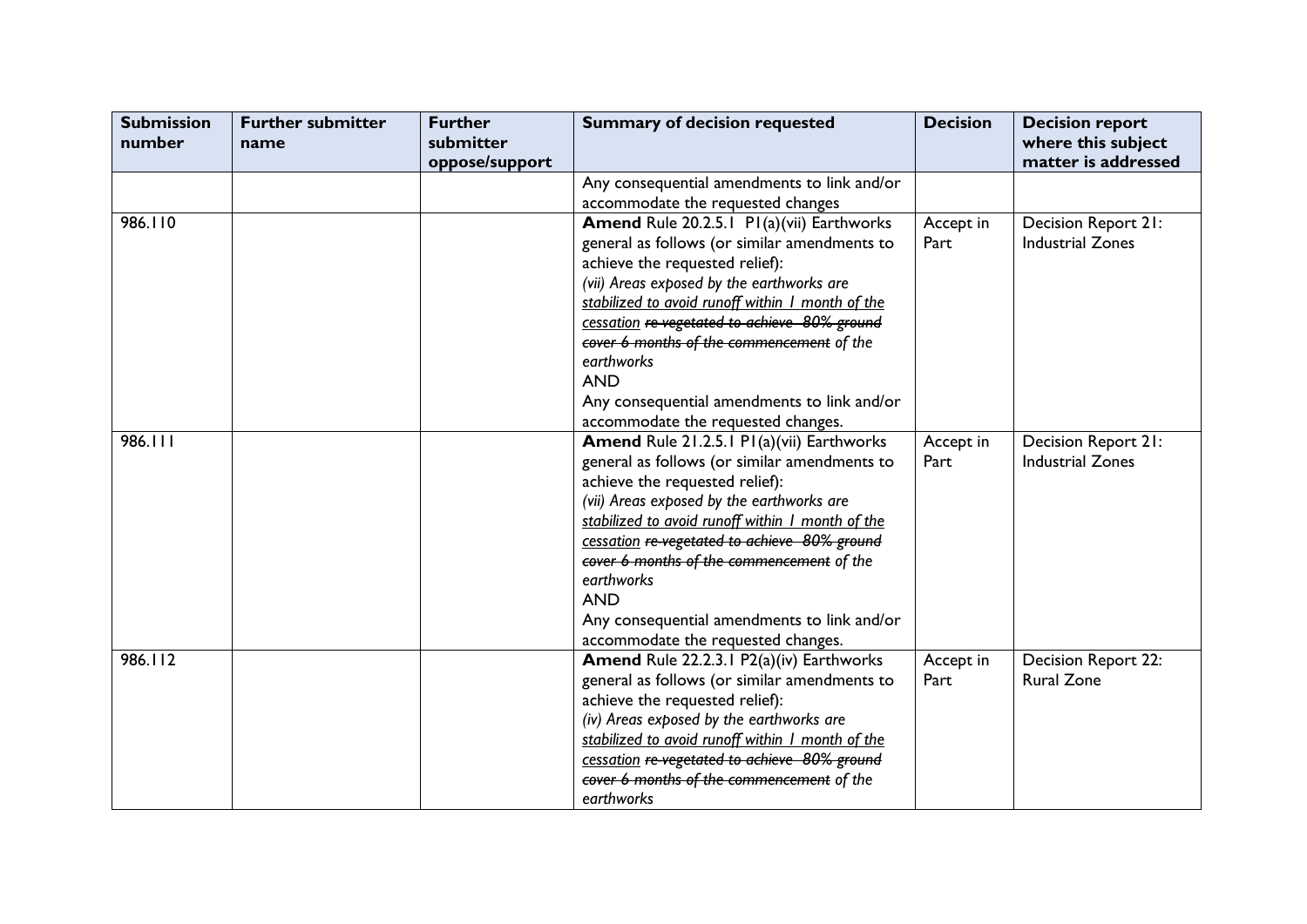| <b>Submission</b> | <b>Further submitter</b> | <b>Further</b> | <b>Summary of decision requested</b>             | <b>Decision</b> | <b>Decision report</b>     |
|-------------------|--------------------------|----------------|--------------------------------------------------|-----------------|----------------------------|
| number            | name                     | submitter      |                                                  |                 | where this subject         |
|                   |                          | oppose/support |                                                  |                 | matter is addressed        |
|                   |                          |                | <b>AND</b>                                       |                 |                            |
|                   |                          |                | Any consequential amendments to link and/or      |                 |                            |
|                   |                          |                | accommodate the requested changes.               |                 |                            |
| 986.113           |                          |                | Amend Rule 23.2.3.1 P2(a)(iv) Earthworks         | Accept          | Decision Report 18:        |
|                   |                          |                | general as follows (or similar amendments to     |                 | <b>Country Living Zone</b> |
|                   |                          |                | achieve the requested relief):                   |                 |                            |
|                   |                          |                | (iv) Areas exposed by the earthworks are         |                 |                            |
|                   |                          |                | stabilized to avoid runoff within I month of the |                 |                            |
|                   |                          |                | cessation re-vegetated to achieve 80% ground     |                 |                            |
|                   |                          |                | cover 6 months of the commencement of the        |                 |                            |
|                   |                          |                | earthworks                                       |                 |                            |
|                   |                          |                | <b>AND</b>                                       |                 |                            |
|                   |                          |                | Any consequential amendments to link and/or      |                 |                            |
|                   |                          |                | accommodate the requested changes.               |                 |                            |
| 986.114           |                          |                | Amend Rule 24.2.4.1 P1(a)(vii) Earthworks        | Reject          | Decision Report 17:        |
|                   |                          |                | general as follows (or similar amendments to     |                 | Village Zone               |
|                   |                          |                | achieve the requested relief):                   |                 |                            |
|                   |                          |                | (iv) Areas exposed by the earthworks are         |                 |                            |
|                   |                          |                | stabilized to avoid runoff within I month of the |                 |                            |
|                   |                          |                | cessation re-vegetated to achieve 80% ground     |                 |                            |
|                   |                          |                | cover 6 months of the commencement of the        |                 |                            |
|                   |                          |                | earthworks                                       |                 |                            |
|                   |                          |                | <b>AND</b>                                       |                 |                            |
|                   |                          |                | Any consequential amendments to link and/or      |                 |                            |
|                   |                          |                | accommodate the requested changes.               |                 |                            |
| 986.115           |                          |                | <b>Amend Rule 25.2.4.1 P1(a)(iv) Earthworks</b>  | Accept in       | Decision Report 23:        |
|                   |                          |                | general as follows (or similar amendments to     | Part            | Reserves                   |
|                   |                          |                | achieve the requested relief):                   |                 |                            |
|                   |                          |                | (iv) Areas exposed by the earthworks are         |                 |                            |
|                   |                          |                | stabilized to avoid runoff within I month of the |                 |                            |
|                   |                          |                | cessation re-vegetated to achieve 80% ground     |                 |                            |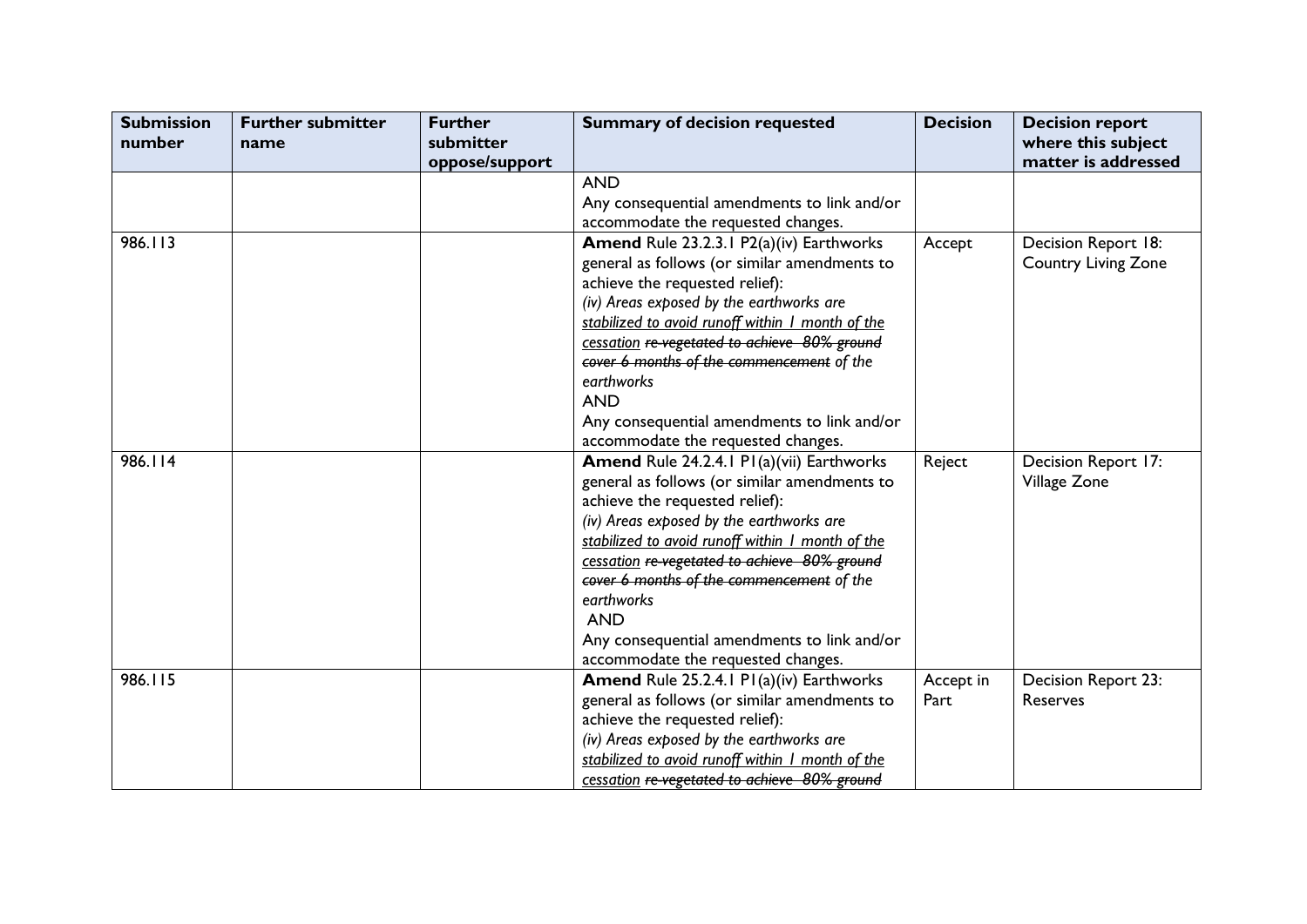| <b>Submission</b> | <b>Further submitter</b> | <b>Further</b> | <b>Summary of decision requested</b>                   | <b>Decision</b> | <b>Decision report</b>  |
|-------------------|--------------------------|----------------|--------------------------------------------------------|-----------------|-------------------------|
| number            | name                     | submitter      |                                                        |                 | where this subject      |
|                   |                          | oppose/support |                                                        |                 | matter is addressed     |
|                   |                          |                | cover 6 months of the commencement of the              |                 |                         |
|                   |                          |                | earthworks                                             |                 |                         |
|                   |                          |                | AND Any consequential amendments to link               |                 |                         |
|                   |                          |                | and/or accommodate the requested changes               |                 |                         |
| 986.116           |                          |                | Amend Rule 16.2.7.2 PI Signs - Effects on              | Accept          | Decision Report 14:     |
|                   |                          |                | traffic as follows (or similar amendments to           |                 | <b>Residential Zone</b> |
|                   |                          |                | achieve the requested relief):                         |                 |                         |
|                   |                          |                | (a) Any sign directed at road land transport users     |                 |                         |
|                   |                          |                | must:                                                  |                 |                         |
|                   |                          |                |                                                        |                 |                         |
|                   |                          |                | (iii) Not obstruct sight lines of drivers turning into |                 |                         |
|                   |                          |                | or out of a site entrance and intersections or at a    |                 |                         |
|                   |                          |                | level crossing;                                        |                 |                         |
|                   |                          |                | <b>AND</b>                                             |                 |                         |
|                   |                          |                | Any consequential amendments to link and/or            |                 |                         |
|                   |                          |                | accommodate the requested changes.                     |                 |                         |
| 986.117           |                          |                | Amend Rule 17.2.7.2 PI Signs - Effects on              | Accept          | Decision Report 20:     |
|                   |                          |                | traffic as follows (or similar amendments to           |                 | <b>Business Zones</b>   |
|                   |                          |                | achieve the requested relief):                         |                 |                         |
|                   |                          |                | (a) Any sign directed at road land transport users     |                 |                         |
|                   |                          |                | must:                                                  |                 |                         |
|                   |                          |                |                                                        |                 |                         |
|                   |                          |                | (iii) Not obstruct sight lines of drivers turning into |                 |                         |
|                   |                          |                | or out of a site entrance and intersections or at a    |                 |                         |
|                   |                          |                | level crossing;                                        |                 |                         |
|                   |                          |                | <b>AND</b>                                             |                 |                         |
|                   |                          |                | Any consequential amendments to link and/or            |                 |                         |
|                   |                          |                | accommodate the requested changes.                     |                 |                         |
| 986.118           |                          |                | Amend Rule 18.2.7.2 PI Signs - Effects on              | Accept          | Decision Report 20:     |
|                   |                          |                | traffic as follows (or similar amendments to           |                 | <b>Business Zones</b>   |
|                   |                          |                | achieve the requested relief):                         |                 |                         |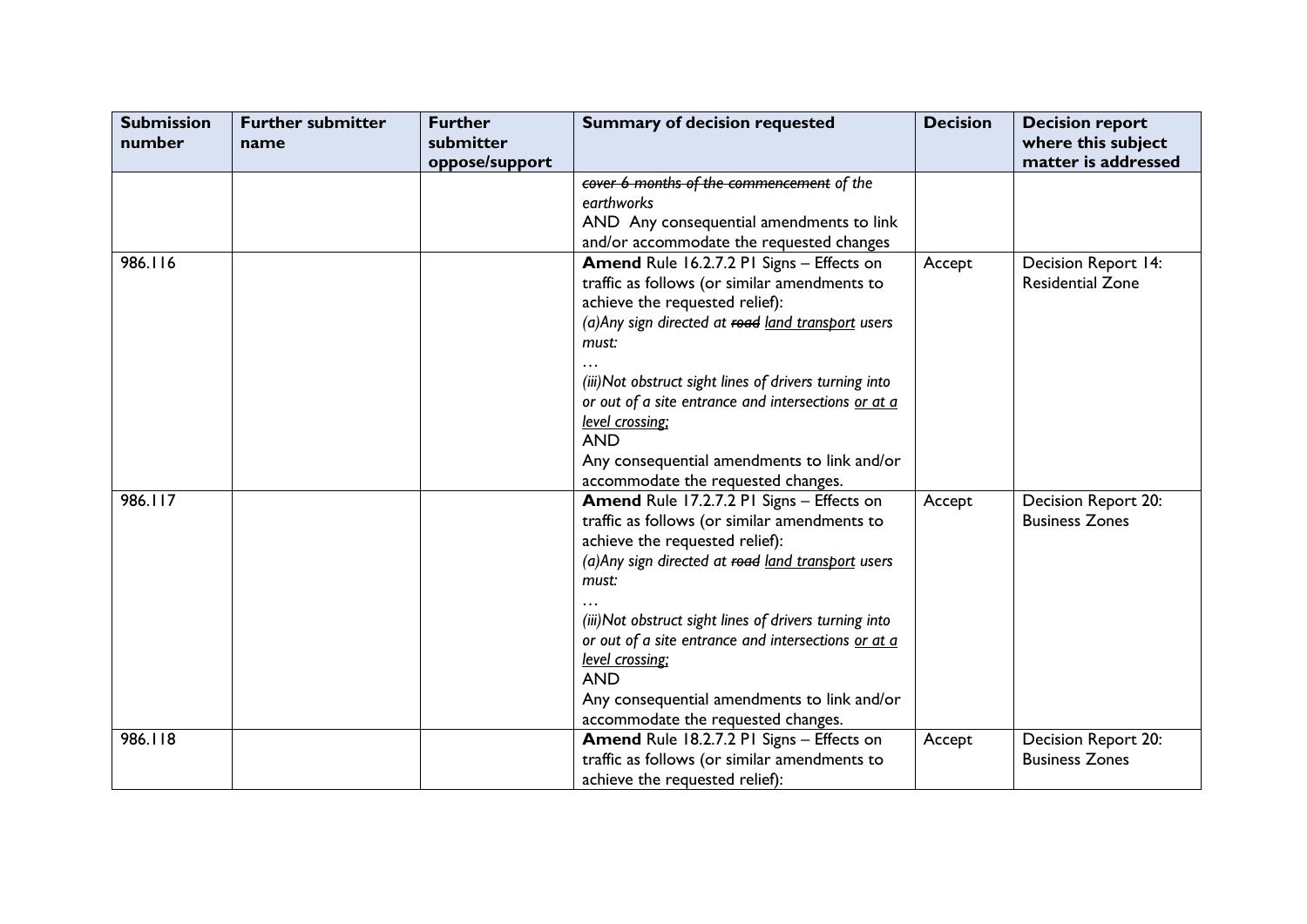| <b>Submission</b> | <b>Further submitter</b> | <b>Further</b>              | <b>Summary of decision requested</b>                                                                                                                                                                                                                                                                                                                                                                                              | <b>Decision</b> | <b>Decision report</b>                            |
|-------------------|--------------------------|-----------------------------|-----------------------------------------------------------------------------------------------------------------------------------------------------------------------------------------------------------------------------------------------------------------------------------------------------------------------------------------------------------------------------------------------------------------------------------|-----------------|---------------------------------------------------|
| number            | name                     | submitter<br>oppose/support |                                                                                                                                                                                                                                                                                                                                                                                                                                   |                 | where this subject<br>matter is addressed         |
|                   |                          |                             | (a) Any sign directed at road land transport users<br>must:<br>(iii) Not obstruct sight lines of drivers turning into<br>or out of a site entrance and intersections or at a<br>level crossing;<br><b>AND</b><br>Any consequential amendments to link and/or<br>accommodate the requested changes.                                                                                                                                |                 |                                                   |
| 986.119           |                          |                             | Amend Rule 20.2.7.2 PI Signs - Effects on<br>traffic as follows (or similar amendments to<br>achieve the requested relief):<br>(a) Any sign directed at road land transport users<br>must:<br>(iii) Not obstruct sight lines of drivers turning into<br>or out of a site entrance and intersections or at a<br>level crossing;<br><b>AND</b><br>Any consequential amendments to link and/or<br>accommodate the requested changes. | Reject          | Decision Report 21:<br><b>Industrial Zones</b>    |
| 986.120           |                          |                             | Amend Rule 23.2.6.2 PI Signs - Effects on<br>traffic as follows (or similar amendments to<br>achieve the requested relief):<br>(a) Any sign directed at road land transport users<br>must:<br>(iii) Not obstruct sight lines of drivers turning into<br>or out of a site entrance and intersections or at a<br>level crossing:<br><b>AND</b>                                                                                      | Accept          | Decision Report 18:<br><b>Country Living Zone</b> |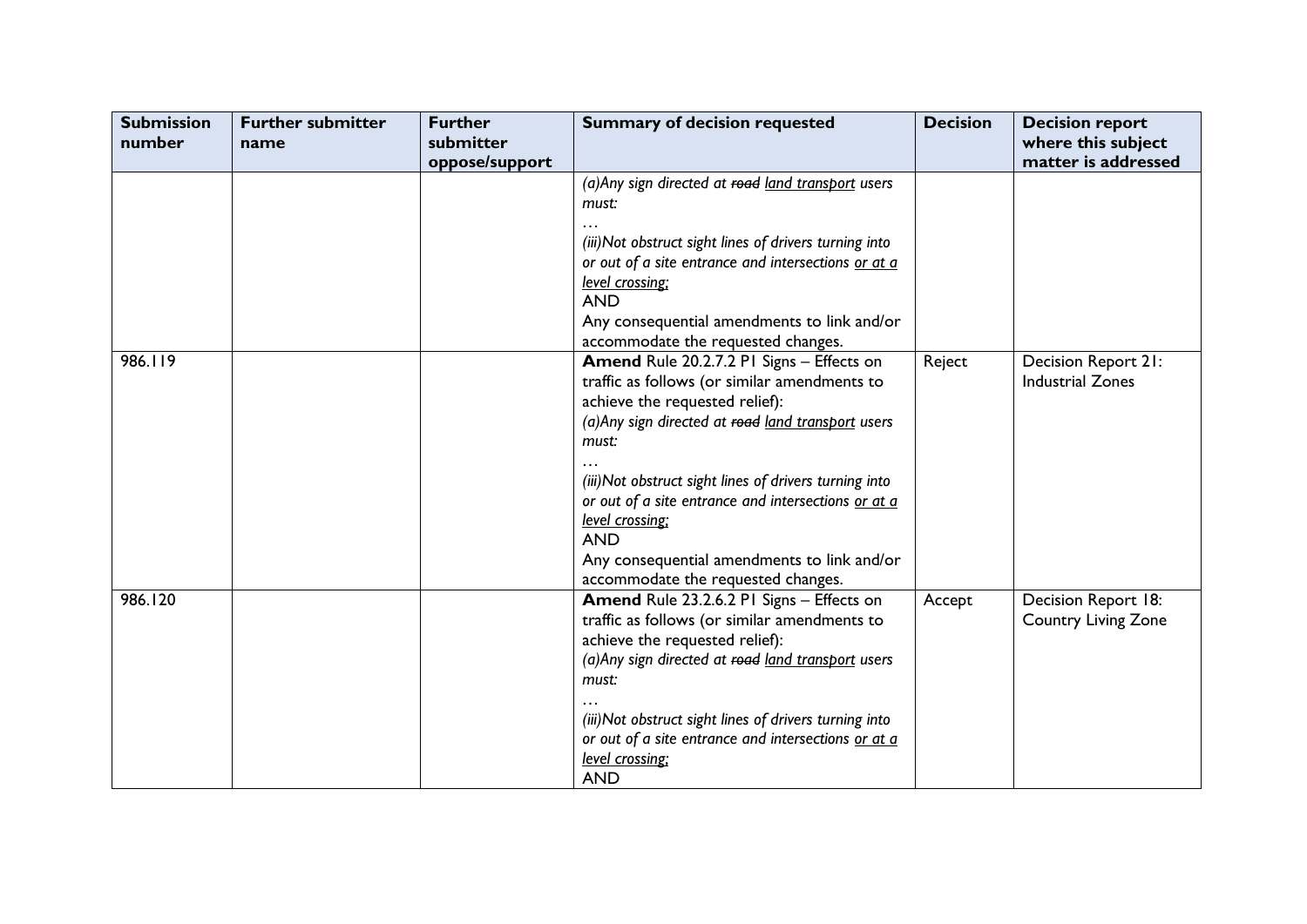| <b>Submission</b><br>number | <b>Further submitter</b><br>name | <b>Further</b><br>submitter<br>oppose/support | <b>Summary of decision requested</b>                                                                                                                                                                                                                                                                                                                                                                                              | <b>Decision</b>   | <b>Decision report</b><br>where this subject<br>matter is addressed |
|-----------------------------|----------------------------------|-----------------------------------------------|-----------------------------------------------------------------------------------------------------------------------------------------------------------------------------------------------------------------------------------------------------------------------------------------------------------------------------------------------------------------------------------------------------------------------------------|-------------------|---------------------------------------------------------------------|
|                             |                                  |                                               | Any consequential amendments to link and/or<br>accommodate the requested changes.                                                                                                                                                                                                                                                                                                                                                 |                   |                                                                     |
| 986.121                     |                                  |                                               | Amend Rule 24.2.7.2 PI Signs - Effects on<br>traffic as follows (or similar amendments to<br>achieve the requested relief):<br>(a) Any sign directed at road land transport users<br>must:<br>(iii) Not obstruct sight lines of drivers turning into<br>or out of a site entrance and intersections or at a<br>level crossing;<br><b>AND</b><br>Any consequential amendments to link and/or<br>accommodate the requested changes. | Accept in<br>part | Decision Report 17:<br>Village Zone                                 |
| 986.122                     |                                  |                                               | Amend Rule 25.2.7.2 PI Signs - Effects on<br>traffic as follows (or similar amendments to<br>achieve the requested relief):<br>(a) Any sign directed at road land transport users<br>must:<br>(iii) Not obstruct sight lines of drivers turning into<br>or out of a site entrance and intersections or at a<br>level crossing;<br><b>AND</b><br>Any consequential amendments to link and/or<br>accommodate the requested changes. | Accept in<br>Part | Decision Report 23:<br><b>Reserves</b>                              |
| 986.123                     |                                  |                                               | <b>Retain</b> matter of discretion (a)(iv) Rule 16.5.3<br>Restricted Discretionary activities as notified.                                                                                                                                                                                                                                                                                                                        | Accept            | Decision Report 16: Te<br>Kauwhata Lakeside                         |
| 986.124                     |                                  |                                               | <b>Retain</b> Rule 16.5.7.1 Noise and vibration -<br>North Island Main Trunk Line (NIMT) as<br>notified.                                                                                                                                                                                                                                                                                                                          | Accept            | Decision Report 16: Te<br>Kauwhata Lakeside                         |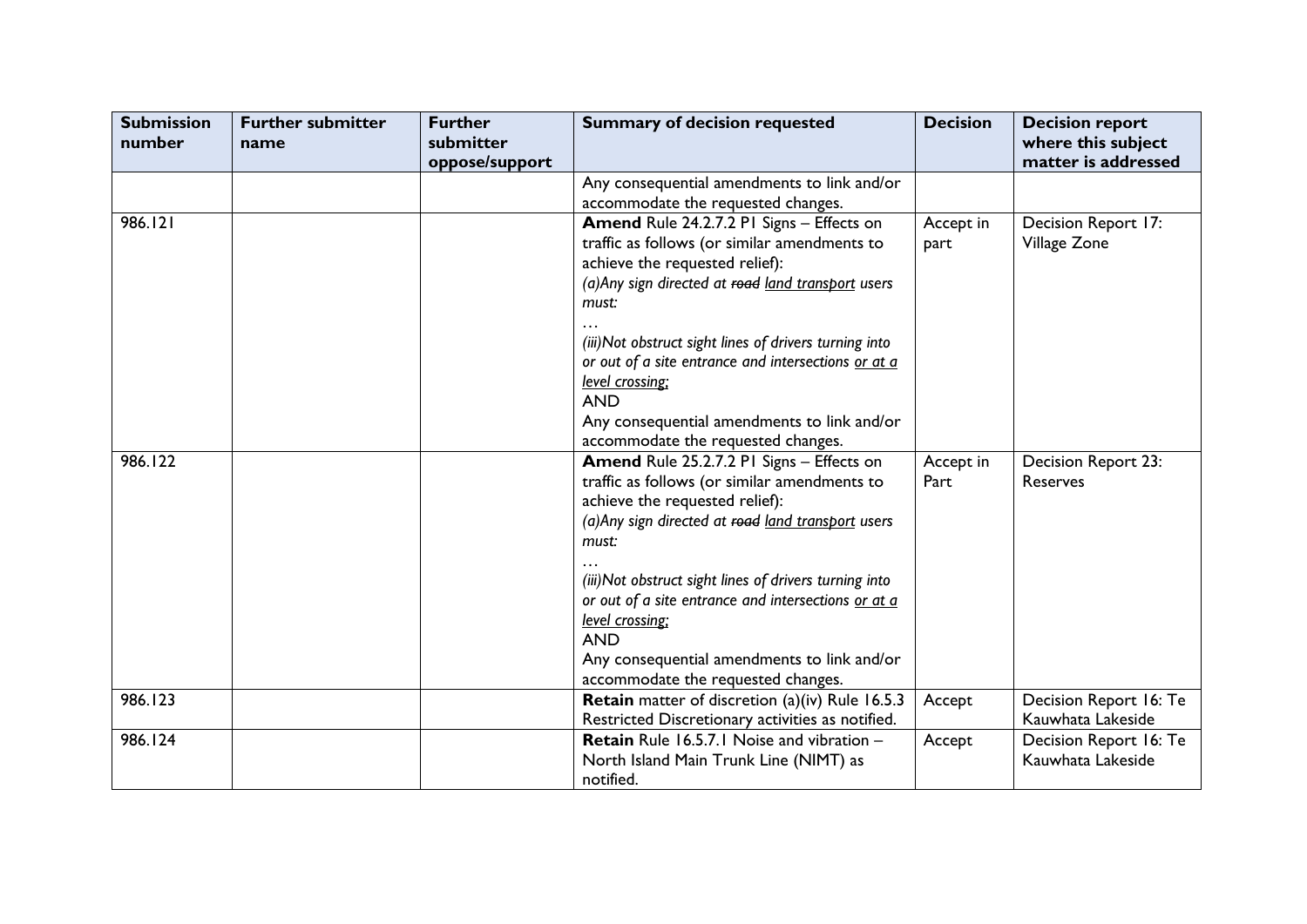| <b>Submission</b><br>number | <b>Further submitter</b><br>name | <b>Further</b><br>submitter<br>oppose/support | <b>Summary of decision requested</b>                                                                                                                                                                                                                                                                                                                                                                                                                                                                                                                                                                                                                                                                                                                                                                                                                                                                                                                                                                                                                                                                | <b>Decision</b>   | <b>Decision report</b><br>where this subject<br>matter is addressed |
|-----------------------------|----------------------------------|-----------------------------------------------|-----------------------------------------------------------------------------------------------------------------------------------------------------------------------------------------------------------------------------------------------------------------------------------------------------------------------------------------------------------------------------------------------------------------------------------------------------------------------------------------------------------------------------------------------------------------------------------------------------------------------------------------------------------------------------------------------------------------------------------------------------------------------------------------------------------------------------------------------------------------------------------------------------------------------------------------------------------------------------------------------------------------------------------------------------------------------------------------------------|-------------------|---------------------------------------------------------------------|
| 986.125                     |                                  |                                               | <b>Amend Rule 22.1.2 P6 Permitted activities as</b><br>follows (or similar amendments to achieve the<br>requested relief):<br>P6 Afforestation not in an Outstanding Landscape<br>Area<br>Activity specific conditions: Nil Forestry replanting<br>is setback a minimum of 10m from the rail<br>corridor boundary if it occurs within 5 years after<br>harvesting.<br><b>AND</b><br><b>Amend Rule 22.1.2 P8 Permitted activities as</b><br>follows (or similar amendments to achieve the<br>requested relief):<br>P8 Forestry<br>Activity specific conditions: Nil All planting is set<br>back a minimum of 10m from any railway<br>corridor<br><b>AND</b><br>Add a new restricted discretionary activity to<br>Rule 22.1.3 Restricted Discretionary activities<br>as follows (or similar amendments to achieve<br>the requested relief):<br>Afforestation or forestry not meeting permitted<br>activity criteria<br>Council's discretion is restricted to:<br>Effects on the health, safety and efficiency of the<br>railway corridor<br><b>AND</b><br>Any consequential amendments to link and/or | Accept in<br>Part | Decision Report 22:<br><b>Rural Zone</b>                            |
|                             |                                  |                                               | accommodate the requested changes.                                                                                                                                                                                                                                                                                                                                                                                                                                                                                                                                                                                                                                                                                                                                                                                                                                                                                                                                                                                                                                                                  |                   |                                                                     |